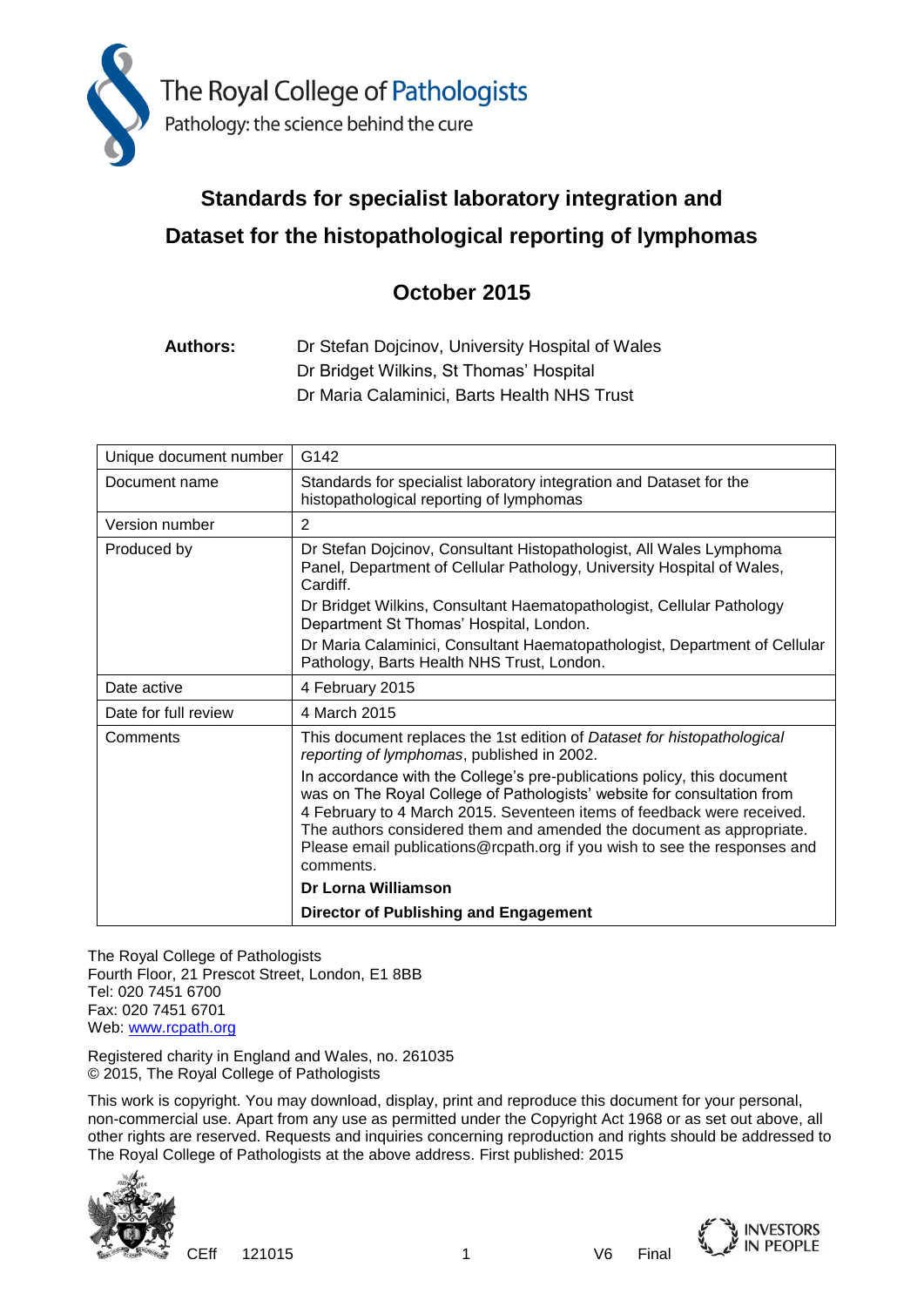## **Contents**

| 1  |                                                                                 |
|----|---------------------------------------------------------------------------------|
| 2  |                                                                                 |
| 3  | Organisation of services – recommendations for practice during the transitional |
| 4  |                                                                                 |
| 5  |                                                                                 |
| 6  |                                                                                 |
| 7  |                                                                                 |
| 8  |                                                                                 |
| 9  |                                                                                 |
| 10 |                                                                                 |
| 11 |                                                                                 |
| 12 |                                                                                 |
| 13 |                                                                                 |
| 14 |                                                                                 |
| 15 |                                                                                 |
| 16 |                                                                                 |

## Appendices

| A            | WHO classification of lymphoid neoplasms with ICD-O-3 codes, core and              |  |
|--------------|------------------------------------------------------------------------------------|--|
| B            | WHO classification of lymphoid neoplasms and SNOMED morphology codes35             |  |
| C            |                                                                                    |  |
| D            | Specimen handling and recommended processing and reporting timeline39              |  |
| E.           |                                                                                    |  |
| F.           | Immunohistochemical markers used in diagnosis of lymphoproliferative conditions 43 |  |
| G            |                                                                                    |  |
| H            |                                                                                    |  |
| $\mathbf{L}$ |                                                                                    |  |
| J            |                                                                                    |  |



NICE has accredited the process used by The Royal College of Pathologists to produce its Cancer Datasets and Tissue Pathways guidance. Accreditation is valid for 5 years from July 2012. More information on accreditation can be viewed at www.nice.org.uk/accreditation. For full details on our accreditation visit[: www.nice.org.uk/accreditation](http://www.nice.org.uk/accreditation).

CEff 121015 2 V6 Final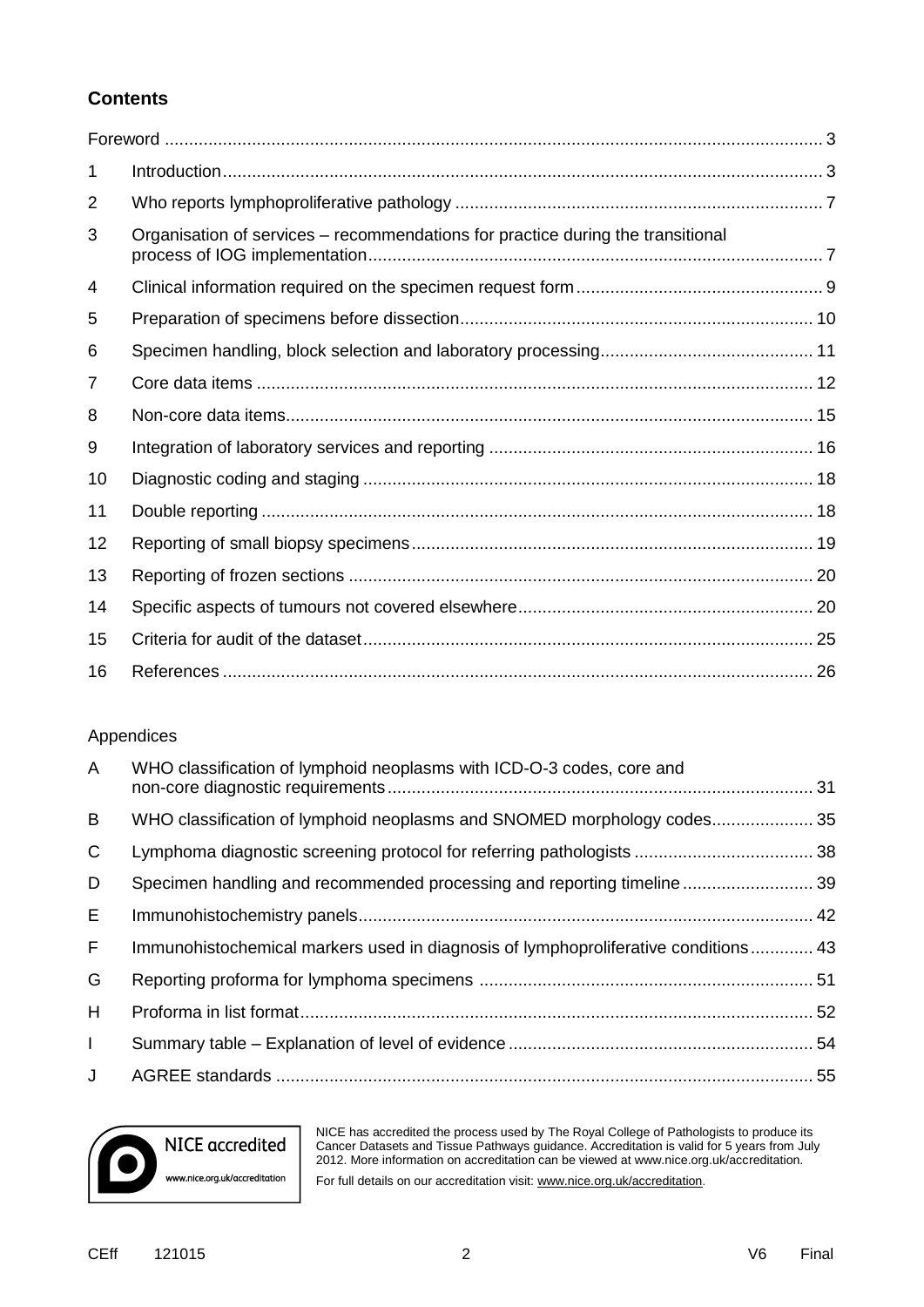## **Foreword**

The cancer datasets published by The Royal College of Pathologists (RCPath) are a combination of textual guidance, educational information and reporting proformas. The datasets enable pathologists to grade and stage cancers in an accurate, consistent manner in compliance with international standards and provide prognostic information, thereby allowing clinicians to provide a high standard of care for patients and appropriate management for specific clinical circumstances. It may rarely be necessary or even desirable to depart from the guidelines in the interests of specific patients and special circumstances. The clinical risk of departing from the guidelines should be assessed by the relevant multidisciplinary team (MDT); just as adherence to the guidelines may not constitute defence against a claim of negligence, so deviation from them should not necessarily be deemed negligent.

Each dataset contains core data items that are mandated for inclusion in the Cancer Outcomes and Services Dataset (COSD – previously the National Cancer Data Set) in England. Core data items are items that are supported by robust published evidence and are required for cancer staging, optimal patient management and prognosis. Core data items meet the requirements of professional standards (as defined by the Information Standards Board for Health and Social Care [ISB]) and it is recommended that at least 95% of reports on cancer resections should record a full set of core data items. Other, non-core, data items are described. These may be included to provide a comprehensive report or to meet local clinical or research requirements. All data items are clearly defined to allow the unambiguous recording of data.

This document has been produced through a consultation process with the members of the British Lymphoma Pathology Group, which involves all cellular pathology professionals with a subspecialist activity in haematopathology. The recommendations made rely on published evidence, existing NICE, UK and international guidance, and the 2008 edition of the World Health Organization's (WHO) *Classification of Tumours of Haemopoietic and Lymphoid Tissue*. 1–4 Evidence evaluation was carried out as per the recommendations of The Royal College of Pathologists utilising the SIGN guidance.

Further revisions of this document will be subject to a three-yearly review cycle and national consultations amongst professionals involved in diagnosis and management of lymphomas. Amendments and changes ahead of this schedule may ensue in conjunction with important new developments in the field.

No funding was obtained for the production of this document and the authors have no conflicts of interest to declare.

## **1 Introduction**

Lymphomas in the Western population represent the tenth most common cause of death, with an overall incidence in the UK of approximately 18.3 per 100,000.<sup>5</sup> However, from a technological point of view, diagnosis of lymphomas has historically been very complex with resource requirements disproportionately higher compared to more common cancers. Pathological diagnosis of lymphomas is also known to be problematic and difficult. The current WHO classification of lymphoid neoplasms holds more than 60 established and provisional disease entities. Over the past 30 years, through intense efforts of experts of the International Lymphoma Study Group, nomenclature and classification of lymphomas evolved through a series of radical conceptual changes. In 1994 the REAL (Revised European-American Lymphoma) classification established a new basic premise that a classification should identify disease entities using all available information: morphological, immunophenotypic, genetic and clinical.<sup>6</sup> The clinical and diagnostic utility of this approach was validated by the non-Hodgkin Lymphoma Classification Project in 1997.<sup>7</sup> The new concept has been adopted by WHO as the basis for lymphoma classification worldwide. The 2001 WHO *Classification of Tumours of Haemopoietic and Lymphoid Tissue* and the subsequent revisions categorise and illustrate the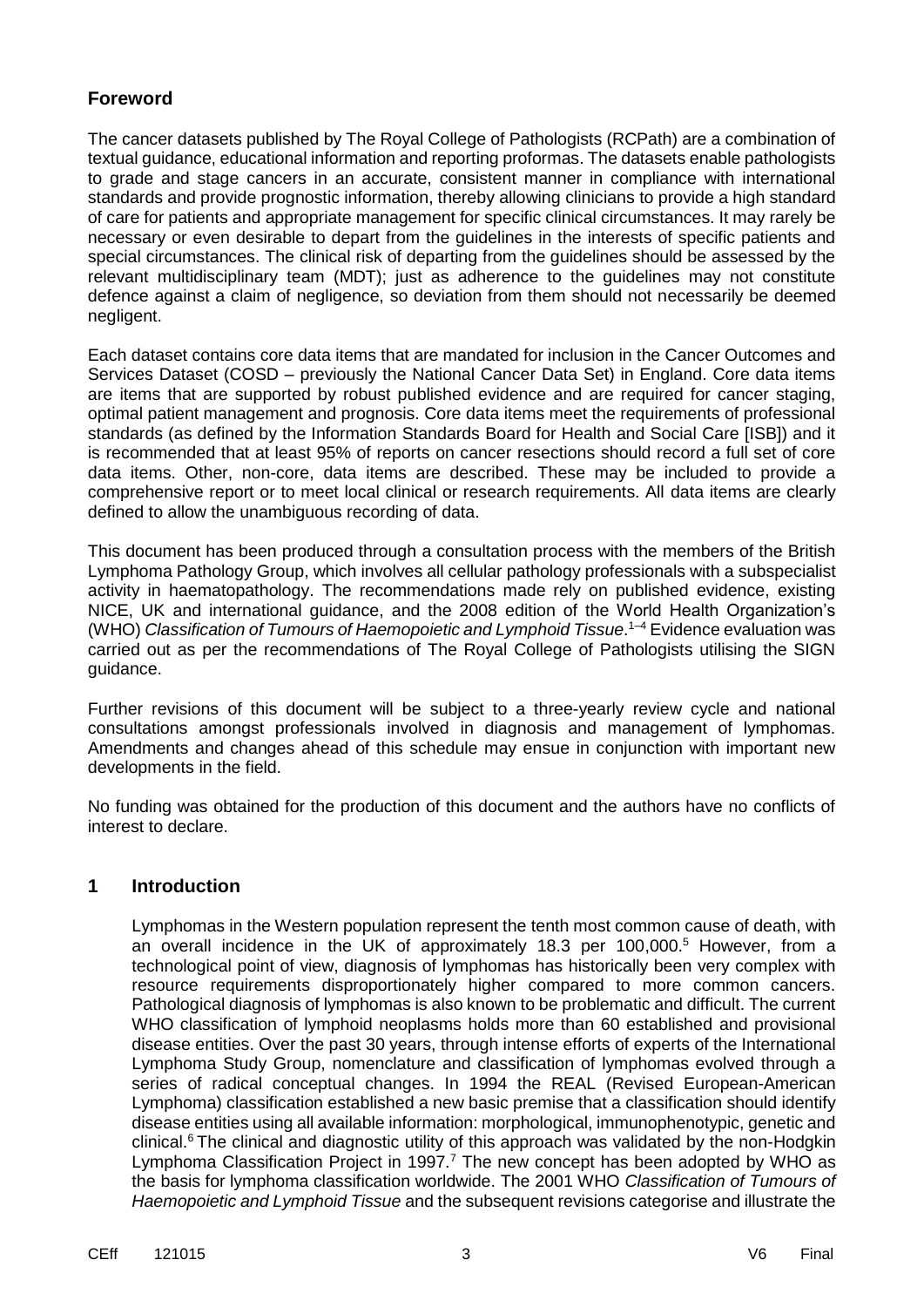neoplasms with details of the clinical, immunological and genetic data required to complement morphology in their assessment.<sup>1</sup> This classification is continuously evolving and publication of a new edition is expected in the near future. This is expected to put even more emphasis on the clinical context, age, site or organ system of involvement as entity-defining criteria. More entities will be better characterised by inclusion of molecular features. The classification requirements impact on organisation of diagnostic services. There is a need that all the relevant aspects of diagnosis including phenotype and genotype are routinely and reproducibly interrogated and this data is integrated and interpreted by pathologists in the clinical context.

Over recent decades, survival of lymphoma patients has changed dramatically. This has taken place due to better scientific understanding of lymphoma biology that is rapidly being transferred into entity specific and individualised therapies, forming the basis for the application of so-called 'precision medicine'. In many instances, the complex interrogations undertaken for pathological diagnosis provide information on valuable biomarkers that help to estimate prognosis and select most effective treatment.

The practices involved in the diagnosis of lymphoma in many respects are significantly different compared to pathological diagnosis of most solid cancers. Thus, lymphoma diagnosis does not fit comfortably into the standard model adopted for the RCPath cancer datasets encompassing a range of solid cancers and requires a considerably different approach. Furthermore, since the publication of the 2002 dataset there have been important changes in guidance regarding organisation of services in haematopathology. These issues are explained further below.

#### **1.1 Variation from the standard dataset model for reporting solid cancers**

The principal differences are in four areas.

- Haematoxylin and eosin (H&E)-stained sections are only the starting point for histological assessment of suspected lymphoma, with a panel of numerous immunostains applied routinely as an essential component of the diagnostic process.
- Many lymphoma diagnoses also rely on haematological, flow cytometric, immunological, cytogenetic and/or molecular genetic data, which are not all generated within the cellular pathology laboratory. To formulate the final diagnosis in such cases, coordination and integration of results from a variety of sources is needed, correlated with accurate clinical details to ensure an appropriate context.
- An integrated report is not simply an exercise in 'cut and paste'. Wherever possible, the facilities for providing the various inputs should be co-localised. Where this is not possible, communication links must be in place to ensure prompt data-sharing between laboratories. All the data accumulated into each report should be assessed and authorised by one or more professionals with expertise spanning all of the technologies involved, to ensure that the evidence is consistent or any discrepancies are interpreted appropriately. Safeguards need to be put in place to prevent individual components of integrated reports (e.g. PCR clonality results) being circulated as standalone information outside the context of the integrated report and pathological features of the biopsy.
- The minimum diagnostic requirements for a large number of diverse lymphoma entities are varied and different, with variable emphasis on morphology, clinical context, phenotype or genotype.

#### **1.2 Organisational considerations – current regulation and organisational requirements**

The National Institute for Health and Care Excellence (NICE) *Improving Outcomes Guidance (IOG) for Haematological Cancers* (2003) and the National Cancer Action Team's (NCAT) commissioning guidance (2012) regarding organisation of pathology services are based on studies showing greater accuracy of lymphoma diagnosis in specialist centres compared to reporting by non-specialists.<sup>8,9</sup> In recognition of diagnostic complexity, NICE and NCAT have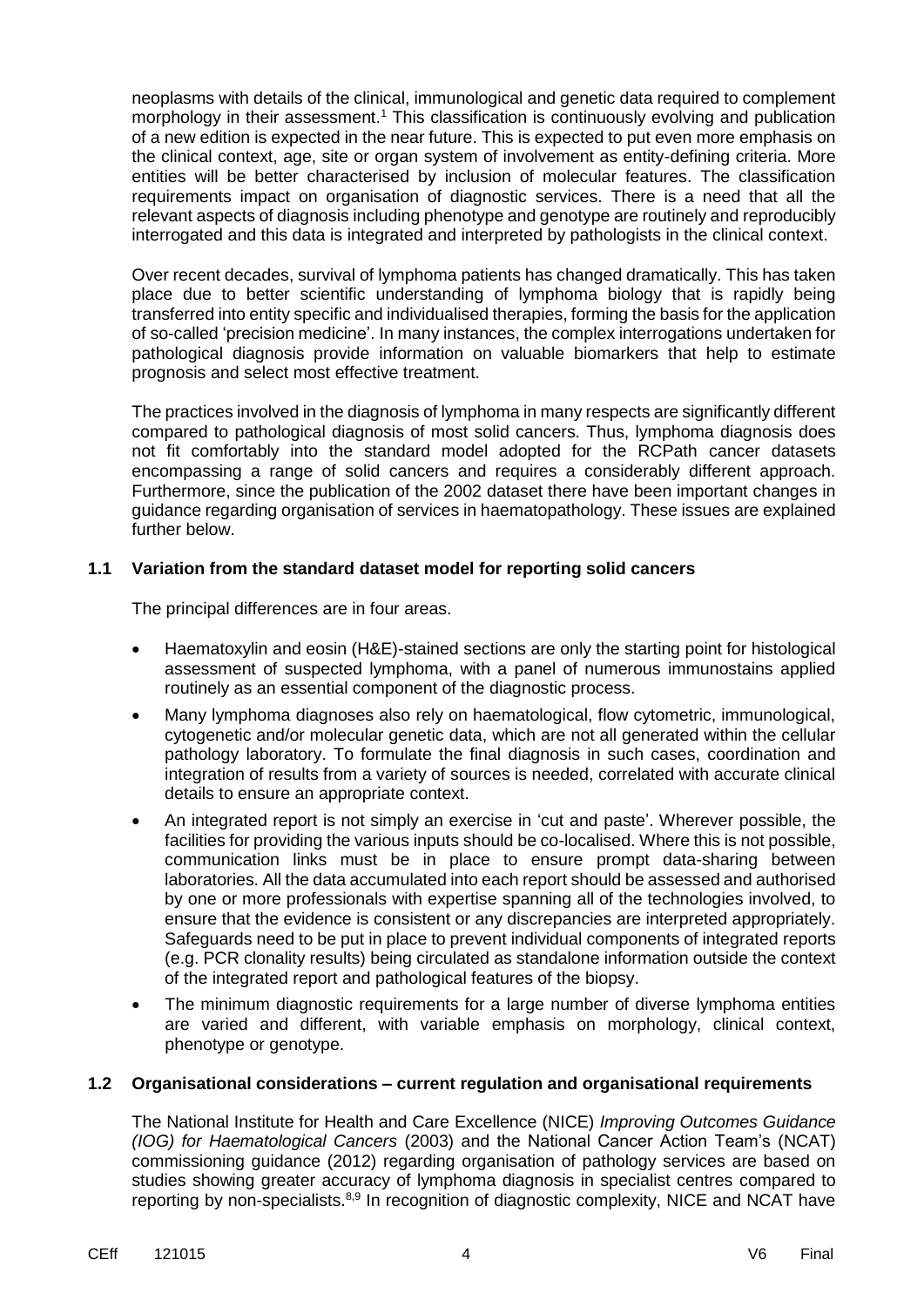placed great emphasis on lymphoma diagnosis within the *IOG for Haematological Cancers*  $(2003 \text{ and } 2012)^{8,9}$  This has laid down strict parameters within which the diagnosis and reporting of lymphomas should be undertaken. In particular, the NICE IOG mandates diagnosis only by specialists in haematopathology and a systematic, algorithmic approach to acquiring data from all relevant tests and incorporating them into a final integrated report. The summary of guidance is given below.

- All patients with haematological malignancies to be managed by a networked haematooncology multidisciplinary team (MDT) serving a population of 500,000 or more.
- Specialists in haematopathology to review all diagnoses of possible haematological malignancy.
- Results of diagnostic tests to be integrated and interpreted by network experts linked to MDTs.
- Rapid-access diagnostic services must be available for patients with lymphadenopathy.
- There will be a maximum interval of 62 days from patient presenting to GP to start of treatment for haematological malignancies. NICE does not dictate how much of this may be absorbed by diagnostic cellular/molecular pathology but staging procedures must also all be completed within this time. In effect, the guidance requires completion of diagnostic pathology within 10–14 days of biopsy in all except the most complex lymphomas.

The specific proposals for haematopathology services are:

- a single immunophenotyping service to be established for the MDT network
- a single molecular genetic and cytogenetic laboratory service to be established for the MDT network
- histomorphology to be reported for the network only by designated specialist pathologists
- specialist pathologists must be agreed by the network, must be MDT members, must be subject to external quality assurance (EQA) and must work to agreed network guidelines
- an integrated final report to be produced, including all pathological modalities used, to be authorised singly or jointly by designated pathologists/consultant scientists.

An initial three-year period was envisaged by NICE for the implementation of this IOG, with any delay requiring justification and plans for remedial action agreed by NCAT. During 2012, with the landscape for commissioning of services within the NHS undergoing radical change, NCAT issued guidance for commissioning that encompassed an update of the original guidance, within which expansion of the population base for specialised haematopathology services is anticipated (now stated as 2 million). $8$  It is clear that further reorganisation and regional centralisation of haematopathology specialist diagnostic services will be required.

Since 2003, extensive reconfiguration of haematopathology diagnostic services has occurred, following various models of regional centralisation and specialisation. In fact, a high level of such regional cooperation existed informally in many areas of the UK prior to that guidance and much of the reorganisation has been to formalise these arrangements. Most regional networks, however, still remain incompletely compliant with the IOG, largely reflecting geographical circumstances and lack of investment in information technology infrastructure. Further reorganisation is ongoing and greater infrastructure investment is needed to underpin this if IOG compliance is to be achieved across the NHS. It is recognised that, at present, not every region can offer a specialist referral centre for the diagnosis of all cases of lymphoma and only a smaller number can offer specialist diagnostics for all diseases within the spectrum of haematopathology. Thus, the reality of everyday pathological diagnosis of lymphoma is that different organisational set-ups, which are formally 'non-IOG compliant', will exist in practice for some, quite possibly long period of time. In these circumstances, there are increased risks for diagnostic delays, variable quality of investigations and diagnosis, excessive cost and suboptimal use of some specimens (particularly needle biopsy cores) due to over-investigation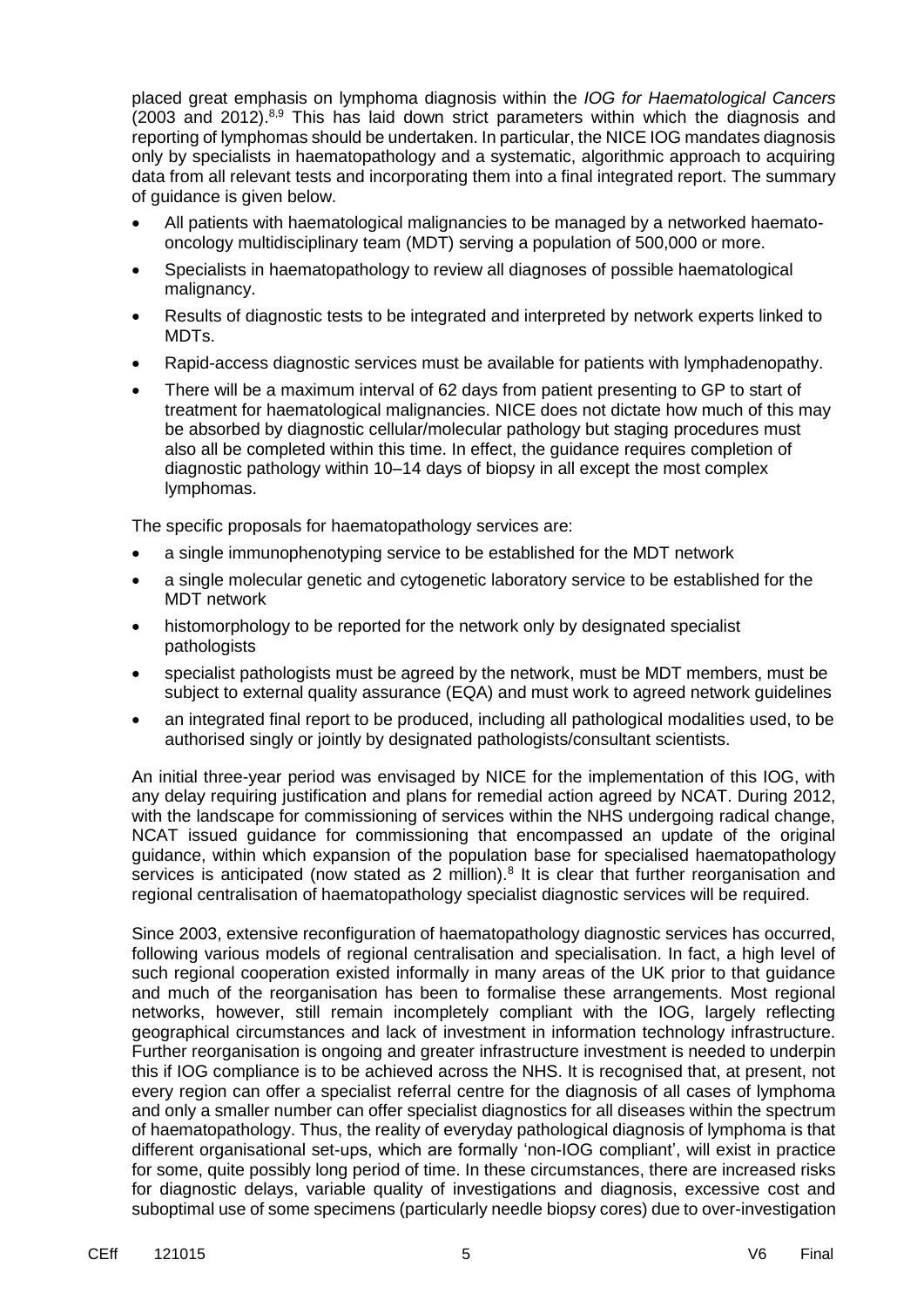of cases by non-specialists prior to referral for formal reporting at a regional specialist unit. These suboptimal aspects of practice in lymphoma diagnosis must be minimised. Until formal compliance with the IOG guidance is achieved, appropriate guidance for delivery of highquality diagnostic service is needed, which will realistically take into consideration the currently existing organisational diversity.

With this background in mind, the dataset and guidance for the histological reporting of lymphomas that follow should be implemented for the following reasons:

- to provide the most up-to-date recommendation for diagnostic evidence-based practice, to facilitate the most effective management of lymphomas taking into account changes in classification, advances in technology, accumulated knowledge and requirements for provision of prognostic and diagnostic biomarkers, which have evolved since the first edition of this document in 2002
- to provide guidance for incorporation of histopathological aspects of lymphoma diagnosis with other data-form laboratory investigations into a final integrated report
- to provide guidance for the practice of both subspecialist and 'generalist' pathologists who may be involved in lymphoma diagnosis to a variable extent
- to support the flow of work and information between non-specialist and specialist centres in diverse geographical or administrative regions throughout the UK in the transitional period of implementation of the commissioning IOG guidance
- to provide guidance and information for clinical audit
- to facilitate accurate cancer registration.

This dataset considerably differs from the original 2002 document. Most of the text has been rewritten and the references updated to reflect scientific developments, changes in classification and service guidance. The antibody panels have been redesigned. Most notably, guidance for integrated reports is included together with recommendations for practice and service organisation in both specialist and non-specialist sites involved in lymphoma diagnosis.

This dataset does not intend to address the specific issues relating to reporting of primary skin lymphomas. A separate dataset for the reporting of primary cutaneous lymphoma is in preparation and will complement this guidance in near future. Likewise, detailed recommendations pertaining to specific issues of bone marrow biopsy assessment are not included.

To help in the use of this dataset, a list of the entities in the updated WHO classification of 2008 and their International Classification of Diseases for Oncology (ICD-O) codes is provided in Appendix A. Typical histopathological features, immunophenotyping and genetic information of the major, common entities are described in detail in a companion lymphoma diagnostic guideline published jointly by the British Committee for Standards in Haematology and The Royal College of Pathologists.<sup>2</sup> A list of varied pathological, immunophenotypic and moleculargenetic features for which there is appropriate scientific evidence that they impact diagnosis, prognostication or management of some of the entities is provided and, where applicable, indicated as an essential part of the integrated report. For full details of rare lymphoma entities, the WHO 'blue book' should be consulted.<sup>1</sup>

#### **1.3 Target users and health benefits of this guideline**

The target primary users of the dataset are trainee and consultant cellular pathologists and, on their behalf, the suppliers of IT products to laboratories. The secondary users are surgeons and oncologists, cancer registries and the National Cancer Intelligence Network. Standardised cancer reporting and multidisciplinary team (MDT) working reduce the risk of histological misdiagnosis and help to ensure that clinicians have all of the relevant pathological information required for tumour staging, management and prognosis. Collection of standardised cancer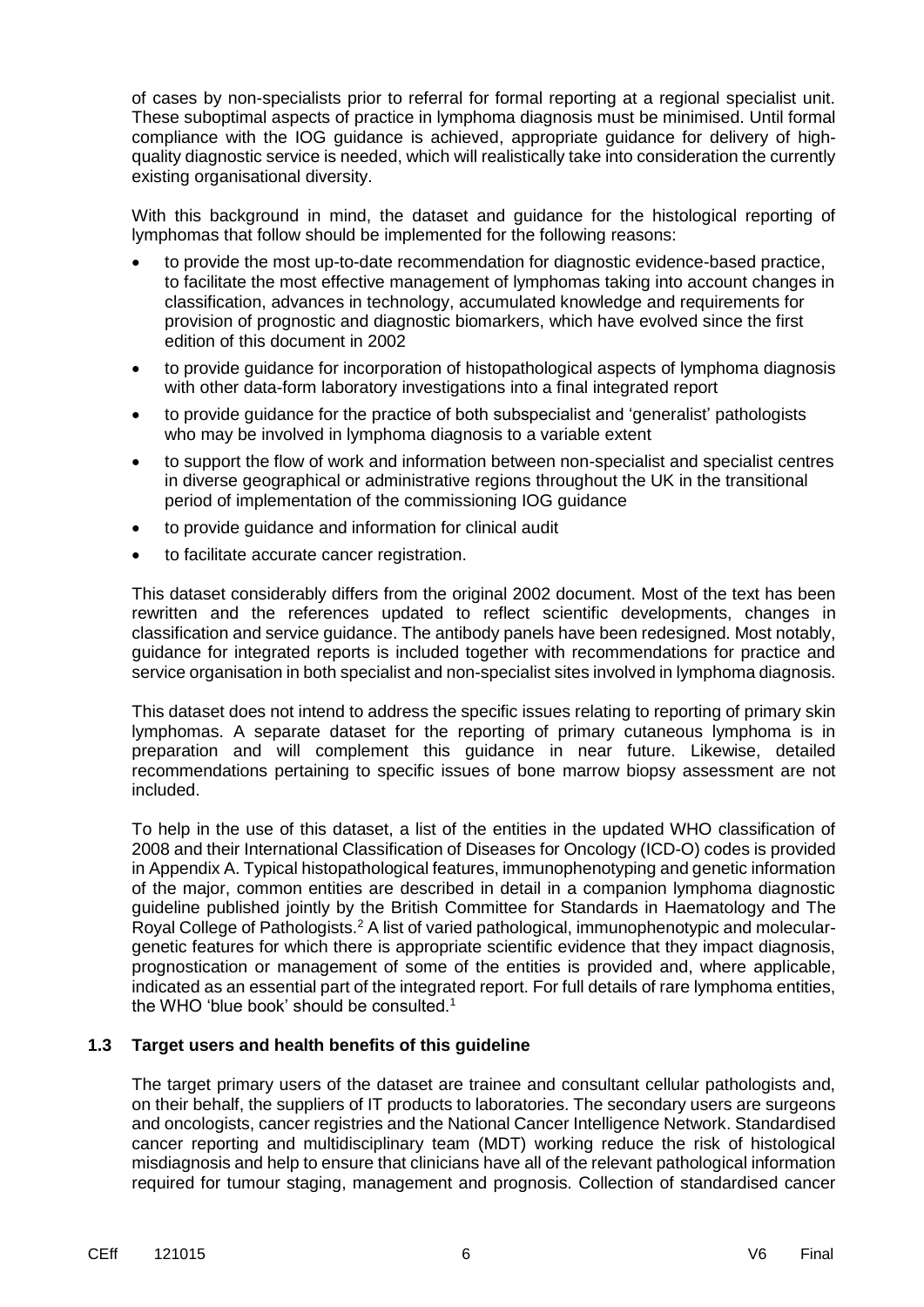specific data also provides information for healthcare providers and epidemiologists, and facilitates international benchmarking and research.

### **2 Who reports lymphoproliferative pathology**

- Specialist haematopathologists have a substantial part of their job plans dedicated to haematopathology; they are recognised by their local network, must be MDT members, participate in specialist EQA schemes and be members of the British Lymphoma Pathology Group (BLPG).
- General pathologists, in the ongoing transitional period of IOG guidelines implementation play important roles in facilitating provisional diagnosis and managing referral to specialist services.

In the UK at present, haematopathology is not a formally recognised subspecialty and there is no dedicated RCPath training curriculum. Expert haematopathologists in the UK have mostly gone through informal 'apprenticeship' training and work at sites with significant diagnostic exposure, which facilitates acquisition of experience and expertise. While there is no formal regulation defining haematopathology subspecialty qualification, it would be expected that a specialist haematopathologist has a substantial part of the job plan dedicated to haematopathology. As the BLPG addresses important issues of haematopathology practice in the UK, it would also be expected that a specialist haematopathologist is a member of the group and participates in the national EQA scheme that it organises. At the local level, a haematopathologist must be recognised by the local clinical network and must be an MDT member.

Most appropriately educated general pathologists, supported by a suitably extensive range of immunostains and access to relevant FISH and PCR analyses, should be capable of making correct diagnoses of the most common forms of lymphoma on the basis of well-preserved and excised lymph node specimens. However, this involves cost inefficiency at best (particularly since specialist review is mandated by the IOG), diagnostic delay and, for numerous uncommon entities, incomplete or incorrect diagnosis at worst. It is very difficult for nonspecialist pathologists to maintain the breadth and currency of skills to ensure that they have full awareness of differential diagnosis and of rare or newly emerging lymphoma entities. It is challenging for smaller laboratories to continually update their available immunohistochemical panels and for non-specialists to develop/maintain sufficient confidence to make best use of molecular genetic tests in their diagnostic pathways for suspected lymphomas. However, in an appropriate network setting, general pathologists play an important role in facilitating provisional diagnosis and, until IOG guidance is fully implemented, requirement for their close involvement will exist for some time.

#### **3 Organisation of services – recommendations for practice during the transitional process of IOG implementation**

#### **Key points**

- Each regional network will agree guidance underpinning the roles and responsibilities of non-specialist and specialist departments for lymphoma diagnosis, and apply this consistently.
- A lead pathologist will be identified in each non-specialist centre involved in specimen handling and provisional diagnosis of new and relapsed lymphoma.
- Guidance, specific to non-specialist departments, will be implemented for handling biopsy samples (see Appendices C and D).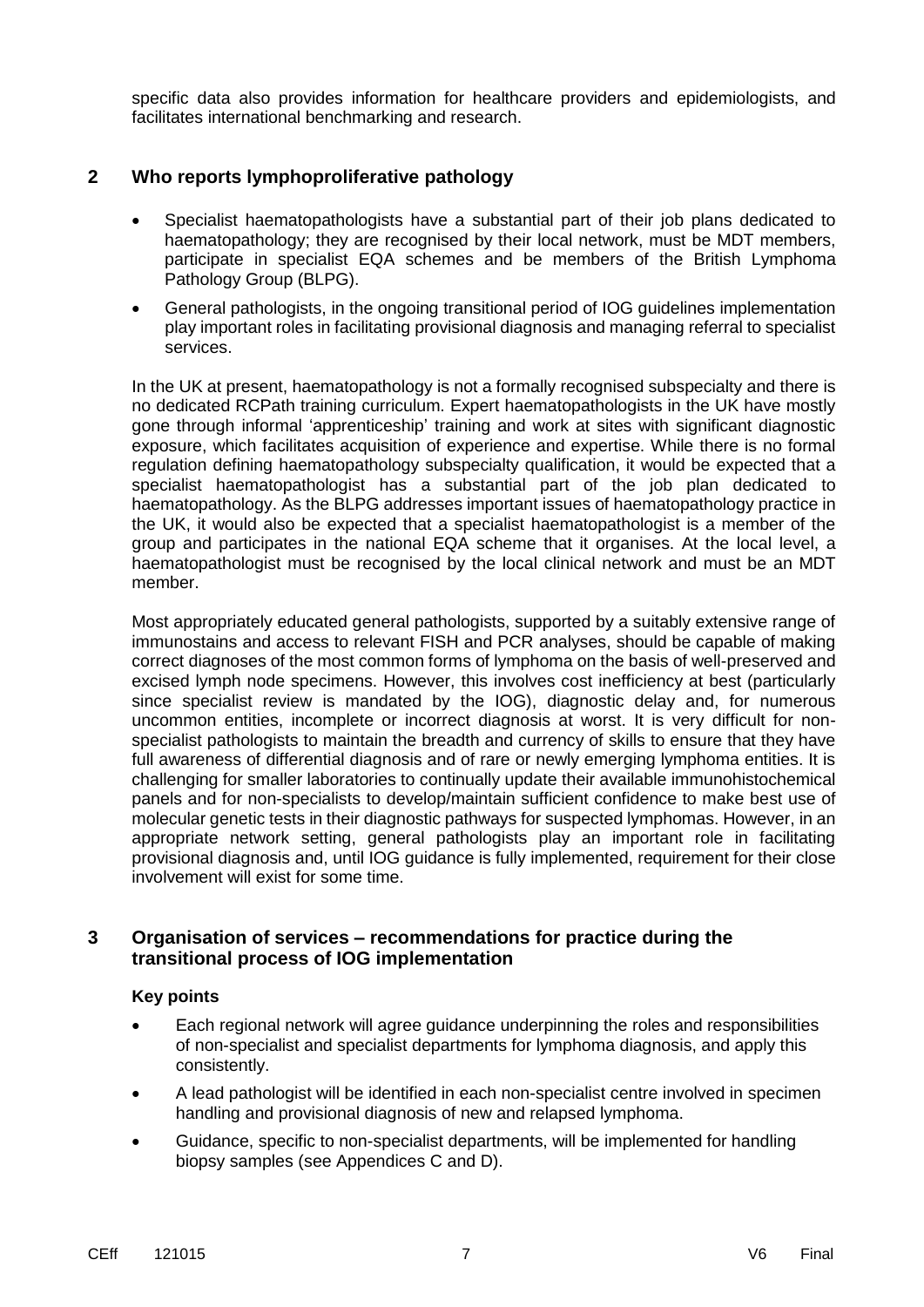- Appropriate provisional diagnosis must be provided to facilitate patient entry into the clinical investigative pathway and referral to appropriate MDT.
- Robust arrangements for rapid communication of reports and transfer of specimens must be put in place.
- Appropriately detailed clinical and supporting laboratory/imaging information must be provided accompanying the request for specialist diagnosis or review, including the provisional diagnosis made.
- At all stages of the specimen pathway, current lymphoma classification terminology and diagnostic coding must be used (Appendix A).

With rare exceptions, the model for regionalisation of haemato-oncology diagnostic services in England has been 'hub and spoke', with retention of a first-pass, rapid assessment locally and mechanisms for subsequent transfer of specimens to a specialist regional centre with access to a full, current immunohistochemistry service, cytogenetics and molecular genetics. Services for immunophenotyping by flow cytometry are almost exclusively provided centrally in specialist units. The latter have the benefit of ensuring range and currency, but have limited applications in lymphoma diagnosis, in particular because of logistical constraints on access to services by remote hospitals requiring transfer of unfixed cytology samples or lymph node tissue. In Wales there is a centrally funded national diagnostic service that relies on provisional diagnosis provided by non-specialist pathologists for initial patient entry into the clinical investigative pathway. Many centres in Scotland follow this model as well.

In any hub-and-spoke arrangement, each histopathology service should identify a lead consultant pathologist to take responsibility for services relating to haematopathology. That individual must ensure the operation of rapid and robust pathways for transfer of lymphoid and bone marrow specimens to an appropriate regional specialist centre, minimising duplication of testing and delay, and ensuring maximal availability of tissue for the central diagnostic process. The latter is particularly important for small samples including needle biopsy cores and endoscopic biopsy fragments. They also need to ensure that not only biopsies for suspected and previously undiagnosed lymphomas are forwarded to the specialist diagnostic services, but also those from previously diagnosed, relapsed lymphomas. Particular care is needed for investigation of lymphomas in extranodal sites, such as the gastro-intestinal tract or lung, or in a paediatric context. Histopathology generalists and subspecialist colleagues reporting in these fields must be aware of the need for specimens to follow the lymphoma pathway with minimum delay and without variation. Suspected cutaneous lymphomas are, in many instances, likely to require direct or secondary referral through a supra-regional pathway to individuals with specific expertise; the differential diagnosis, classification and treatment of cutaneous lymphomas differ substantially from those of systemic lymphoproliferative diseases.

Local lead consultants for haematopathology must be able to ensure that appropriate provisional or differential diagnoses are conveyed to their haemato-oncology colleagues on the basis of H&E-stained sections supplemented by, at most, minimal immunohistochemistry. Guidance for initial, limited immunohistochemistry and the contexts for its application are offered in Appendix C. The required approach to the handling of biopsy samples in haematopathology with special reference to non-specialist participation is provided in Appendix D. Diagnostic immunohistochemistry panels for both initial screening and subsequent expert assessment are provided in Appendix E.

Clinicians and pathologists locally and centrally must ensure rapid, accurate and secure return of results. In this context, it should be kept in mind that complex arrangements for specimen transfer and communication of reports may adversely affect the diagnostic turnaround time recommended by the IOG. While a diagnostic turnaround of 10–14 days, as recommended, will be sufficient for diagnosis of most common lymphomas, this will be exceeded if time for administrative handling, specimen transfer and postal communication of final reports is added. Therefore, receipt of specimens and return of results by regional specialist centres must be supported by dedicated, robust, tracked and audited processes and ideally by dedicated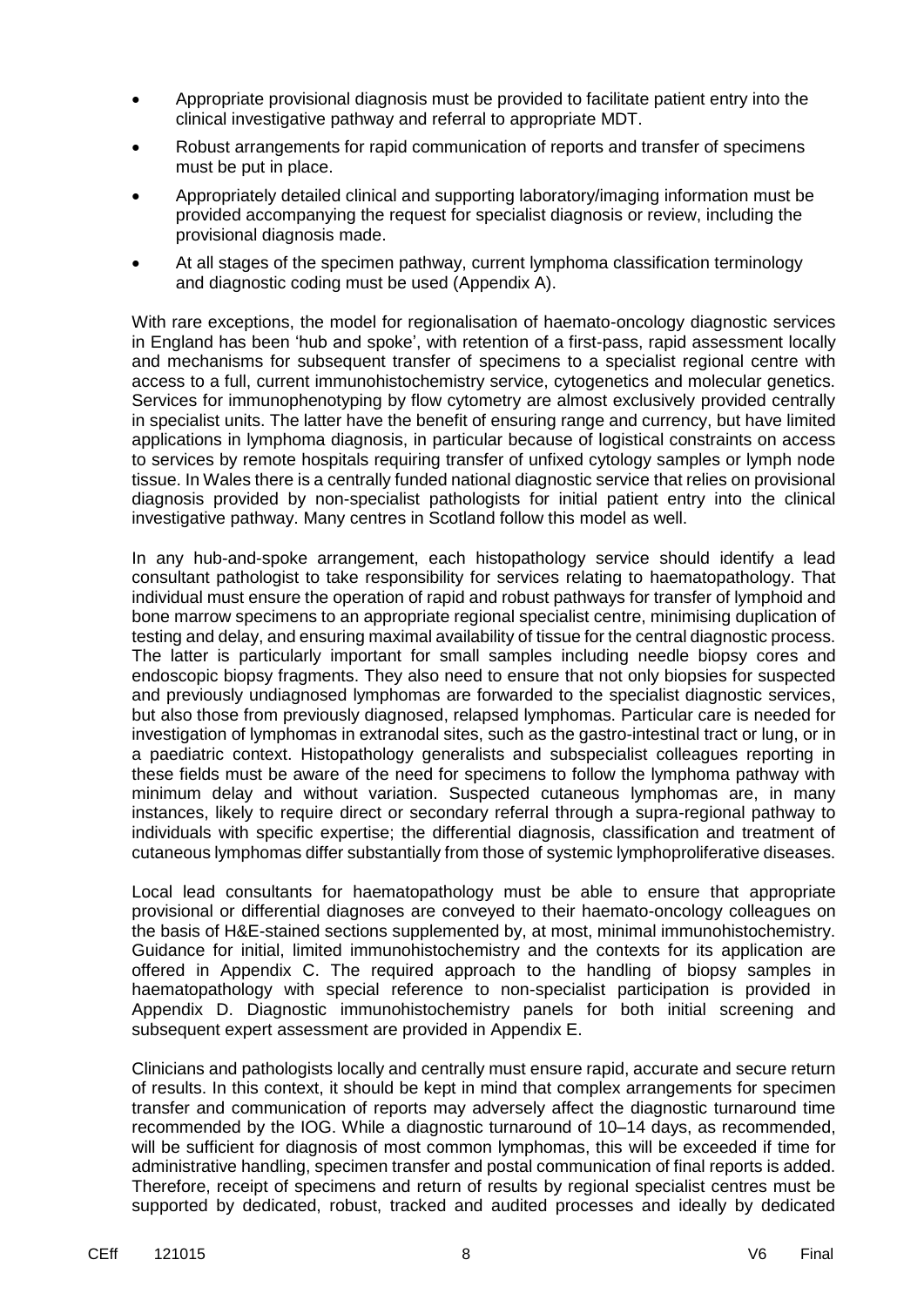secretarial support. Significant time is saved by electronic distribution of reports directly to involved haematologists or oncologists, in addition to postage of hard copies.

Where general pathologists provide a preliminary diagnosis on the basis of which a patient enters a clinical investigative pathway while specialist pathological assessment is being obtained, it is essential that feedback is provided to the referring pathologist once the central diagnosis is reached. This is of important educational value, essential to maintain the necessary skill base for robust first-pass assessments.

At all stages of the specimen pathway, current lymphoma classification terminology and diagnostic coding must be used accurately (WHO 2008 classification; Appendix A). Within regional specialist services, mechanisms must be in place to ensure that investigations remain current and comprehensive, are applied systematically and appropriately, and that high levels of diagnostic and technical skills are maintained by the medical consultants, clinical scientists and biomedical scientists providing the service.

## **4 Clinical information required on the specimen request form**

This should include:

- full name
- date of birth
- sex
- referring organisation
- reporting organisation
- NHS number
- hospital number
- specimen number at referring organisation
- specimen number at reporting organisation
- date of biopsy/surgery
- biopsy taker (surgeon, interventional radiologist or other physician)
- date of dispatch from referring organisation
- date received at reporting organisation
- date of final report
- caring physician (haematologist, oncologist or other, if known)
- indications for investigation (primary diagnosis; staging; relapse/progression; re-staging; review; clinical trial; post mortem)
- specimen type (excision biopsy; needle core biopsy; endocsopic biopsy; extranodal resection (including splenectomy); bone marrow trephine; other biopsy (specify).

In addition, the final integrated report should also include records of all clinical, imaging and laboratory findings relayed via the request form, provided by the clinician or acquired actively by the haematopathologist (from hospital information systems, MDT discussion, personal enquiry, etc.), which are relevant for diagnosis or staging.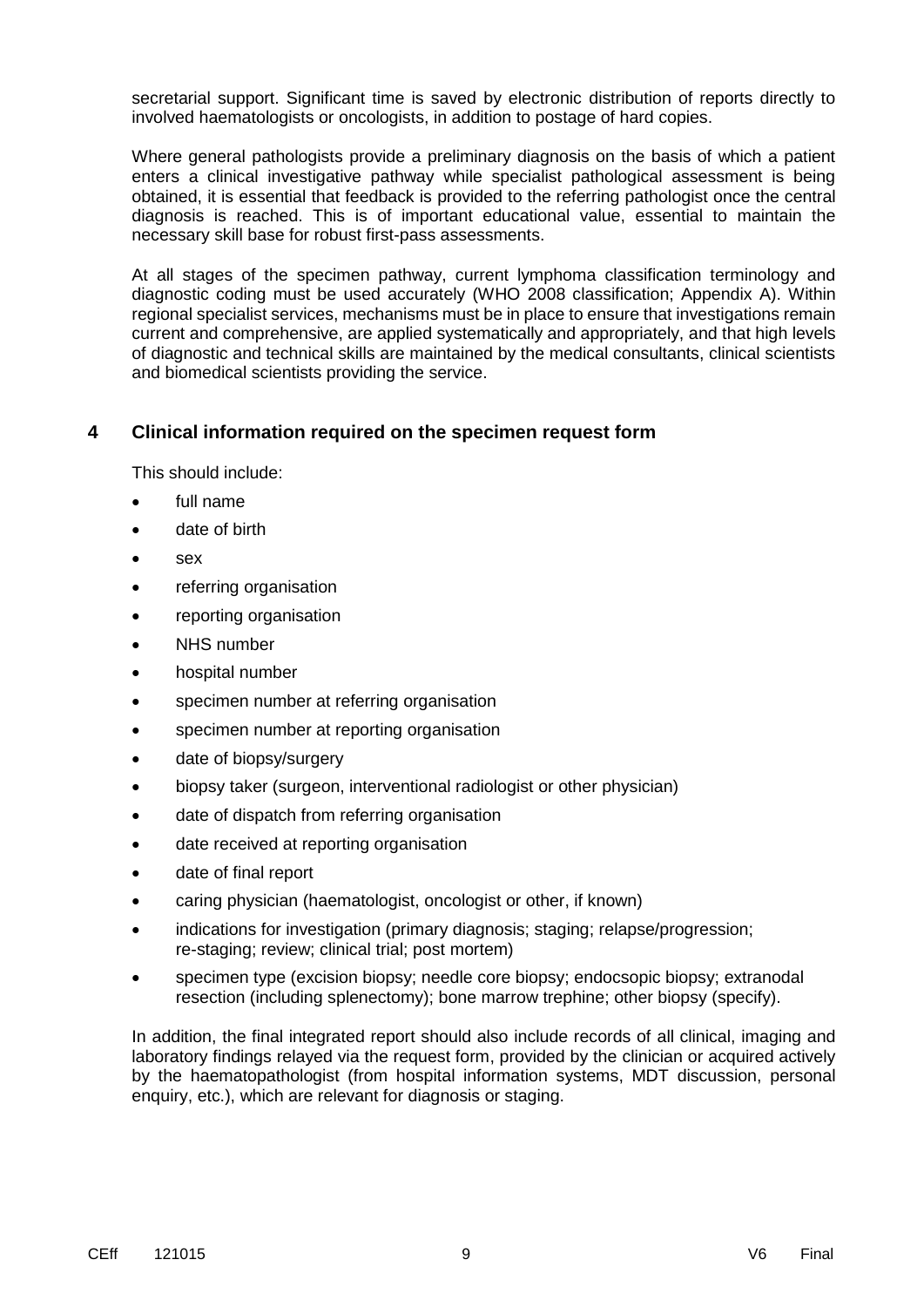## **5 Preparation of specimens before dissection**

#### **Key points**

- Procedures for sampling and utilising fresh tissue for microbiology, cytogenetics, flow cytometry, preparation of imprints and snap-freezing should be considered.
- Robust protocols for communication and transfer of fresh tissue between different laboratories must be developed.
- Neutral buffered formalin should be utilised as standard fixative. EDTA is recommended for decalcification of bone marrow trephine specimens because of its currently superior performance for PCR assays such as *IGH* and *TCR* rearrangement studies. Formic acid and zinc/acetic acid combinations may provide faster throughput and are equally satisfactory for morphological and antigenic preservation. Resin embedding without decalcification can offer excellent morphological preservation in laboratories with relevant expertise; however, staining methods require adaptation and antigenicity as well as nucleic acid preservation are adversely affected.

In ideal circumstances, where facilities exist for handling fresh specimens, tissue with suspected lymphoma should be received unfixed as soon as possible after surgery. Consideration should always be given to sampling fresh tissue for microbiology, cytogenetics, flow cytometry, preparation of imprints and snap-freezing. This needs to be part of robust protocols facilitating communication and transfer of materials between different laboratories (see section 9). Integrity of the fresh tissue samples is maximised if it is placed into cytogenetic transfer medium. Unfixed solid tissue of appropriate size to allow for good perfusion (<5 mm) in this medium remains viable with good retention of morphological features and integrity of DNA/RNA over a period of 24 hours at room temperature. With good communication arrangements, this facilitates transport of fresh material over considerable distances to reference laboratories. Centres that have arrangements for use of a proportion of trucut needle cores taken as fresh specimens should have protocols in place to make this medium readily available to the biopsy takers.

When tissue is received unfixed, this should be recorded in the report or a permanent laboratory record, including an estimate of the time in transit following removal from the patient ('cold ischaemic time') and details of initial procedures undertaken with unfixed material (e.g. imprints for cytological assessment, dispersal of cells for flow cytometry, number and size of pieces frozen). Storage of frozen tissue should comply to standard laboratory protocols enabling easy identification of materials for potential use in future investigations (Appendices G and H).

If no protocol for handling of fresh specimens is available, biopsies should be placed in formalin in the operating theatre.

Large lymph nodes (>10 mm maximum diameter) and spleens should be sliced on receipt for optimal fixation.

Material from needle cores and other small biopsy specimens should be prioritised for routine histology processing. If this material is received fresh, imprints can be prepared and a proportion allocated for flow cytometry, but it is seldom warranted to divide such samples for frozen storage. Useful information can be obtained by flow cytometry utilising only the transfer fluid in which the fresh cores or other specimens have been transported. A substantial amount of cellular material is released spontaneously from the specimens into this fluid and can be increased by gentle agitation without detriment to subsequent histological quality.

Large resection specimens should be handled according to respective subspecialty protocols. They provide recommendation for optimal specimen handling so that tissue is best preserved and presented for appropriate sampling. In many instances, macroscopic examination alone would not necessarily provide definite clues as to the nature of the malignancy being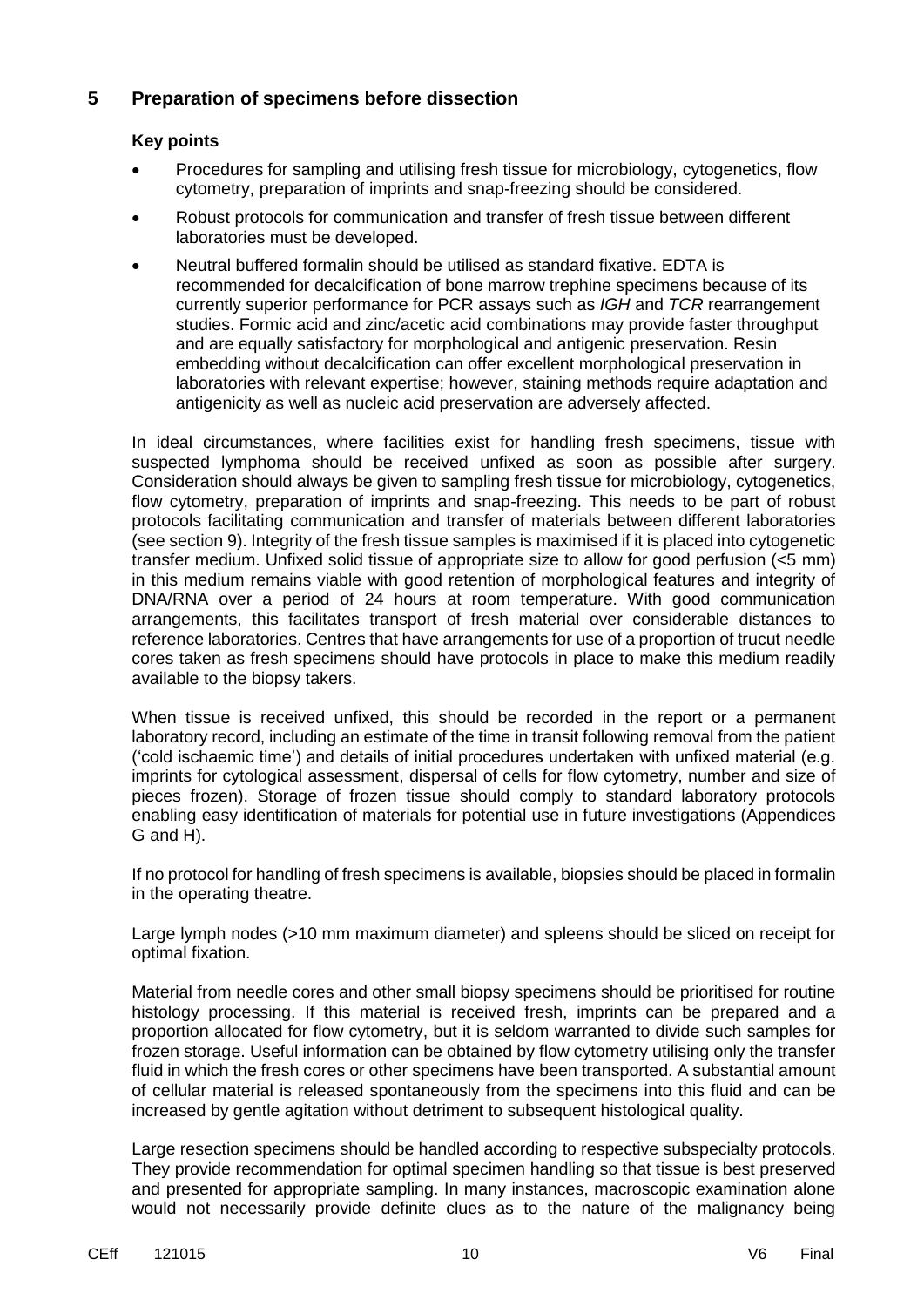investigated. If lymphoma is suspected at macroscopic handling, particular attention should be given to careful slicing of tumour masses to achieve best fixation throughout the tissue. However, it would be prudent to follow the general recommendations for sampling of nonhaematological tumours so that their diagnosis is not compromised with non-standardised cutup and sampling. It should be pointed out that proforma datasets for reporting of nonhaematological malignancies in large resection specimens do not apply to lymphoma (e.g. reporting of resection margins in case of haematological malignancies is irrelevant).

Further guidance on best practice in handling lymphoid tissues for diagnosis are included in a companion College tissue pathways document, which also includes specific detail regarding diagnosis of non-neoplastic diseases in such tissues.<sup>2</sup>

The standard fixative enabling high-quality immunohistochemistry and genetic investigation is neutral buffered formalin. A consistent fixation time of approximately 24 hours aids uniform tissue preservation and reproducibility in immunostaining.

## **6 Specimen handling, block selection and laboratory processing**

A brief description of the lymph node size, consistency, circumscription and appearance of cut surfaces is generally adequate.

For splenectomy specimens, the spleen weight and presence of macroscopic nodules, with an indication of their size and appearance, should be recorded; hilar lymph nodes should be sought, described and sampled.

For extranodal lymphomas, the standard protocol for the appropriate organ (stomach, bowel, etc.) should be followed and given as a free-text report.

When more than one core has been obtained and the clinical indication includes an explicit statement of suspicion of lymphoma, it is recommended that each core is embedded in a separate block, to maximise tissue availability for immunostaining and molecular genetic studies. Duplicate H&E-stained sections should be prepared at a single level from each block, bearing in mind that 15–20 subsequent unstained sections may be required to complete the diagnosis. In cases with one block only, spare sections may be cut proactively; when two or more blocks can be created, initial screening of H&E appearances is advised to select the best block for immunohistochemistry. It is essential that stepped levels are not cut from tissue cores with suspected lymphoma without assessment of H&E-stained appearances after initial laboratory processing; in most instances these will be inappropriate and significantly wasteful of tissue. Processing protocols are included in Appendix D.

When lymphoma is not suspected initially (needle cores for suspected lymph node metastasis or cores from non-lymphoid tissues such as breast, liver and kidney), consideration should be given to varying local protocols for levels etc., appropriate for non-lymphoid diagnoses, to ensure that at least 10 unstained sections are prepared and retained between levels to anticipate possible immunohistochemical requirements (see section 3, above). This has little cost and is efficient for both speed of diagnosis and sparing of tissue by avoiding later requirement for re-cutting.

Good-quality thin sections (3 µm) are essential for accurate diagnosis. Initial diagnosis can be reached using standard H&E-stained sections, aided if required by reticulin staining to assess follicular architecture and a PAS stain to highlight vascular structure. Giemsa is useful to demonstrate cytoplasmic basophilia, blast cells and mast cells but many histopathology laboratories find it difficult to achieve reproducible results in fixed histological specimens. Other stains to identify mast cells such as toluidine blue or chloroacetate esterase should be available.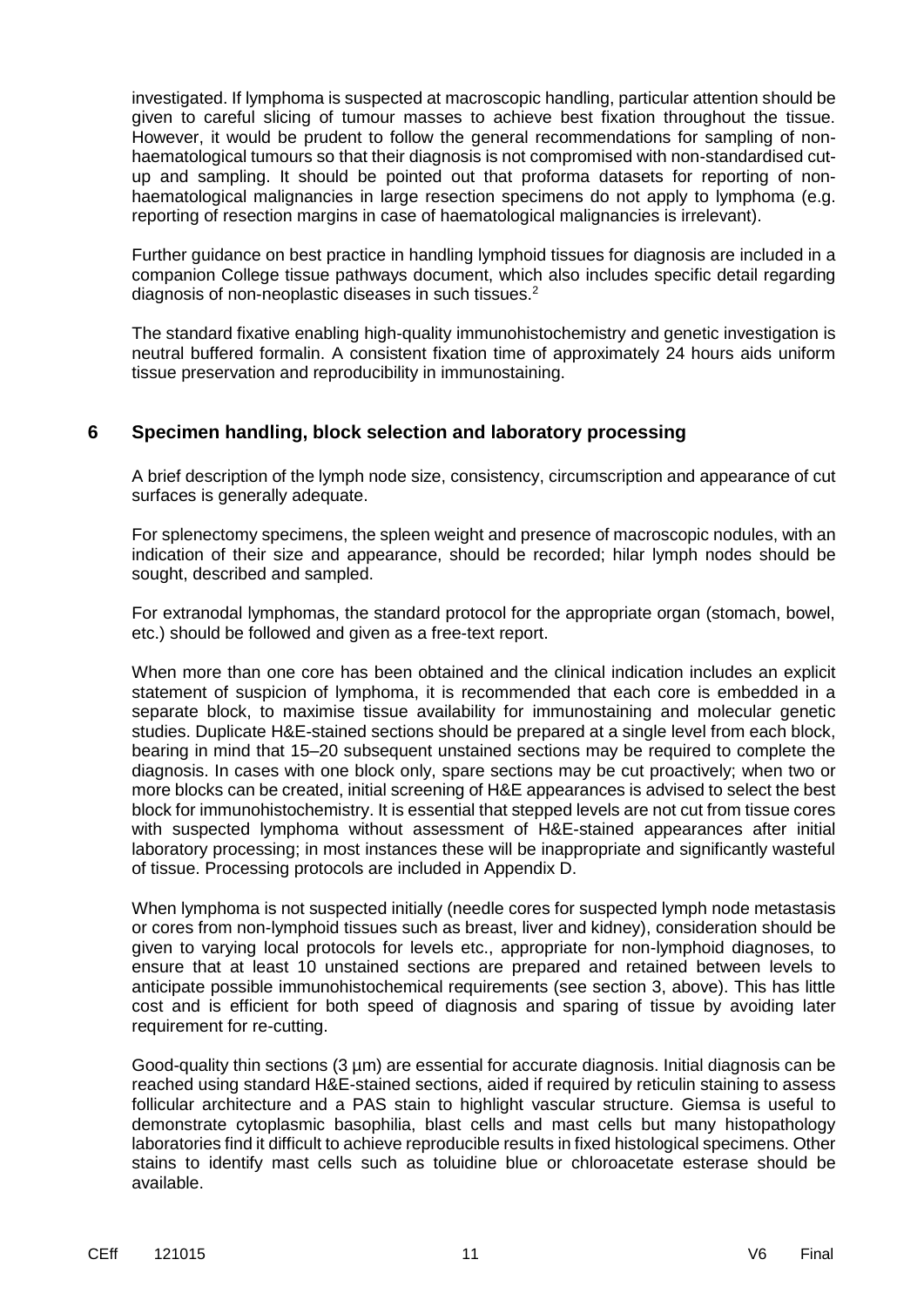## **7 Core data items**

- WHO lymphoma entity and grade
- Clinical context
- Morphology
- Immunophenotype
- Clonality
- Genotype.

Each lymphoma entity as specified by the WHO classification is defined by a combination of features including clinical context, morphology, immunophenotype and genotype (including clonality where appropriate). In addition to definitive diagnosis, these represent in principle a core of items that must be included in pathology reports. Depending on the lymphoma entity, emphasis varies. Diagnosis of all entities requires careful assessment of morphology and immunophenotyping. For some, the clinical setting, appearance and distribution of lesions are crucially important. In other entities, presence of specific genetic markers and assessment of clonality are essential for diagnosis and/or prognostication. The table in Appendix A includes a list of specific essential investigations to be undertaken for diagnosis of individual lymphoma entities. The results of these essential investigations for the individual entities represent the mandatory core information to be included in the report.

## **7.1 WHO lymphoma entity and grade**

Lymphomas are categorised according to the WHO classification of haematological malignancies.<sup>1</sup> This encompasses Hodgkin and non-Hodgkin lymphomas, myeloid and histiocytic neoplasms. The diagnosis of myeloid proliferations is beyond the scope of this dataset. Each entity represents a distinctive disease with a typical clinical course, prognosis and specific therapeutic approach (Appendix A). The WHO recognises established entities indicated in the classification table by non-italicised text. So-called 'provisional entities', for which additional evidence is being gathered for their establishment as distinctive diseases are shown as italicised text. However, for the purpose of diagnosis and management, there is no difference between the two in the requirement to provide core item data. Formal grading is applied only for specific entities (follicular lymphoma and lymphomatoid granulomatosis) as specified by WHO classification. Accurate grading of these entities requires representative tissue sampling. In this context, grading of follicular lymphoma in trucut needle biopsies could be problematic. In generous trucut biopsies, grade could be assessed with reasonable certainty. In instances where tissue is particularly scanty, pathologists should use their discretion to state the degree of confidence or their ability to assess grade.

Definitive pathological diagnosis cannot be reached in all instances and in these cases diagnostic ambiguity/uncertainty should be clearly indicated. The MDT can be used in such circumstances as the appropriate forum for dialogue to achieve a pragmatic consensus to guide clinical management, acknowledging and taking mutual responsibility for any risk involved.

Where only an incomplete diagnosis or differential diagnosis can be achieved, the basis for this should be stated, since it has implications for follow-up actions. The basis of uncertainty should be specified as due to:

- limited sample quantity (e.g. depleted biopsy core)
- limited sample quality (e.g. poor fixation)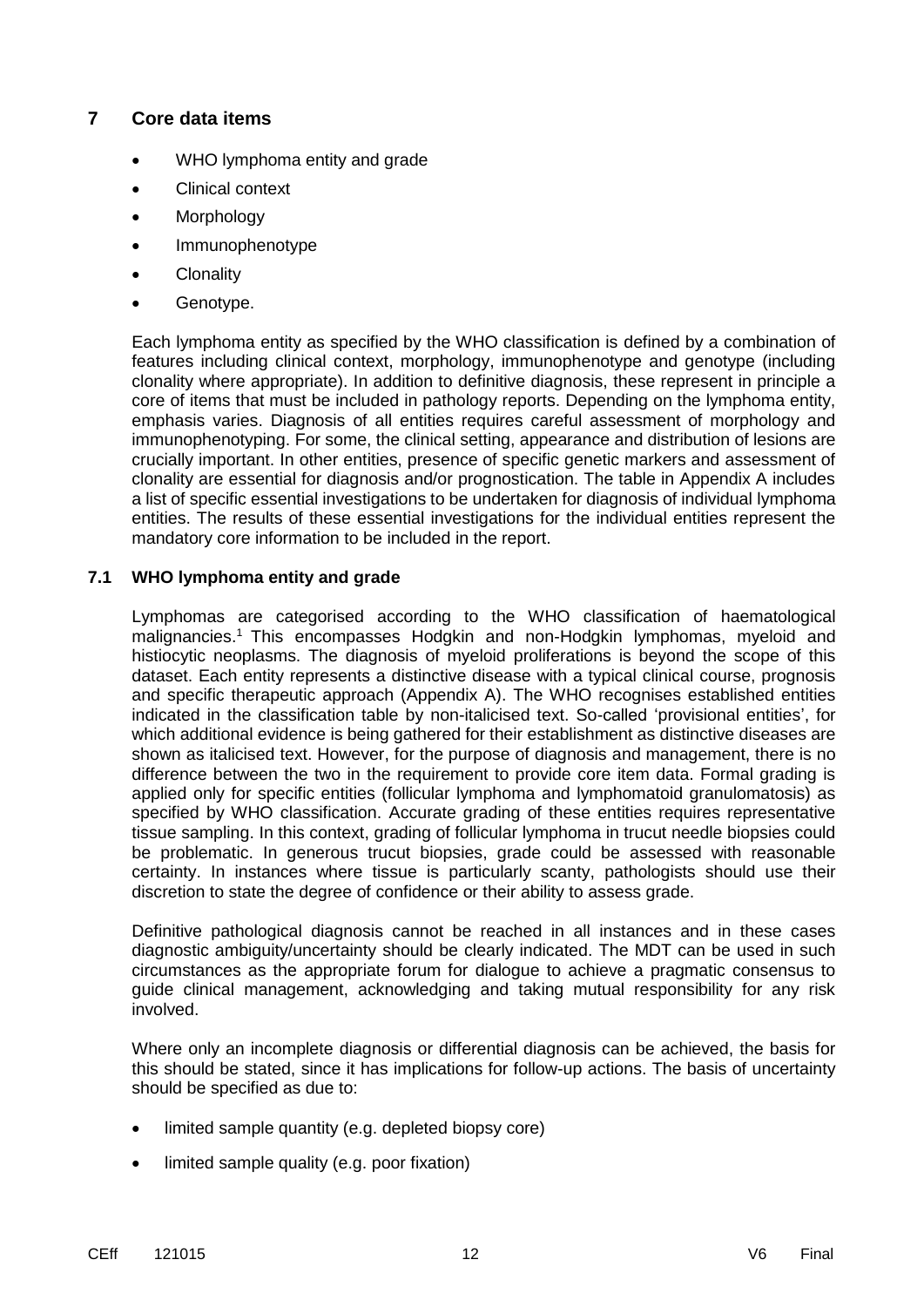- operational, and presumed temporary, limitation (e.g. poor performance of a particular immunostain, not improved on repeating, or non-availability of a stain or method on a particular occasion)
- complexity of histological interpretation (e.g. 'grey zone' pathology with overlapping features between entities)
- contradiction between results of component tests contributing to diagnosis (e.g. unexpected combinations of immunohistochemistry results; flow cytometry differing from immunohistochemistry)
- difference of opinion between appropriately skilled individuals assessing the case (e.g. failure to achieve consensus during double reporting).

*[Level of evidence: Clinical context is an essential component contributing to specific diagnosis of a WHO lymphoma entity – level A.]*

#### **7.2 Clinical context**

Clinical context is an essential component contributing to the diagnosis of a specific lymphoma entity as defined by the WHO lymphoma classification. Its diagnostic contribution is variable, depending on lymphoma type. For some entities pathological investigations alone cannot provide definitive diagnosis outside the appropriate clinical context (Appendix A).

Specific clinical settings that impact on diagnosis of some entities are age, organ or system restriction of lesions, clinical appearance of lesions and immunosuppression. While information on age is always available, the additional relevant clinical details may not be obvious from pathology request forms. It is essential that multidisciplinary teams and biopsy takers are focused on the need to provide this information and of its relevance for diagnosis. Pathologists are encouraged proactively to seek information about clinical context. This particularly refers to iatrogenic immunosuppression, which is often omitted by requesting clinicians.

For specific diagnoses where clinical setting represents the key diagnostic feature, pathology reports should positively state that this has been taken into account in formulating the diagnosis (Appendix G).

*[Level of evidence: Clinical context is an essential component contributing to specific diagnosis of a WHO lymphoma entity – level A.]*

#### **7.3 Morphology**

Histomorphological appearances are the cornerstone for diagnosis of lymphoma; a starting point for differential diagnosis, choice of corroborative investigations and interpretation of results. A description of histological appearances is required, using widely understood terminology and clearly stating, where appropriate, points of agreement or discrepancy with expectations for the diagnoses under consideration.

*[Level of evidence: Lymphoma entities are characterised by typical histomorphological features – level A.]*

#### **7.4 Immunophenotype**

In addition to morphology, lymphoma entities are defined by specific immunophenotypes obtained by immunohistochemistry and, when fresh tissue and access to suitable facilities are available, by flow cytometry.

Characteristic diagnostic phenotypes are detailed in the WHO 'blue book' and the guideline published jointly by the British Committee for Standards in Haematology and The Royal College of Pathologists.<sup>1,2</sup> Immunohistochemical assessment provides not only the diagnostic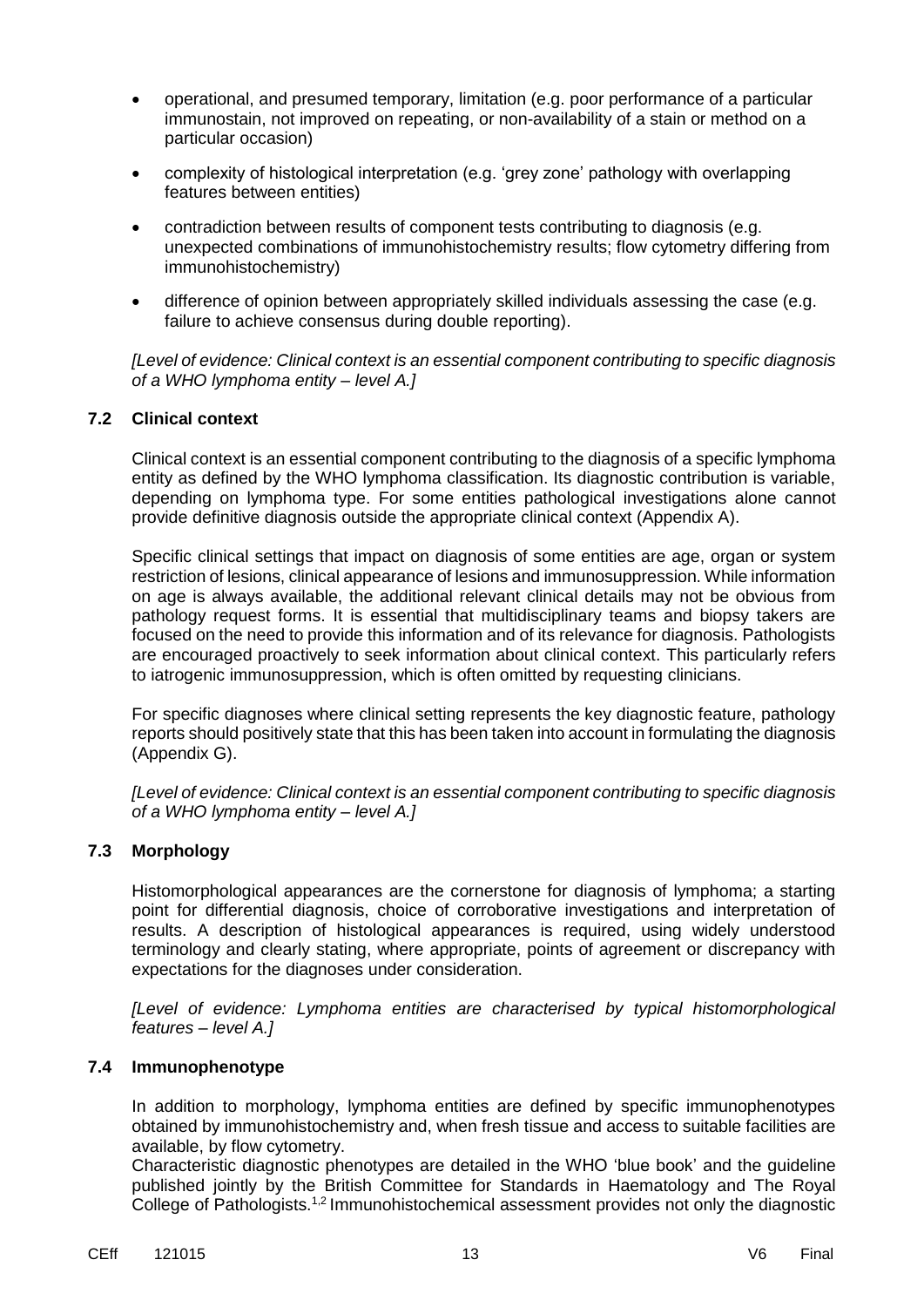phenotypes but also information essential for prognostication and choice of treatment. In many instances, immunohistochemical markers also serve as surrogates for underlying genetic abnormalities. Immunophenotypic assessment is an obligatory component of the diagnosis of all lymphoma entities, with diagnosis usually reliant on a pattern of positive and negative marker expression. Some entities are characterised by expression of distinctive and unique markers that must be specifically interrogated. These are listed in Appendix A.

Immunohistochemistry requires good technique and careful interpretation, with the use of appropriate controls and participation in an accredited EQA scheme. Laboratory staff must be fully aware of the staining characteristics of all antibodies employed (e.g. nuclear *versus* cytoplasmic) and the technical requirements for each antibody. A list of the most commonly used markers for immunohistochemistry with descriptions of the typical staining patterns and diagnostic significance is provided in Appendix F. Cooperation between laboratories should be considered to ensure cost-effective use of antibodies that are needed only infrequently in an individual centre.

In practice, there is considerable variation in the way immunohistochemical markers are selected. Some pathologists prefer choosing individual antibodies, while others utilise preselected antibody panels. Each of these approaches has potential benefits and disadvantages. Selecting individual antibodies is beneficial in circumstances of limited tissue availability and is more economical as there is no redundant use of immunological markers. A potential disadvantage is requirement for multiple sequential rounds of immunostaining, causing diagnostic delay as well as lack of investigative uniformity and standardisation. Antibody panels are commonly used in large laboratories with high workloads, in which a certain amount of redundant use of some markers is counterbalanced by standardisation, diagnostic uniformity, less need for repeated immunohistochemistry rounds and time saved on selecting immunostains. These two approaches are not mutually exclusive and a flexible, commonsense approach should be applied, particularly in the work-up of small specimens.

The range of antibodies available is vast, ever-increasing and beyond the scope of most nonspecialist laboratories. A basic panel of antibodies should be available in every laboratory in which haematopathology reporting occurs. These are listed in Appendix E, together with extended antibody panels suitable for specialist laboratories. The suggested panels should be used as a guide and may be adopted locally to fit best with established practices and diagnostic team preferences. However, it must be noted that the NICE IOG places responsibility for diagnostic immunophenotyping of haematological cancers solely on the regional specialist centre.

The immunophenotype can be provided as part of a descriptive textual report or laid out as a string or table of markers with positivity indicated by +, lack of expression by -, or partial expression as +/- or -/+. Where relevant, spatial distribution, intensity and cellular patterns of expression should be indicated and immunostaining patterns interpreted in conjunction with morphological findings.

The phenotypes obtained by immunohistochemistry or flow cytometry are meaningful only in the context of the totality of pathological findings and must be part of the integrated pathology report (see below).

*[Level of evidence: Immunophenotype is an essential component contributing to specific diagnosis of a WHO lymphoma entity – level A.]*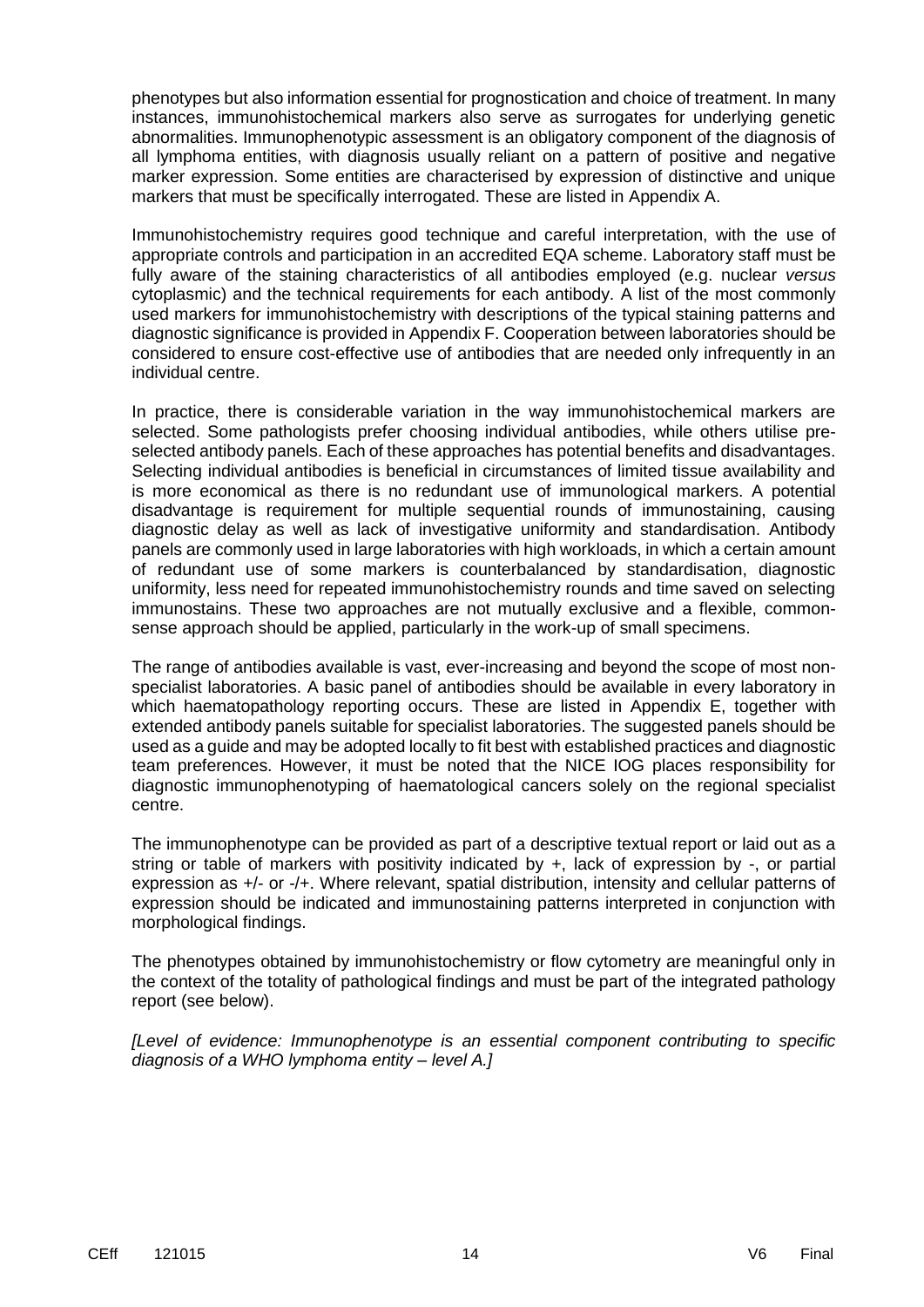## **7.5 Clonality**

Clonality studies of the immunoglobulin and T-cell receptor genes by polymerase chain reaction (PCR) can be very useful in some cases of diagnostic difficulty. While not necessary for the diagnosis of majority of lymphoma entities, clonality must be interrogated for the selected few (Appendix A). The main contexts are equivocal morphological and/or immunophenotypic features between reactive and neoplastic entities, or a low level of potential disease involvement precluding confident interpretation of morphology and immunophenotype alone.

All laboratories in the United Kingdom undertaking lymphoid clonality studies by PCR use the Biomed-2 sets of PCR primers. Guidance on interpretation is available in the most recent Euroclonality report.<sup>10</sup>

PCR analysis requires dedicated specialist staff, careful interpretation and participation in an accredited EQA scheme.

Antigen receptor gene PCR results are meaningful only in the context of the totality of pathological findings and must be part of the integrated pathology report (see below). *[Level of evidence: Evidence of clonality is by PCR is evidence of lymphoid neoplasia and is essential for diagnosis of some of the WHO lymphoma entities – level B.]*

## **7.6 Genotype**

Many lymphoma entities are characterised by various types of stable genetic markers.<sup>1</sup> For contentious and difficult cases in which morphology and immunophenotype are not sufficiently diagnostic, there may be a requirement to look for specific genetic abnormalities. These can be interrogated by metaphase karyotyping. While this method provides valuable information, it is labour intensive, time consuming and often not feasible logistically due to its requirement for fresh, unfixed tissue. In recent years, interphase FISH has become the 'gold standard' for assessment of genetic abnormalities in diagnosis of lymphomas.

Routine genetic investigations are currently reserved for a limited number of circumstances (Appendix A). Notably, diagnosis of 'B-cell lymphoma, unclassifiable, with features intermediate between diffuse large B-cell lymphoma and Burkitt lymphoma' should always be corroborated by investigation of the most common genetic abnormalities, in this context particularly rearrangements of the MYC, BCL2 and BCL6 genes.

FISH and conventional karyotyping require good technique, dedicated specialist staff, careful interpretation and participation in accredited EQA schemes.

The results of genetic investigations performed using tissue specimens are meaningful only in the context of the totality of pathological findings and must be part of the integrated pathology report (see below).

*[Level of evidence: Lymphoma entities are characterised by specific genetic markers – level B.]*

## **8 Non-core data items**

A range of immunophenotypic and genetic features that may aid diagnosis and provide additional prognostic information may be assessed in individual circumstances. More information is becoming available through new techniques such as next-generation sequencing and some is being considered for routine clinical use but has not yet been adopted as routine for investigation of lymphomas. Additional investigations, useful but not essential for diagnosis, are highlighted in column B of Appendix A.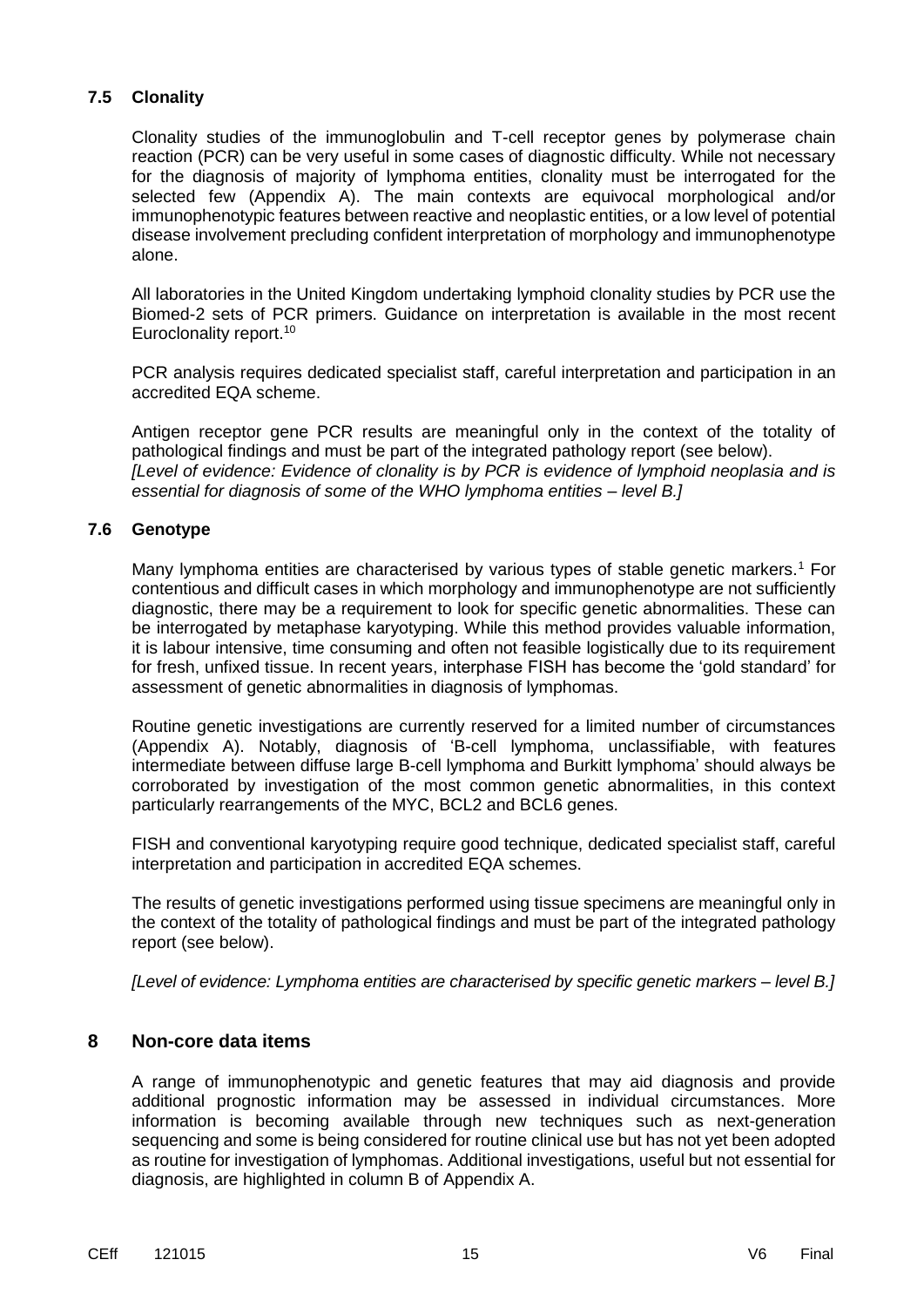## **9 Integration of laboratory services and reporting**

#### **Key points**

- All results of investigations obtained from tissue in the course of investigation of suspected lymphoma should be integrated into a single pathology report (integrated report).
- Centralised molecular and other diagnostic laboratory services need to take into consideration specific requirements for diagnosis of lymphoma and ensure a suitable profile of staff and management to meet the requirements of users of their services. 'Users' in this context include other staff in departments of cellular pathology and haematopathology specialists.
- Robust and dedicated lines of communication and information exchange must be established between the different laboratory services contributing to integrated reporting.
- All participants in the laboratory diagnostic process, including key laboratory scientists and consultant pathologists, should be members of their local and/or regional laboratory multidisciplinary teams (LMDTs).
- Within cellular pathology, protocols for tissue handling, test requesting and multidisciplinary interpretation and reporting should be in place, organised collaboratively with centralised molecular (PCR and FISH) and other specialist laboratory services.
- Final responsibility for the integrated report and overall interpretation of results lies with haematopathologists.
- Individual results of the various investigations obtained from one tissue sample (e.g. flow cytometry, FISH and PCR) should not be circulated or made available via hospital information system to managing physicians as stand-alone reports. Their contribution is always as a component of an integrated report, interpreted alongside morphological and immunophenotypic information.

The contribution of laboratory investigations traditionally not housed in cellular pathology departments to the diagnosis of cancer is increasing. Pathologists must be proactive in embracing new technologies and incorporating them into their tissue reports. In doing this, they streamline the diagnostic process, facilitate accurate interpretation of results for treating clinicians and prevent errors arising from the fragmentation of complex diagnostic data. The College's Specialty Advisory Committee on Cellular Pathology has recently recognised the need for general guidance on integration of molecular and other tests into pathology reports in order to maintain the primacy of cellular pathology in cancer diagnosis. The ultimate aim of interrogation of tumour tissue samples by multiple techniques is a meaningful, clinically relevant report which amalgamates all diagnostic and prognostic parameters and interprets them in conjunction with each other. This is best achieved by integration of all of the components of the tissue analysis obtained by a variety of investigative techniques (including molecular genetic tests) into a single, integrated report (IR).

Regardless of regional specificities and organisational differences, the principles of integration of laboratory results in the process of diagnosis of cancer, including lymphoma, should be the same. For this process to be successful, it is necessary that policies and protocols at different levels of involvement (from generalist to extreme specialist) are clearly defined and coordinated with local practices.

Configuration of centralised molecular and other laboratory services contributing to lymphoma diagnosis should be exercised with the full cooperation of, and in consultation with, all key service users on behalf of patients. Pathology departments and haematopathologists are essential members of this service-user community. Formal arrangements should be made to facilitate cooperative daily working and strategy development, through management structures affiliated to centralised molecular laboratories, such as 'user interface groups'. Such structures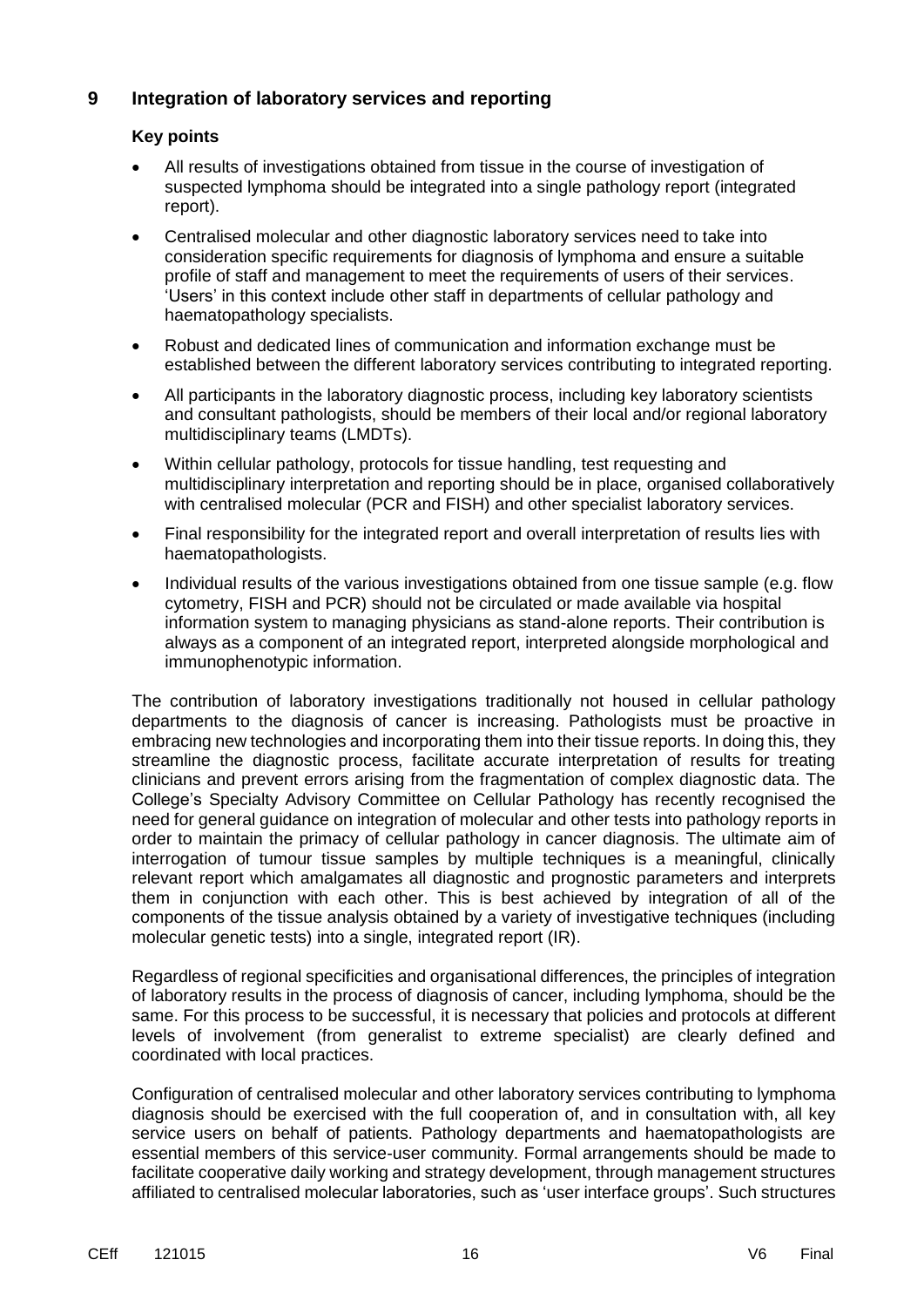will provide the best and overarching professional input for planning services, quality assurance and innovation.

Within centralised molecular services and other laboratories (e.g. flow cytometry), dedicated teams with experience in providing and interpreting tests relevant and specific to lymphoma diagnosis should be available. All the participants in the laboratory diagnostic process relevant to lymphoma should be members of a LMDT to facilitate discussion of all aspects of results between pathologists and laboratory scientists, before incorporation into definitive pathology reports for interpretation.

Dedicated and robust lines of communication must be in place to enable transfer of specimens, cross-referencing of different (internal and external) laboratory reference numbers, electronic data communication and integration. With this in mind, commissioning and organisation of services should consider requirements for dedicated clerical support.

Protocols for requesting of tests, tissue transfer between laboratories and diagnostic algorithms must be developed to fit best with local geographical arrangements and availability of skills. This approach will facilitate the undertaking of appropriate investigations on tissue specimens, without excess and achieving the greatest synergy between the individual tests (Figure 1).



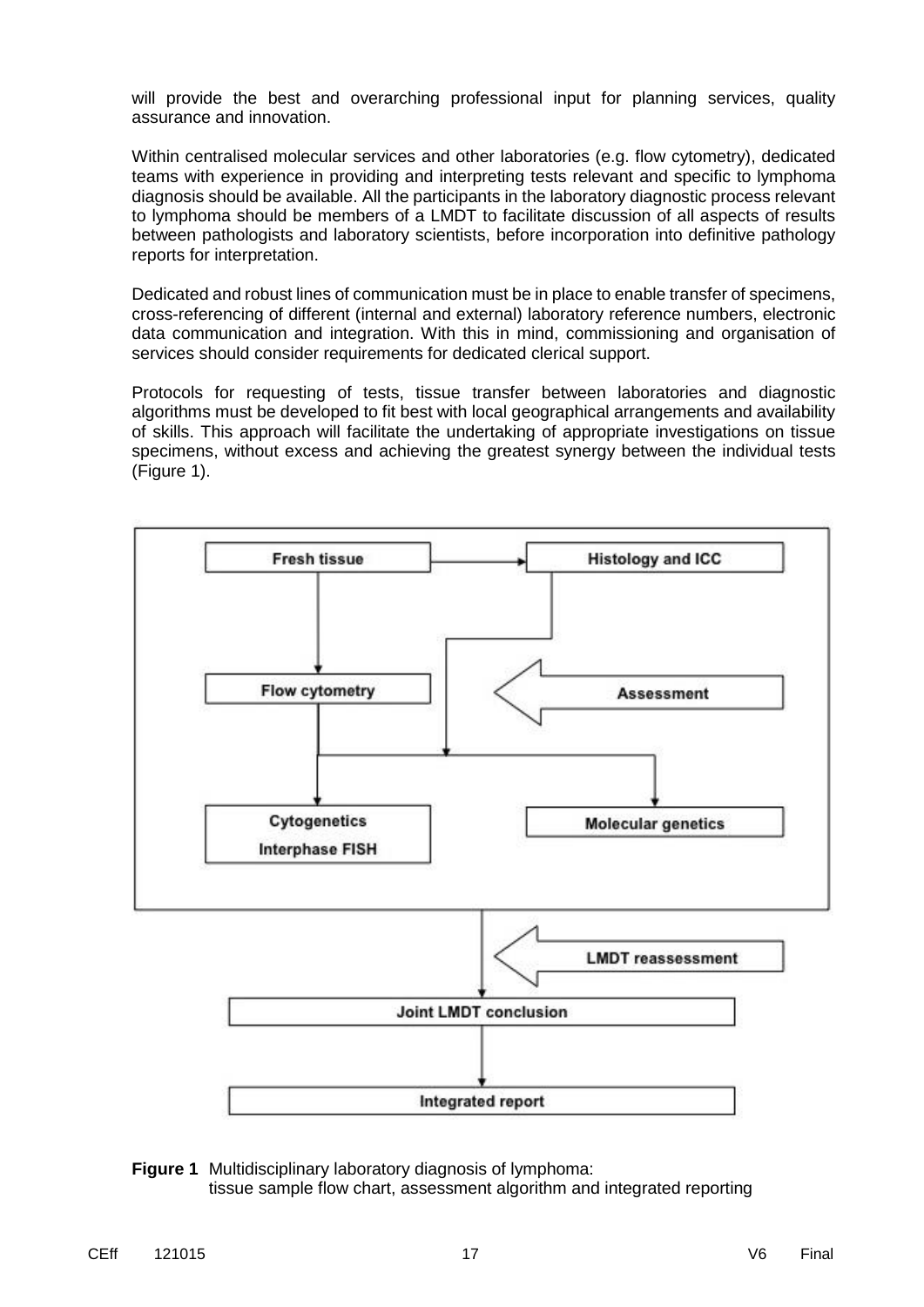Figure 1 provides an example of integrated tissue flow through a number of laboratories in the process of integrated laboratory reporting. Upon receipt, fresh tissue is assessed, placed for routine processing and, if a sufficient amount is deemed available, one part is forwarded to flow cytometry laboratory where cells are disaggregated. An aliquot is forwarded to central molecular and genetic services for DNA/RNA isolation, cell culture and storage. These materials are available for further testing, which is indicated by pathologists based on the H&E appearances, immunohistochemistry and/or flow cytometry. If formalin-fixed material only is available, paraffin sections are forwarded for molecular investigations after initial assessment of HE sections +/- immunohistochemistry. Once all investigations have been completed, the members of the LMDT discuss the results and agree on their interpretation. All the results are amalgamated into a single pathology report and final interpretation and conclusion is provided by the pathologist.

Investigations including immunohistochemistry, cytogenetic and molecular genetic analyses are requested by the reporting haematopathologist, who is responsible for discussion of the results with the members of the LMDT, incorporating the results in the integrated report and providing final interpretation (Figure 1).

## **10 Diagnostic coding and staging**

ICD-O-3 codes with the corresponding lymphoma entities as listed in the WHO lymphoma classification are detailed in Appendix A. These codes largely overlap with the SNOMED-RT codes (Appendix B). These should accompany the pathological diagnosis. The corresponding SNOMED-CT morphology (M) codes are provided in Appendix B. Most laboratory reporting systems now use SNOMED-CT and these codes should be used consistently for definitive diagnostic coding of lymphomas in reports. SNOMED topography (T) codes in standard use should be used in conjunction.

## **11 Double reporting**

#### **Key points**

- Double reporting is not considered a mandatory diagnostic practice in haematopathology.
- There is no consensus on the ideal mechanism or the benefits of double reporting of lymphomas; it creates its own diagnostic risks while reducing some others.
- Haematopathologists should consider a rational approach to formalising double reporting on a risk-stratified basis, depending on local conditions (such as staffing levels and experience, geographical location, etc).

A recent survey of BLPG members indicated that there is currently marked variation in practice with regard to formal and informal arrangements for double reporting of haematological cancers. In practice, formal systems exist only in a minority of departments. Consistent evidence on the unequivocal value of double reporting for safety and accuracy of diagnosis is lacking. While this practice potentially provides benefits, it is not without risks. A blanket or naïve approach to double reporting cannot overcome the genuine difficulty in reaching a final diagnosis in highly complex cases. It will not protect against potential 'rubber stamping' of an incorrect diagnosis following rapid assessment by the second pathologist, or unintentional 'leading' of a consensus discussion by the initial pathologist or a dominant individual. Double reporting will not address circumstances in which a consensus cannot be reached. There is no place for a 'one size fits all' solution, either within haematopathology itself or more broadly across all histopathology subspecialties. The strong view of a majority of BLPG members in this survey was that double reporting by two inadequately trained haematopathologists cannot substitute for a report from a single, well-trained haematopathologist. Therefore, mandatory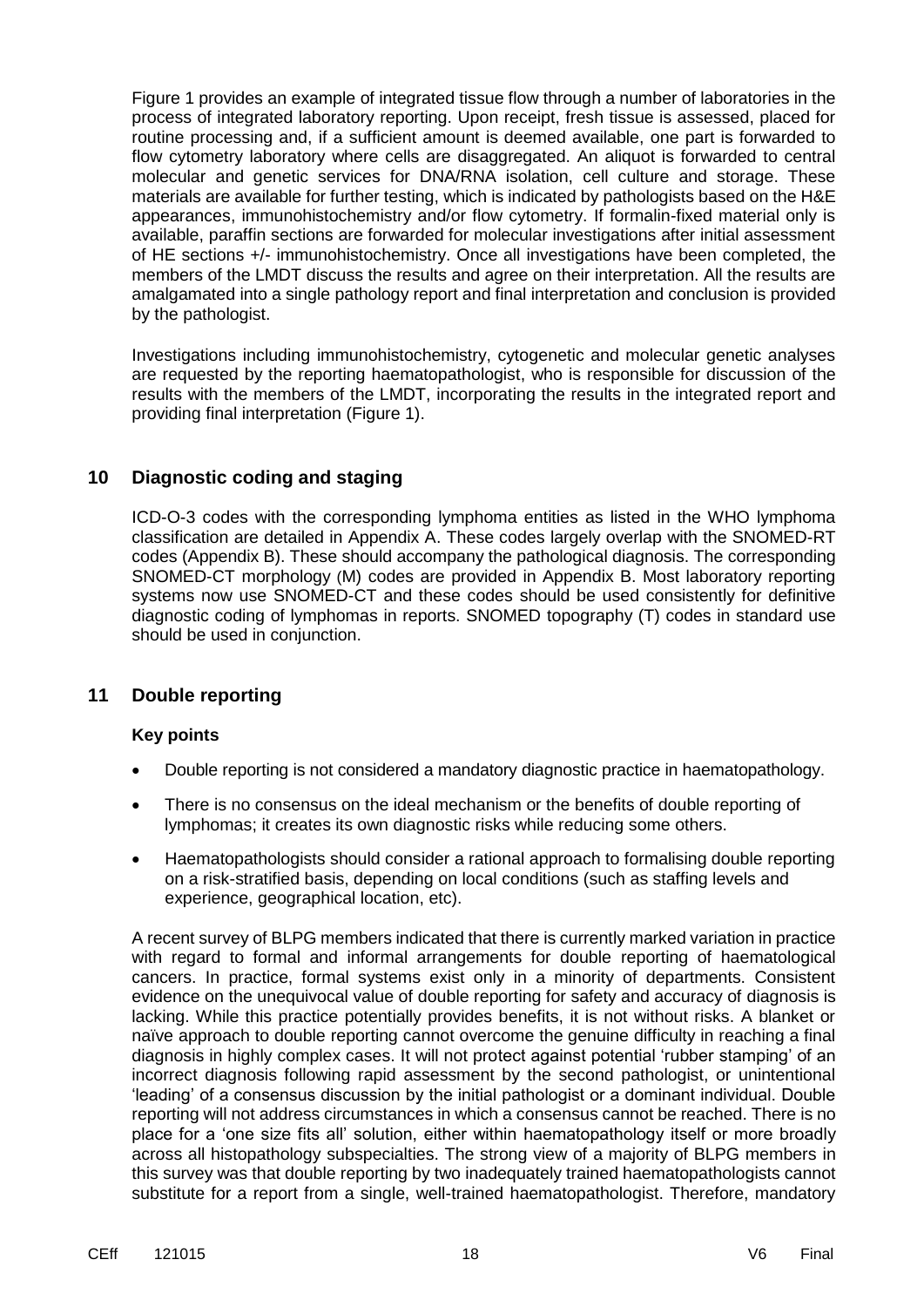double reporting is not considered appropriate. Haematopathologists should consider whether a rational approach to formalising double reporting on a risk-stratified basis can be achieved in their local practice. For example, the differential diagnosis between non-neoplastic and neoplastic can be one of the most fundamental errors. Under- or over-diagnosis of Burkitt lymphoma is another critical area.

## **12 Reporting of small biopsy specimens**

#### **Key points**

- Reporting of small biopsy specimens follows the same principles for other biopsy material taken for lymphoma diagnosis.
- Pathologists should be mindful of diagnostic limitations of small biopsies, particularly of trucut needle cores.
- Appropriate local arrangements are needed with biopsy takers to facilitate acquisition of diagnostic material of sufficient quality. Likelihood of positive diagnostic utility of a trucut needle biopsy depends on:
	- $-$  the needle gauge (at least 1 mm core, needle gauge 17 or lower)
	- number of cores taken (at least two cores, separately embedded).

In recent years, use of trucut needle biopsy for diagnosis of lymphoma has increased massively. A recent audit undertaken by the BLPG indicates that over the past 10 years representation of trucut needle biopsies in the diagnostic workload increased from 9% to 33%. In some centres in the UK it is as high as 95%. While this diagnostic approach reduces cost and patient discomfort and provides rapid access to tissue of potential diagnostic value, there are a number of limitations.

- There is a significant rate of achieving non-diagnostic samples. Specimen adequacy varies between different centres, indicating operator dependence, ranging from 57% to 90%.
- Diagnosis is not always possible due to the quality of the sample itself or as a result of interpretational difficulties. The latter mainly reflect lack of architectural features required for diagnosis of certain entities and inability to apply the full spectrum of investigative techniques due to paucity of material.
- Following needle biopsy, diagnosis of a lymphoma entity with full characterisation, as per the requirements of the WHO classification, is possible in approximately 70% of cases. Only 30–40% of patients who have unsuccessful biopsies undergo a subsequent excision biopsy, with a considerable diagnostic delay of 4–8 weeks.
- The average core diameter recorded in the UK, based on the BLPG national audit data, is 0.75 (needle gauge between 18 and 19). This core diameter results in 80% and 90% likelihood of definitive diagnosis from deep and superficial sites respectively. A core diameter of 1 mm (needle gauge 17) increases the likelihood of successful diagnosis in deep and superficial sites to 90% and 95% respectively.
- In 4% of cases, regardless of needle gauge and with adequate tissue available, diagnosis is not possible due to lack of architectural features needed for diagnosis.
- Differential diagnoses typically difficult to resolve in these circumstances include those between T-cell/histiocyte-rich large B-cell lymphoma and both nodular lymphocyte predominant and classical Hodgkin lymphomas, follicular lymphoma and diffuse large B-cell lymphoma, and classical Hodgkin lymphoma and diffuse large B-cell lymphoma.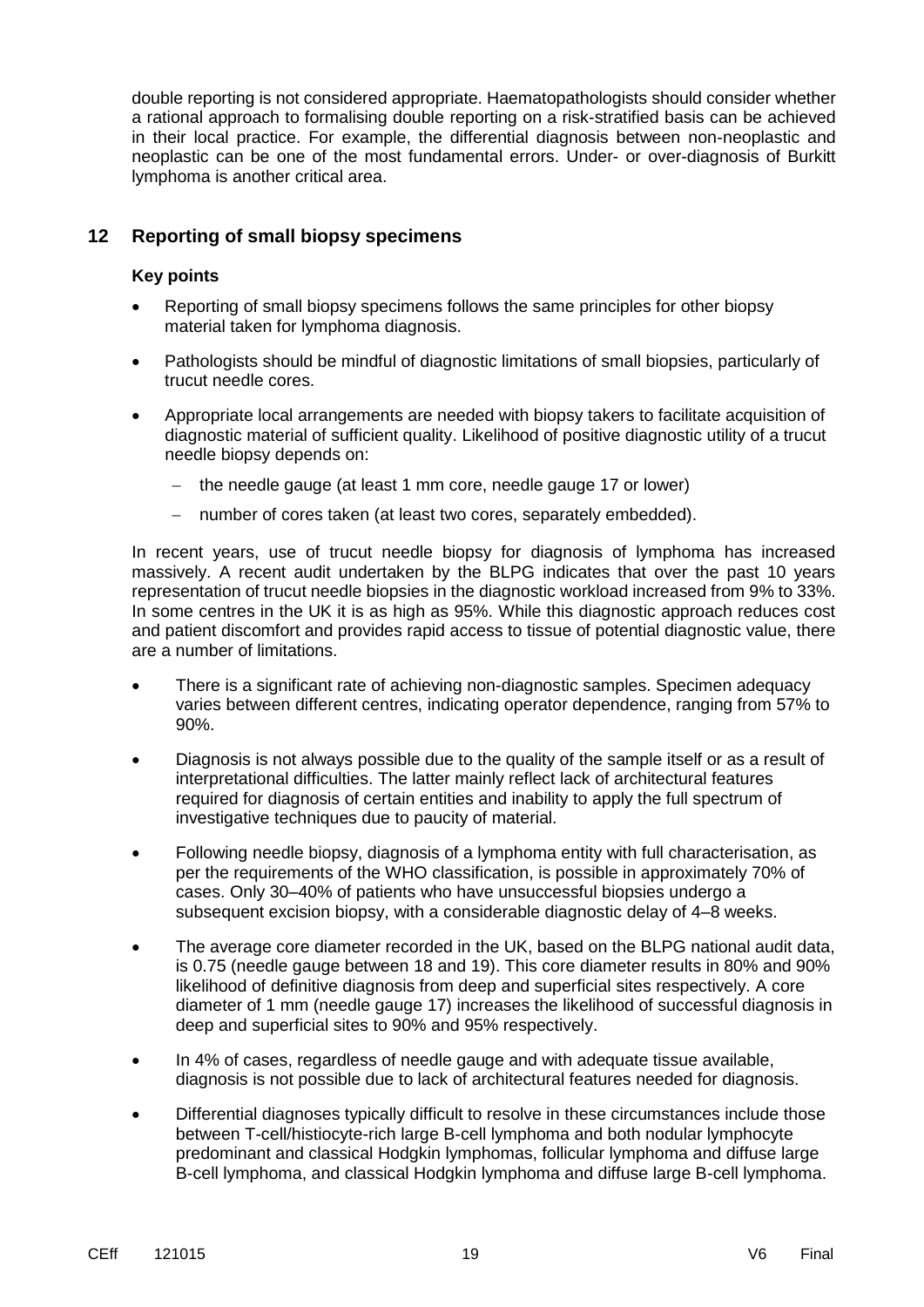Use of fine-needle aspiration for lymphoma diagnosis has also increased in recent years, particularly as endobronchial ultrasound (EBUS) sampling has expanded as a modality for investigating mediastinal lymphadenopathy. This is to be welcomed in centres with access to flow cytometry for immunophenotyping. The relative non-invasiveness, rapidity of turnaround and ability to achieve aspects of immunophenotyping that can be difficult (e.g. immunoglobulin light chain expression) or not currently possible (e.g. FMC7) with fixed tissue are all valuable benefits. It should be noted that the value of cytomorphological assessment without additional immunophenotyping is limited in this context. As EBUS techniques are refined, the procedure increasingly yields mini-biopsy fragments that can be fixed and processed into cell blocks which subsequently offer equivalent utility to needle biopsy cores. With the proviso that these small fragments are generally best processed as a single block rather than separately, comments applicable to the handling and reporting of needle biopsy cores are equally appropriate for these samples.

## **13 Reporting of frozen sections**

Diagnosis of lymphoma in the UK rarely involves frozen section assessment. In unusual circumstances, if lymphoma is considered as the diagnosis on frozen section analysis, pathologists should be aware that establishing a definitive diagnosis is seldom possible without additional studies. In rare circumstances, if suspicion exists, additional useful phenotypic information might be obtained expediently by flow cytometry immunophenotyping while the patient is still on the operating table.

## **14 Specific aspects of tumours not covered elsewhere**

Important diagnostic issues regarding most common lymphomas and contentious issues that require clarification and guidance are explained below.

#### **14.1 CLL/SLL**

The largest proportion of patients with CLL/SLL are diagnosed by haematologists based on the investigations undertaken on peripheral blood and bone marrow, yet a proportion of cases are diagnosed by histological examination of lymph node specimens or represent an incidental finding in lymph nodes removed for unrelated reasons. Management of CLL/SLL is rapidly changing; risk stratification and choice of therapy is highly dependent on identification of genetic abnormalities in tumour cells.<sup>11,12</sup> Description of the genetic complexity of CLL/SLL is beyond the scope of this text. However, for the purpose of routine diagnosis, it needs to be emphasised that assessment of important genetic hallmarks of CLL/SLL is best made using blood or a bone marrow aspirate, not fixed, paraffin-embedded lymph node tissue.

#### **14.2 Follicular lymphoma (FL)**

Distinction between subtypes of follicular lymphomas (FL) in pathology reports must be clearly made in conjunction with the clinical context. Systemic FL must be distinguished from primary paediatric, primary intestinal, FL *in situ* and primary cutaneous follicle centre cell lymphoma.<sup>1,13-</sup> .<br>15

For systemic FL, grade remains the only prognostic histological parameter impacting on management, with a key distinction to be made between grade 3A and grade 3B,<sup>1</sup> Other forms of FL are not graded.

Diagnosis of paediatric FL must be supported by FISH analysis for BCL2, BCL6 and IGH clonality by PCR, since critical distinction from reactive hyperplasia cannot be made reliably by morphology and immunophenotype alone. Diagnosis of FL of the Waldeyer's ring in young individuals should also include immunohistochemistry for MUM1.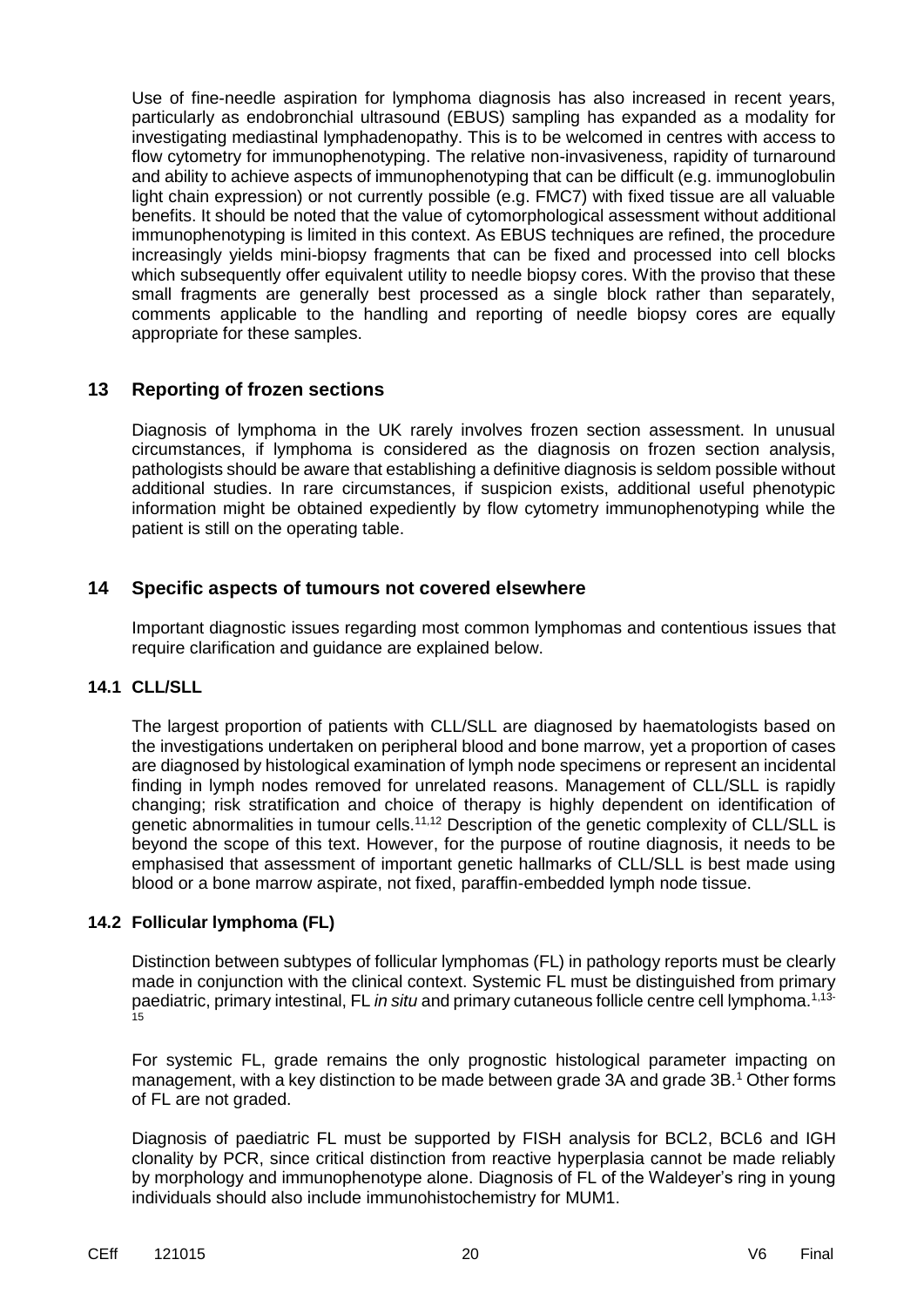#### **14.3 Mantle cell lymphoma (MCL)**

MCL represents a spectrum of disease, ranging from very indolent to highly aggressive. This must be assessed in conjunction with the clinical features in each patient. Additional immunohistochemical investigations are helpful. A relatively common problem is absence of demonstrable cyclin D1 expression, in which case demonstration of SOX11 expression and FISH to show t(11;14) are helpful. Most conventional forms of MCL are positive for SOX11 while the clinically indolent variants and MCL *in situ* lack expression of this marker. Proliferation fraction assessed by Ki67 immunostaining is a valuable prognostic parameter. While assessment of proliferation is part of the minimum immunohistochemical panel for the assessment of lymphoma, interrogation of SOX11 is not a core data item and should be investigated upon clinicopathological correlation and at the discretion the pathologist.<sup>13,16-18</sup>

#### **14.4 Diffuse large B-cell lymphoma (DLBCL), 'B-cell lymphoma, unclassifiable with features intermediate between DLBCL and Burkitt lymphoma' (BCLU) and Burkitt lymphoma (BL)**

Management and prognosis of aggressive B-cell lymphomas depends on lymphoma type; different therapies for DLBCL and BL have for a long time been justified by the experience of clinical trials. Regarding diagnosis of DLBCL and BL, distinction between the two and support of this distinction by evidence of expression of clinically meaningful biomarkers is currently an area of evolving diagnostic practice.

- **B-cell lymphoma, unclassifiable, with features intermediate between diffuse large B-cell lymphoma and Burkitt lymphoma (BCLU):** Considerable pathological overlaps exist between DLBCL and BL. In the most recent attempt to clarify diagnostic ambiguity which arises in some cases, the 2008 WHO classification introduced the entity of BCLU.<sup>1</sup> While this provides help in clearing the BL diagnostic category of genetically and biologically unrelated aggressive lymphomas, the new category has attracted significant criticism in that it remains relatively vaguely defined and its use provides little to help assess clinical significance or guide management. Patients with lymphomas classified into this group based on morphology and immunophenotype alone show no survival or treatment response differences compared with DLBCL patients.<sup>19</sup> A significant proportion of lymphomas categorised as BCLU are 'double-hit' or 'triple-hit' lymphomas with rearrangements of MYC most often alongside rearrangements of BCL2 and/or BCL6. These have been shown to pursue a particularly aggressive clinical course but, as yet, no specific effective therapy is available. It has also been shown that DLBCL is significantly heterogeneous with respect to rearrangements of MYC, BCL2 and BCL6.<sup>19-23</sup> In particular, the presence of MYC rearrangement has been shown to affect prognosis and response to therapy adversely; in this regard there is not much difference between DLBCL and BCLU.<sup>19</sup> The forthcoming revision of the WHO classification will reiterate the importance of these genetic alterations and the recognition of "intermediate" morphology. This group of lymphomas will be renamed as "high-grade B-cell lymphoma, NOS", with the requirement to specify the double/triple hit genotype or document absence of rearrangements of BCL2, BCL6 or MYC (personal communication, Dr Leticia Quintanilla-Martinez de Fend).
- **MYC and BCL2 gene rearrangements and expression in DLBCL:** The International Prognostic Index (IPI) defines five factors that independently predict outcome and remains valid for DLBCL in the R-CHOP era.<sup>24</sup> However, clinical factors are still unable to predict patients with progression-free survival of less than 40% over 5 years. Recent studies have demonstrated that there are means of up-regulation and over-expression of MYC in DLBCL other than gene rearrangement and translocation. Thus, while 8–10% of DLBCL harbour MYC gene rearrangement, considerably more (up to 30%) show evidence of significant MYC gene expression (>40%) by immunohistochemistry in the absence of the gene rearrangement. While MYC appears up-regulated as a result of translocation in lymphomas of germinal centre phenotype, over-expression unrelated to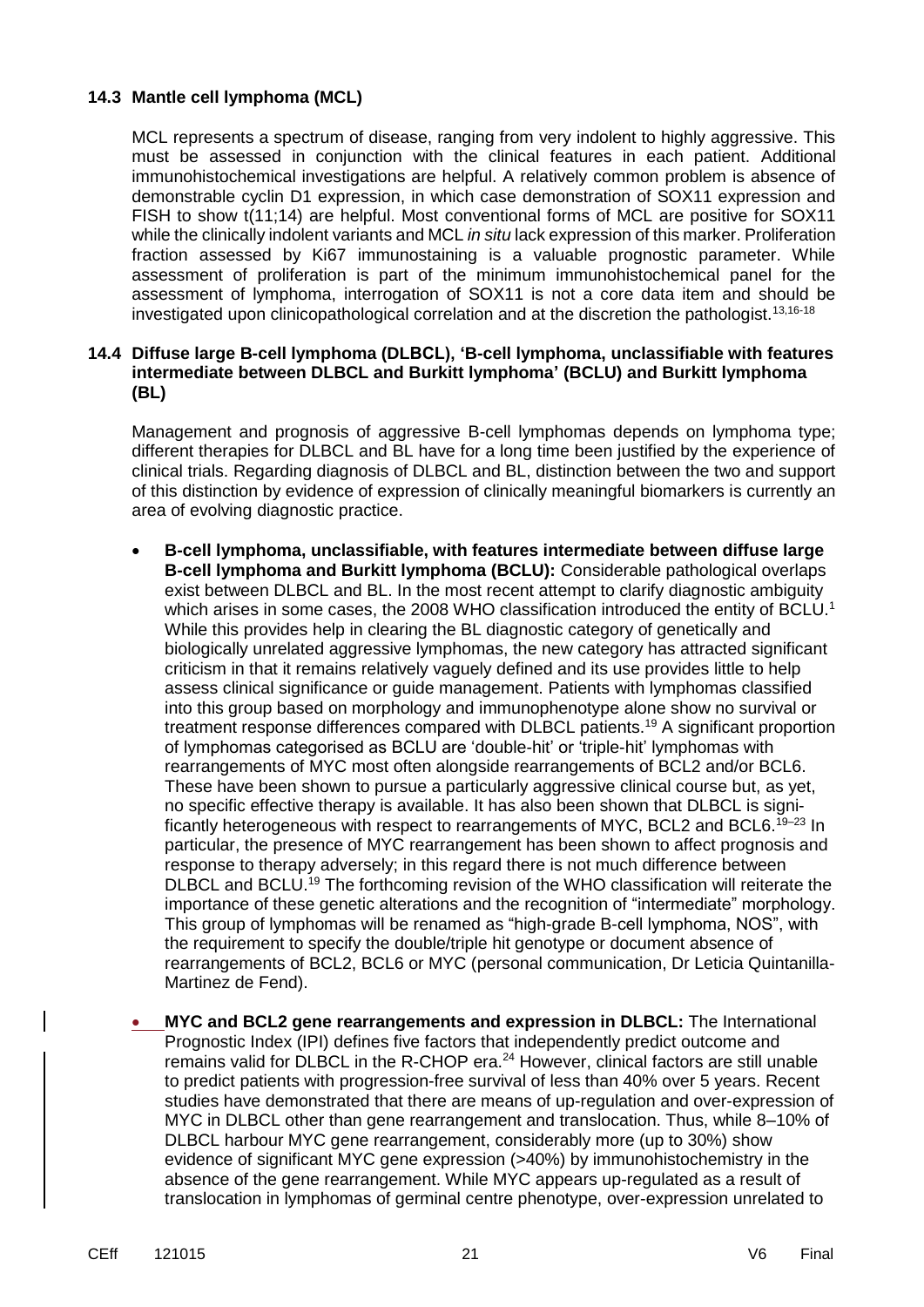translocation is a feature of DLBCL of non-germinal centre phenotype.<sup>25</sup> An array of recent studies has shown that over-expression of MYC, assessed by immunohistochemistry, in conjunction with the expression of BCL2, even without rearrangement of either gene, provides prognostication independent of the IPI. These cases are referred to as 'double expressors' (DE) and are almost exclusively of activated B-cell type (ABC). DLBCLs with concurrent MYC and BCL2 gene rearrangements confer the worst outcomes in comparison with DEs and cases without either co-rearrangements or co-expression of the two genes. These cases are referred to as 'double hit' (DH) DLBCLs and are almost exclusively of GCB type. The DH DLBCLs are different from those described under the BCLU category. The distinction is purely morphological (intermediate cell size is required for diagnosis of BCLU, excluding lymphomas with large cell morphology). Especially in elderly patients, DE and DH DLBCLs exert particularly aggressive clinical behaviour with a high risk for treatment failure. In young patients, diagnosis of DE or DH DLBCL may aid the decision to consider allogeneic bone marrow transplantation earlier in the course of disease. Novel therapeutic protocols more successful for the management of these lymphomas are emerging. $27,28$ 

 Different groups of researchers have proposed a variety of approaches to use this information and provide best prognostication, ranging from the application of immunohistochemistry alone to combining protein expression with the assessment of MYC rearrangement by FISH.<sup>19-23, 26, 29-34</sup>

In addition, testing for MYC facilitates accurate distinction between BL and DLBCL in cases in which morphology and immunophenotype deviate from the typical. Reliance on selective testing only in instances where BL is suspected on morphological grounds has been shown not to define a cohort of patients with reproducible, consistent treatment responses. The MRC LY10 trial in BL showed that 50% of patients entered did not have BL when investigated further by assessing MYC status; 50% of the patients in the trial therefore received inappropriate treatment. Without routine and standardised testing for MYC, management in everyday practice would not differ from the experience of that trial. The MRC LY10 trial results indicate the likelihood that many patients with BL in the UK are currently not recognised. This condition is very successfully treated with intensive chemotherapy but not with CHOP-R, the standard treatment for DLBCL.<sup>35</sup> For utility, therefore, testing needs to be considered as per recommendations for the diagnosis of BCLU.

 **Assessment of cell of origin – Germinal centre B-cell (GCB)** *versus* **activated Bcell type (ABC):** Phenotyping of DLBCL by immunohistochemistry to determine GCB or ABC types as a surrogate for gene expression profiling has been in routine use for some years. The two main immunophenotyping algorithms have been proposed by Hans *et al* and Choi *et al*. 36,37 The value of discriminating between GCB and ABC by IHC has been disputed. The assessment process is criticised for being associated with a significant degree of subjectivity and lack of reproducibility. Clinical utility has been reported as variable in published literature. At present there is no evidence to justify choice of management based on this phenotype. However, new therapies based on the assessment of cell of origin in DLBCL are emerging. In addition, identification of some of the special subtypes of DLBCL does depend on the identification GCB *versus* ABC phenotypic features. Finally, more recent studies comparing the IHC-based algorithms with gene expression analysis do show a high level of concordance between the two, in the range of 95%, and provide prognostic stratification in the R-CHOP era. The practice has become routine and the upcoming update of the WHO lymphoma classification (due in 2016) includes this subtyping by means of IHC as a mandatory requirement.<sup>36-43</sup>

The issues listed above have been variably addressed in practices around the world and within the UK. Regarding genetic testing and immunophenotyping for MYC, BCL2 and BCL6, and categorisation of DLBCL as GCB *versus* ABC, clinicians in the UK vary in their requirement and use of this information. At present, there is no evidence-based guidance on these topics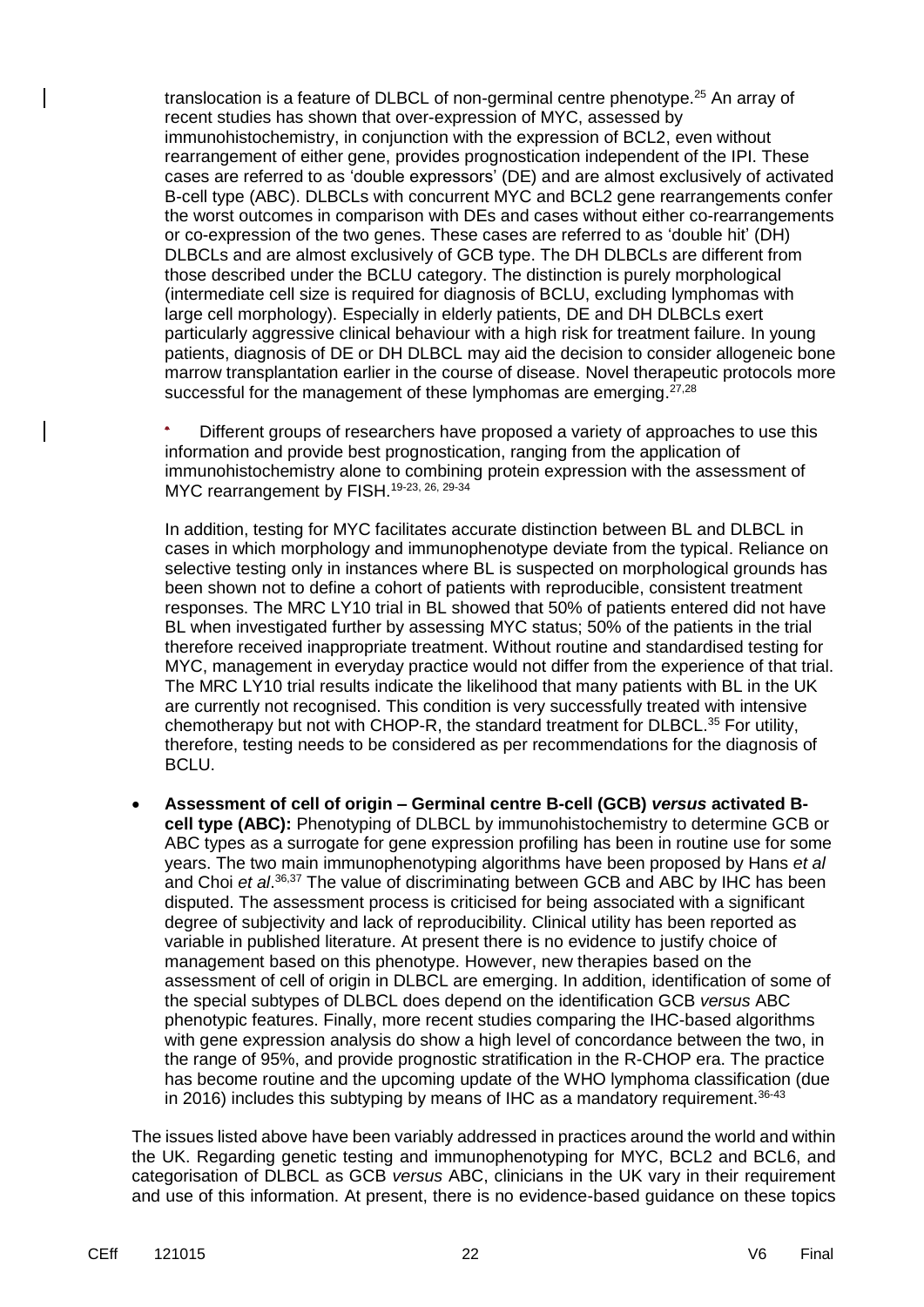derived from clinical trials. Clinical utility of GCB *versus* ABC profiles of DLBCL is currently being investigated as the basis for different management approaches within the REMoDL-B trial. This trial incorporates diagnostic, real-time gene expression profiling for randomisation. Despite lack of clinical trial data, substantial literature evidence supports the benefit of this information. A recommendation for diagnostic practice in assessing DLBCL, BL and BCLU regarding determination of phenotype (GCB *versus* ABC), application of IHC for expression of MYC, BCL2 and BCL6 and application of FISH is provided below and indicated in Appendix A.

- Phenotyping for determination of GCB *versus* ABC DLBCL should be undertaken utilising the Hans or Choi algorithm and represents a core data item in all cases of DLBCL.<sup>36,37</sup>
- All DLBCL benefit from immunophenotyping and should be tested for MYC and BCL2. The antibodies for these tests have proved easy to introduce into routine use; reproducibility has been shown in a number of studies.<sup>19-23,26-34</sup> Testing is inexpensive and represents part of the core dataset for DLBCL.
- Testing for MYC and BCL2 rearrangements in DLBCL could be conducted in different ways depending on local preference and levels of financial support. Each of the testing approaches provides certain advantages but also some downsides:
	- i) Using selection criteria set out by the WHO classification update (due for publication in 2016). These have been agreed by the Clinical Advisory Board of the WHO classification [personal communication with Dr Leticia Quintanilla-Martinez de Fend, ahead of publication]. The criteria indicate clinical value from MYC and BCL2 FISH testing in DLBCL in the following circumstances: DLBCL of GCB type which is BCL2 positive and contains >40% MYC-positive cells as assessed by immunostaining. The rationale for this recommendation is that MYC gene rearrangement in the absence of BCL2 overexpression does not result in inferior outcomes. However, this approach will not identify approximately 5% of MYC rearranged cases which may show only low levels of MYC expression by immunostaining (<40%). Depending on local preference, FISH for MYC gene rearrangement could be applied as the initial test and only the MYC rearranged cases might be further tested for rearrangements of the BCL2 gene. Alternatively, FISH for all three genes could be conducted at one time. This would result in an amount of redundant tests but would facilitate faster turnaround times.
	- ii) All cases of GCB type DLBCL could be tested for MYC rearrangement by FISH, alongside immunostaining, with or without concurrent FISH for BCL2 gene rearrangement. If FISH for BCL2 rearrangement is not conducted alongside testing for MYC, there is value in testing separately only the MYC rearranged cases which are BCL2-positive by immunostaining. A majority of cases harbouring rearrangements of the MYC gene are identified by split-apart probes.
- All cases being considered for a diagnosis of BCLU should be assessed by FISH for MYC, BCL2 and BCL6.
- Morphologically typical cases of BL with a typical CD10+/BCL2- immunophenotype and ~100% Ki67 expression do not require additional genetic investigations. In instances where diagnosis of BL is suspected but the morphological features and/or phenotype are atypical (particularly with BCL2 and MUM1 expression), FISH for MYC, BCL2 and BCL6 should be undertaken as per diagnosis of BCLU.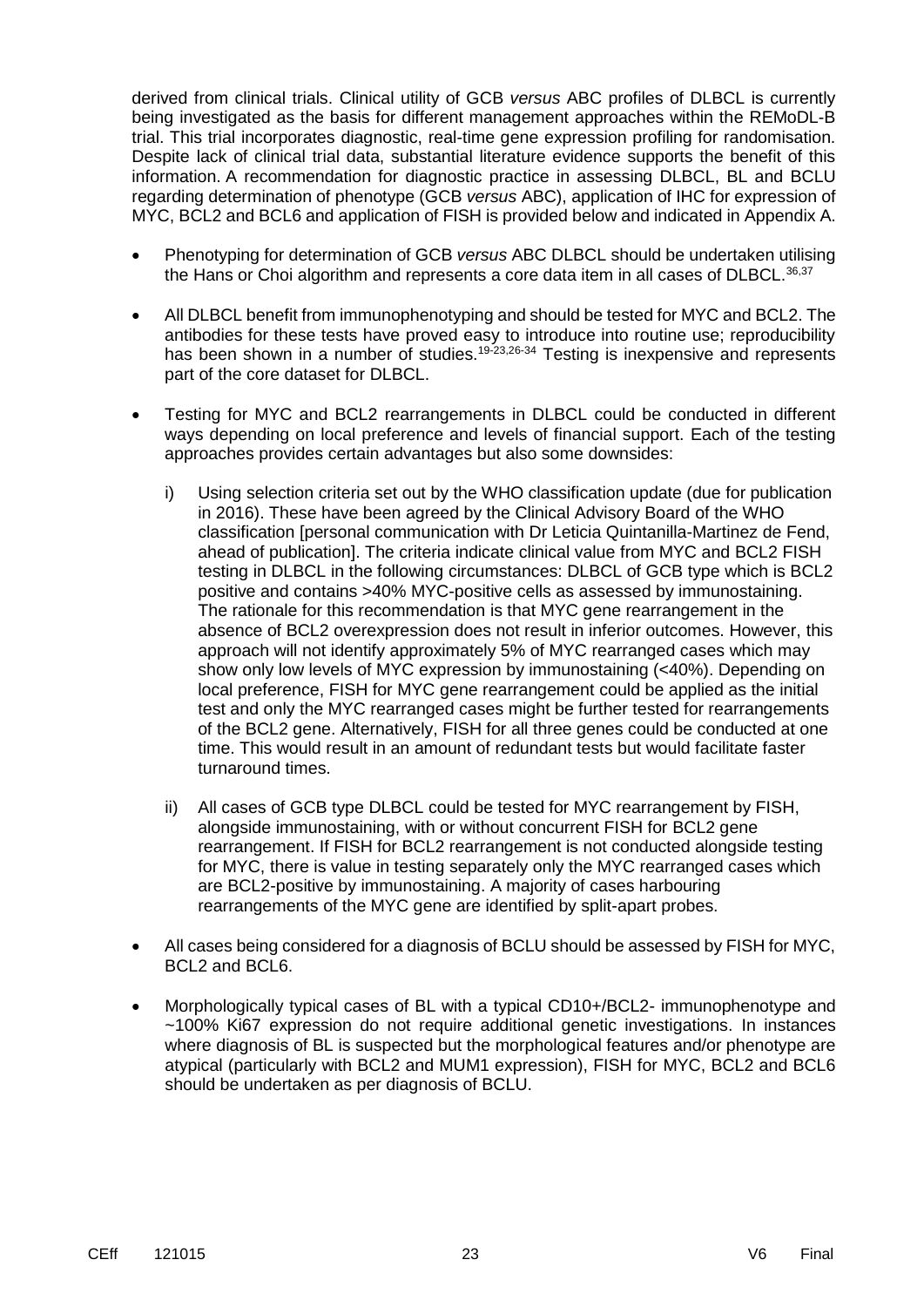### **14.5 EBV**

A number of WHO lymphoma entities are characterised by the presence of EBV, as listed in Appendix A. For these entities, testing for EBV is a diagnostic prerequisite and represents a core data item. Pathologists should be mindful that clinical information regarding known or potential causes of immunosuppression is frequently omitted from pathology request forms. This information should be sought proactively and testing for EBV is mandatory in all instances where underlying immunosuppression is suspected. It provides diagnostic and prognostic information.

The majority of EBV-positive non-Hodgkin lymphomas are aggressive malignancies with poor outcomes. In lymphoproliferations arising in immunosuppressed patients, EBV status impacts on the choice and timing of management. A proportion of large B-cell lymphomas in elderly patients are EBV positive and are characterised by much poorer prognosis compared to EBVnegative DLBCL in the same population. This has recently been recognised as a WHO entity (EBV-positive large B-cell lymphoma of the elderly; EBV+LBLE) associated with the immunosenescence that develops in old age. Its prevalence is variably quoted and ranges between 2% in the Western population and 10–15% in Asian and South American countries.<sup>44,45</sup> This entity is probably under-diagnosed, due to overlapping morphological and immunophenotypic features with classical Hodgkin lymphoma and lack of routine testing for EBV.46,47 While the majority of cases with systemic involvement are aggressive, variants presenting with localised mucosal and cutaneous disease (EBV positive mucocutaneous ulcer [EBV+ MCU]) are important to identify as they have a good prognosis and require little treatment. EBV+ LBLE is frequently misdiagnosed as classical Hodgkin lymphoma.<sup>46</sup>

The current WHO classification sets an arbitrary age of 50+ years for the diagnosis of this lymphoma type. It must be kept in mind that this is only a guide, intended to emphasise the natural but variable occurrence of immunosenescence. This lymphoma can be encountered in young individuals.46-53 Consequently, in the WHO classification update due in 2016 the entity of EBV+ LBLE will be renamed as EBV+ DLBCL, NOS. EBV+ MCU will comprise a separate entity to highlight its indolent clinical behaviour.

Routine testing for EBV as a core data item in the investigation of a lymphoma that might be EBV+LBLE should be undertaken in the following circumstances:

- polymorphous (PTLD-like) morphology
- Hodgkin-like morphology in an extranodal site (particularly skin and mucosa)
- copious necrosis and angioinvasion.

As EBER is uniformly present in all types of latency in EBV-related tumours, its assessment by *in situ* hybridisation is the 'gold standard' for detection of this virus and cannot be substituted by immunohistochemistry for LMP1. The latter is expressed only in restricted patterns of viral latency.

#### **14.6 Future technological developments – next-generation sequencing (NGS)**

Evolving high-throughput and genome-wide NGS platforms for interrogation of genetic abnormalities of tumours are providing a wealth of information about the genetic heterogeneity of haematological malignancies, enabling better insight into cellular pathway activities driving tumour development, progression and response to therapy.<sup>38</sup> This information is at present predominantly of academic interest and NGS approaches remain beyond practical, routine and widespread diagnostic use. While any type of genetic abnormality could potentially be identified by this new technology – including single nucleotide changes, insertions, deletions and large structural alterations such as translocations – standardisation is lacking currently. Platforms for some of the most common genetic abnormalities currently interrogated by interphase FISH are not available.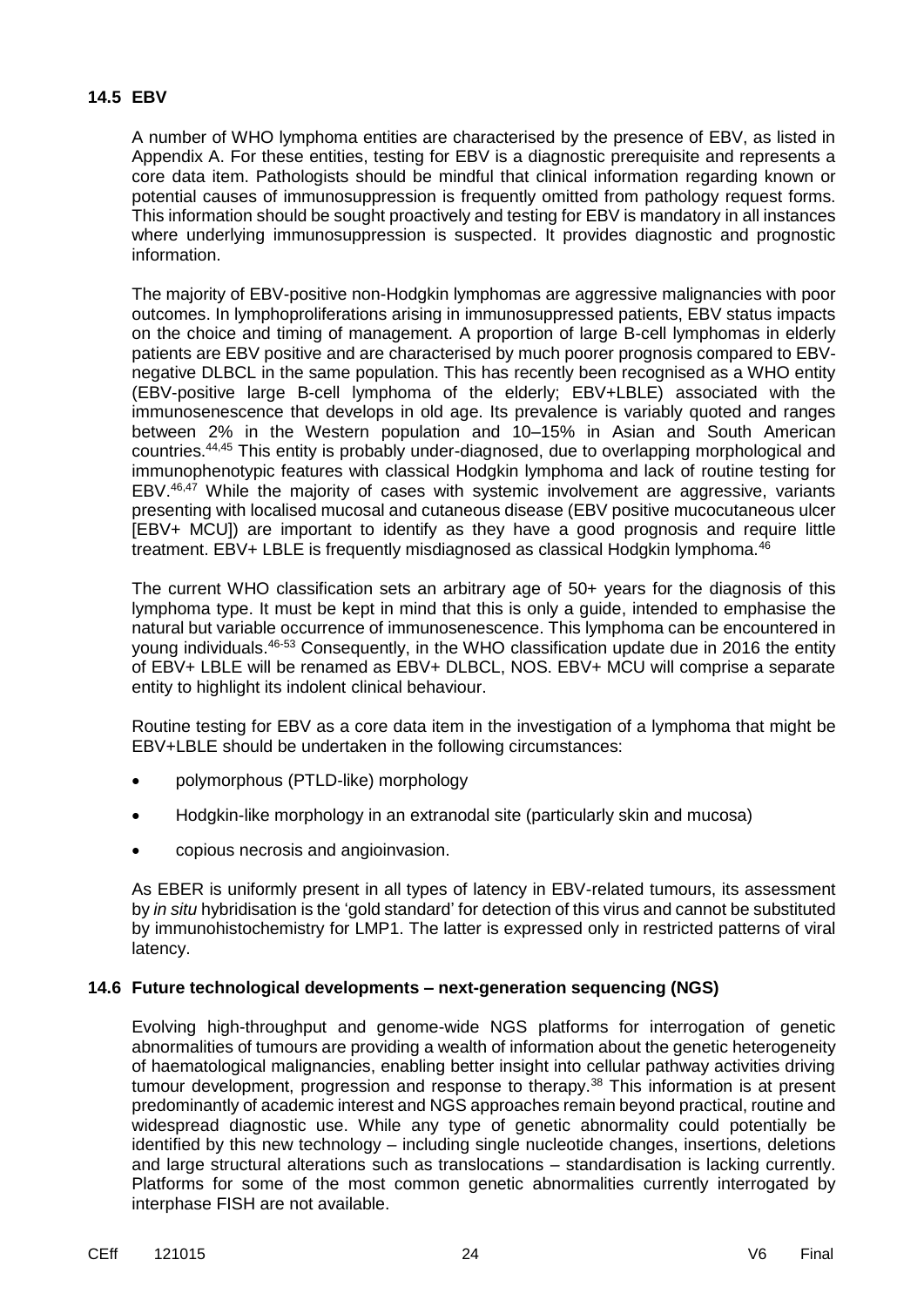However, platforms for systematic interrogation by NGS of genes of interest in lymphoid malignancies are being developed.<sup>38-42</sup> In addition, the Euroclonality project (formerly Biomed-2) is currently developing an NGS-based platform for antigen receptor gene analysis for clonality assessment, minimal residual disease evaluation and tumour repertoire analysis.<sup>43</sup>

It is vitally important for pathologists to keep these new developments in view and plan for funding their integration into routine diagnostic assessment in the near future.

## **15 Criteria for audit of the dataset**

The Royal College of Pathologists has issued guidance on monitoring of key performance indicators (KPIs) – see [www.rcpath.org/clinical-effectiveness/kpi/KPI.](http://www.rcpath.org/clinical-effectiveness/kpi/KPI) In accordance with this guidance, the following items should be subject to audit.

| <b>Audit item</b>                                                   | <b>Standard</b>                                                                                                                                                                                                                                                                        |  |  |
|---------------------------------------------------------------------|----------------------------------------------------------------------------------------------------------------------------------------------------------------------------------------------------------------------------------------------------------------------------------------|--|--|
| The inclusion of SNOMED codes                                       | 95% reports should have T and M coding.                                                                                                                                                                                                                                                |  |  |
| Availability of pathology reports and<br>data at MDT meetings       | 90% of cases discussed at MDT meetings<br>where biopsies or resections have been taken<br>should have pathology reports/core data<br>available for discussion.<br>90% of cases where pathology has been<br>reviewed for the MDT meeting should have the<br>process of review recorded. |  |  |
| Use of electronic structured reports or<br>locally agreed proformas | 95% data items presented in a structured<br>format.                                                                                                                                                                                                                                    |  |  |
| Core data items                                                     | 100% of reports should record a full set of core<br>data items, including use of laboratory<br>investigations essential for diagnosis of<br>specific entities.                                                                                                                         |  |  |
| Integrated reports                                                  | 100% of reports, where a spectrum of<br>investigations is carried out, are presented in a<br>fully integrated format.                                                                                                                                                                  |  |  |
| Turnaround times for biopsies and<br>resection specimens            | 80% of diagnostic biopsy specimens<br>processed initially through non-specialist sites<br>will be provisionally reported within four days of<br>the specimen being received.                                                                                                           |  |  |
|                                                                     | 80% of diagnostic biopsy specimens in<br>specialist centres, with standard histology,<br>immunohistochemistry and/or flow cytometry<br>will be reported within 10 calendar days of the<br>specimen being received.                                                                     |  |  |
|                                                                     | 80% of diagnostic specimens in specialist<br>centres, requiring additional investigations,<br>including genetic and molecular studies, will be<br>reported within 14 calendar days of the<br>specimen being received.                                                                  |  |  |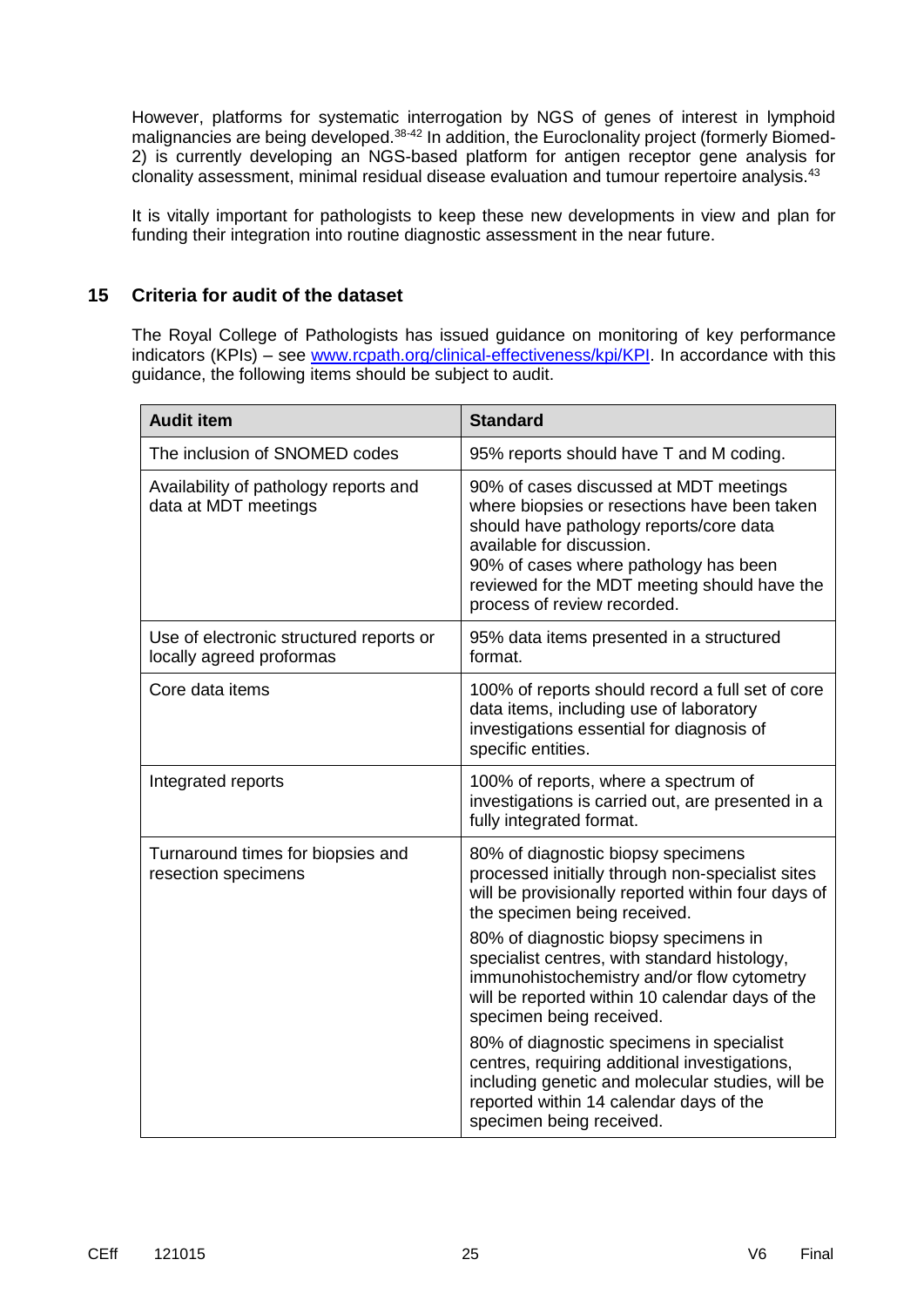#### **16 References**

- 1. Swerdlow SH, Campo E, Harris NL, Jaffe ES, Pileri SA, Stein H *et al. WHO Classification of Tumours of Haematopoietic and Lymphoid Tissue*. Lyon: IARC, 2008.
- 2. Parker A, Bain B, Devereux S, Gatter K, Jack A, Matutes E *et al. Best Practice in Lymphoma Diagnosis and Reporting.* London: British Committee for Standards in Haematology and The Royal College of Pathologists, 2012. [www.bcshguidelines.com/documents/Lymphoma\\_disease\\_app\\_bcsh\\_042010.pdf](http://www.bcshguidelines.com/documents/Lymphoma_disease_app_bcsh_042010.pdf)
- 3. College of American Pathologists. *Protocol for the examination of specimens from patients with Hodgkin lymphoma.* Illinois: College of American Pathologists, 2013.

[www.cap.org/apps/docs/committees/cancer/cancer\\_protocols/2013/HodgkinLymphoma\\_13pr](http://www.cap.org/apps/docs/committees/cancer/cancer_protocols/2013/HodgkinLymphoma_13protocol_3100.pdf) [otocol\\_3100.pdf](http://www.cap.org/apps/docs/committees/cancer/cancer_protocols/2013/HodgkinLymphoma_13protocol_3100.pdf)

4. College of American Pathologists. *Protocol for the examination of specimens from patients with non-Hodgkin lymphoma/lymphoid neoplasms*. Illinois: College of American Pathologists, 2010.

[www.cap.org/apps/docs/committees/cancer/cancer\\_protocols/2010/NonHodgkinLymph\\_10pr](http://www.cap.org/apps/docs/committees/cancer/cancer_protocols/2010/NonHodgkinLymph_10protocol.pdf) [otocol.pdf](http://www.cap.org/apps/docs/committees/cancer/cancer_protocols/2010/NonHodgkinLymph_10protocol.pdf)

- 5. Cancer Research UK. *Cancer Incidence in the UK in 2011.* London: Cancer Research UK, 2014. [publications.cancerresearchuk.org/downloads/Product/CS\\_REPORT\\_INCIDENCE.pdf](http://publications.cancerresearchuk.org/downloads/Product/CS_REPORT_INCIDENCE.pdf)
- 6. Harris NL, Jaffe ES, Stein H, Banks PM, Chan JK, Cleary ML *et al*. A revised European-American classification of lymphoid neoplasms: a proposal from the International Lymphoma Study Group. *Blood* 1994;84:1361–1392.
- 7. Project N-HsLC. A clinical evaluation of the International Lymphoma Study Group classification of non-Hodgkin's lymphoma. The Non-Hodgkin's Lymphoma Classification Project. *Blood* 1997;89:3909–3918.
- 8. National Cancer Action Team and The Royal College of Pathologists. *Additional Best Practice Commissioning Guidance for developing Haematology Diagnostic Services (In line with the NICE Improving Outcomes Guidance for Haemato-onclology, 2003)*. London: National Cancer Action Team and The Royal College of Pathologists, 2012. [www.rcpath.org/publications-media/publications](http://www.rcpath.org/publications-media/publications)
- 9. NICE. *Guidance on Cancer Services – Improving Outcomes in Haematological Cancers.* National Institute for Clinical Excellence, 2003. [www.nice.org.uk/guidance/CSGHO](https://www.nice.org.uk/guidance/CSGHO)
- 10. Langerak AW, Groenen PJ, Brüggemann M, Beldjord K, Bellan C, Bonello L *et al*. EuroClonality/BIOMED-2 guidelines for interpretation and reporting of Ig/TCR clonality testing in suspected lymphoproliferations. *Leukemia* 2012;26:2159–2171.
- 11. Hallek M. Chronic lymphocytic leukemia: 2013 update on diagnosis, risk stratification and treatment. *Am J Hematol* 2013;88:803–816.
- 12. Hallek M. Signaling the end of chronic lymphocytic leukemia: new frontline treatment strategies. *Hematology Am Soc Hematol Educ Program* 2013;2013:138–150.
- 13. Fend F, Cabecadas J, Gaulard P, Jaffe ES, Kluin P, Kuzu I *et al*. Early lesions in lymphoid neoplasia: Conclusions based on the Workshop of the XV. Meeting of the European Association of Hematopathology and the Society of Hematopathology, in Uppsala, Sweden. *J Hematop* 2012;5.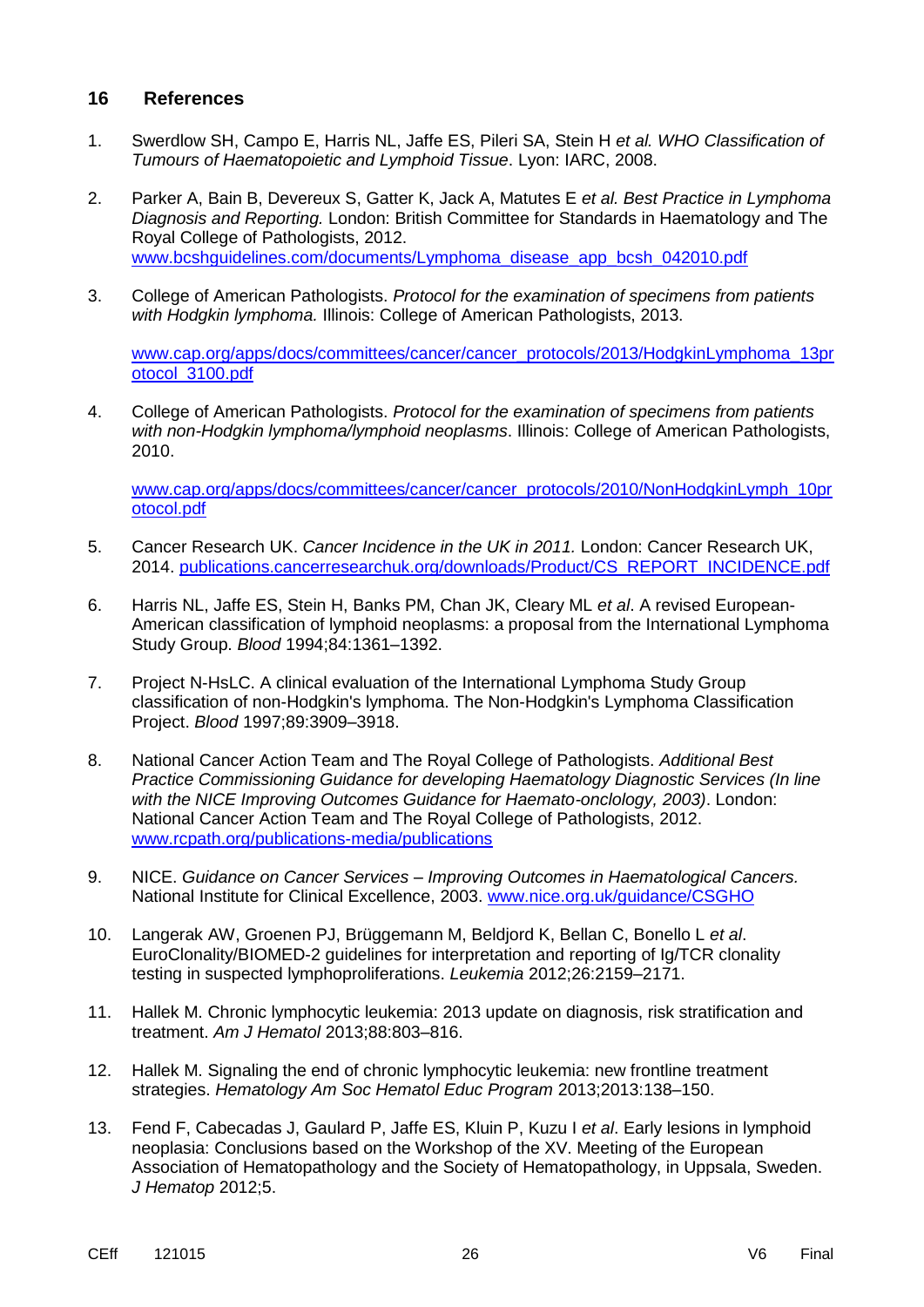- 14. Senff NJ, Noordijk EM, Kim YH, Bagot M, Berti E, Cerroni L *et al*. European Organization for Research and Treatment of Cancer and International Society for Cutaneous Lymphoma consensus recommendations for the management of cutaneous B-cell lymphomas. *Blood* 2008;112:1600–1609.
- 15. Willemze R, Jaffe ES, Burg G, Cerroni L, Berti E, Swerdlow SH *et al*. WHO-EORTC classification for cutaneous lymphomas. *Blood* 2005;105:3768–3785.
- 16. Navarro A, Clot G, Royo C, Jares P, Hadzidimitriou A, Agathangelidis A *et al*. Molecular subsets of mantle cell lymphoma defined by the IGHV mutational status and SOX11 expression have distinct biologic and clinical features. *Cancer Res* 2012;72:5307–5316.
- 17. Vegliante MC, Palomero J, Pérez-Galán P, Roué G, Castellano G, Navarro A *et al*. SOX11 regulates PAX5 expression and blocks terminal B-cell differentiation in aggressive mantle cell lymphoma. *Blood* 2013;121:2175–2185.
- 18. Klapper W, Hoster E, Determann O, Oschlies I, van der Laak J, Berger F *et al*. Ki-67 as a prognostic marker in mantle cell lymphoma-consensus guidelines of the pathology panel of the European MCL Network. *J Hematop* 2009;2:103–111.
- 19. Cook JR, Goldman B, Tubbs RR, Rimsza L, Leblanc M, Stiff P *et al*. Clinical significance of MYC expression and/or 'high-grade' morphology in non-Burkitt, diffuse aggressive B-cell lymphomas: a SWOG S9704 correlative study. *Am J Surg Pathol* 2014;38:494–501.
- 20. Johnson NA, Slack GW, Savage KJ, Connors JM, Ben-Neriah S, Rogic S *et al*. Concurrent expression of MYC and BCL2 in diffuse large B-cell lymphoma treated with rituximab plus cyclophosphamide, doxorubicin, vincristine, and prednisone. *J Clin Oncol* 2012;30:3452– 3459.
- 21. Green TM, Young KH, Visco C, Xu-Monette ZY, Orazi A, Go RS *et al.* Immunohistochemical double-hit score is a strong predictor of outcome in patients with diffuse large B-cell lymphoma treated with rituximab plus cyclophosphamide, doxorubicin, vincristine, and prednisone. *J Clin Oncol* 2012;30:3460–3467.
- 22. Hu S, Xu-Monette ZY, Tzankov A, Green T, Wu L, Balasubramanyam A *et al*. MYC/BCL2 protein coexpression contributes to the inferior survival of activated B-cell subtype of diffuse large B-cell lymphoma and demonstrates high-risk gene expression signatures: a report from The International DLBCL Rituximab-CHOP Consortium Program. *Blood* 2013;121:4021– 4031.
- 23. Perry AM, Alvarado-Bernal Y, Laurini JA, Smith LM, Slack GW, Tan KL *et al*. MYC and BCL2 protein expression predicts survival in patients with diffuse large B-cell lymphoma treated with rituximab. *Br J Haematol* 2014;165:382–391.
- 24. Ziepert M, Hasenclever D, Kuhnt E, Glass B, Schmitz N, Pfreundschuh M *et al.* Standard International prognostic index remains a valid predictor of outcome for patients with aggressive CD20+ B-cell lymphoma in the rituximab era. *J Clin Oncol* 2010;28:2373–2380.
- 25. Thieblemont C, Brière J. MYC, BCL2, BCL6 in DLBCL: impact for clinics in the future? *Blood* 2013;121:2165–2166.
- 26. Foot NJ, Dunn RG, Geoghegan H, Wilkins BS, Neat MJ. Fluorescence *in situ* hybridisation analysis of formalin-fixed paraffin-embedded tissue sections in the diagnostic work-up of non-Burkitt high grade B-cell non-Hodgkin's lymphoma: a single centre's experience. *J Clin Pathol* 2011;64:802–808.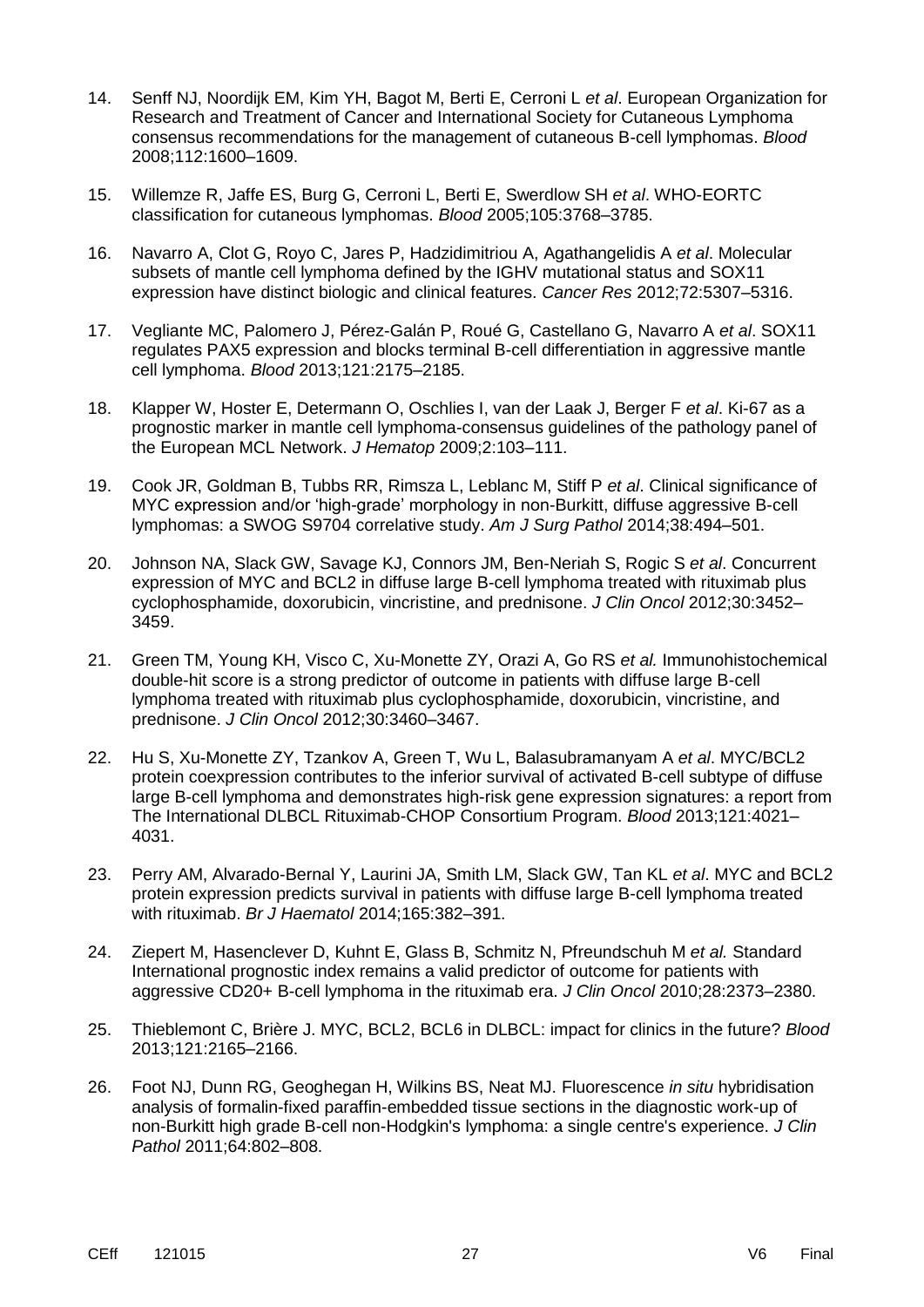- 27. Petrich AM, Gandhi M, Jovanovic B, Castillo JJ, Rajguru S, Yang DT *et al*. Impact of induction regimen and stem cell transplantation on outcomes in double-hit lymphoma: a multicenter retrospective analysis. *Blood* 2014;124:2354–2361.
- 28. Dunleavy K, Pittaluga S, Shovlin M, Pack S, Steinberg SM, Lai CE *et al.* Diagnosed DLBCL is not associated with an inferior survival following EPOCH-R therapy. *Blood* 2013;122(21): Abstract 3029.
- 29. Horn H, Ziepert M, Becher C, Barth TF, Bernd HW, Feller AC et al and German High-Grade Non-Hodgkin Lymphoma Study Group. MYC status in concert with BCL2 and BCL6 expression predicts outcome in diffuse large B-cell lymphoma. *Blood* 2013;121:2253–2263.
- 30. Caponetti GC, Dave BJ, Perry AM, Smith LM, Jain S, Meyer PN *et al*. [Isolated](http://www.ncbi.nlm.nih.gov/pubmed/25827211) MYC cytogenetic abnormalities in diffuse large B-cell lymphoma [do not predict an adverse clinical](http://www.ncbi.nlm.nih.gov/pubmed/25827211)  [outcome.](http://www.ncbi.nlm.nih.gov/pubmed/25827211) *Leuk Lymphoma* 2015;1–8.
- 31. Ott G, Rosenwald A, Campo E. Understanding MYC-driven aggressive B-cell lymphomas: pathogenesis and classification. *Blood* 2013;122:3884–3891.
- 32. [Hu S,](http://www.ncbi.nlm.nih.gov/pubmed/?term=Hu%20S%5BAuthor%5D&cauthor=true&cauthor_uid=23449635) [Xu-Monette ZY,](http://www.ncbi.nlm.nih.gov/pubmed/?term=Xu-Monette%20ZY%5BAuthor%5D&cauthor=true&cauthor_uid=23449635) [Tzankov A,](http://www.ncbi.nlm.nih.gov/pubmed/?term=Tzankov%20A%5BAuthor%5D&cauthor=true&cauthor_uid=23449635) [Green T,](http://www.ncbi.nlm.nih.gov/pubmed/?term=Green%20T%5BAuthor%5D&cauthor=true&cauthor_uid=23449635) [Wu L,](http://www.ncbi.nlm.nih.gov/pubmed/?term=Wu%20L%5BAuthor%5D&cauthor=true&cauthor_uid=23449635) [Balasubramanyam A,](http://www.ncbi.nlm.nih.gov/pubmed/?term=Balasubramanyam%20A%5BAuthor%5D&cauthor=true&cauthor_uid=23449635) [Liu WM](http://www.ncbi.nlm.nih.gov/pubmed/?term=Liu%20WM%5BAuthor%5D&cauthor=true&cauthor_uid=23449635) *et al*. MYC/BCL2 protein coexpression contributes to the inferior survival of activated B-cell subtype of diffuse large B-cell lymphoma and demonstrates high-risk gene expression signatures: a report from The International DLBCL Rituximab-CHOP Consortium Program. *[Blood](http://www.ncbi.nlm.nih.gov/pubmed/?term=Hu+S+et+al%2C+Blood+2013%3B+121%3A4021-31)* 2013;121:4021–4031
- 33. Horn H, Ziepert M, Wartenberg M, Staiger AM, Barth TF, Bernd HW *et al*. [Different biological](http://www.ncbi.nlm.nih.gov/pubmed/25687653)  [risk factors in young poor-prognosis and elderly patients with](http://www.ncbi.nlm.nih.gov/pubmed/25687653) diffuse large B-cell lymphoma. *Leukemia* 2015;29:1564–1570.
- 34. Karube K, Campo E. MYC [alterations in](http://www.ncbi.nlm.nih.gov/pubmed/25805589) diffuse large B-cell lymphomas. *Semin Hematol* 2015;52:97–106.
- 35. . Mead GM, Barrans SL, Qian W, Walewski J, Radford JA, Wolf M *et al*. A prospective clinicopathologic study of dose-modified CODOX-M/IVAC in patients with sporadic Burkitt lymphoma defined using cytogenetic and immunophenotypic criteria (MRC/NCRI LY10 trial). *Blood* 2008;112:2248–2260.
- 36. Choi WW, Weisenburger DD, Greiner TC, Piris MA, Banham AH, Delabie J *et al*. A new immunostain algorithm classifies diffuse large B-cell lymphoma into molecular subtypes with high accuracy. *Clin Cancer Res* 2009;15:5494–5502.
- 37. Hans CP, Weisenburger DD, Greiner TC, Gascoyne RD, Delabie J, Ott G *et al*. Confirmation of the molecular classification of diffuse large B-cell lymphoma by immunohistochemistry using a tissue microarray. *Blood* 2004;103:275–282.
- 38. Thieblemont C, Briere J, Mounier N, Voelker HU, Cuccuini W, Hirchaud E *et al*. The germinal center/activated B-cell subclassification has a prognostic impact for response to salvage therapy in relapsed/refractory diffuse large B-cell lymphoma: a bio-CORAL study. *J Clin Oncol* 2011;29:4079–4087.
- 39. Visco C, Li Y, Xu-Monette ZY, Miranda RN, Green TM, Li Y *et al*. Comprehensive gene expression profiling and immunohistochemical studies support application of immunophenotypic algorithm for molecular subtype classification in diffuse large B-cell lymphoma: a report from the International DLBCL Rituximab-CHOP Consortium Program Study. *Leukemia* 2012;26:2103–2113.
- 40. Read JA, Koff JL, Nastoupil LJ, Williams JN, Cohen JB, Flowers CR [Evaluating](http://www.ncbi.nlm.nih.gov/pubmed/25052052) cell-oforigin [subtype methods for predicting](http://www.ncbi.nlm.nih.gov/pubmed/25052052) diffuse large B-cell lymphoma survival: a meta-analysis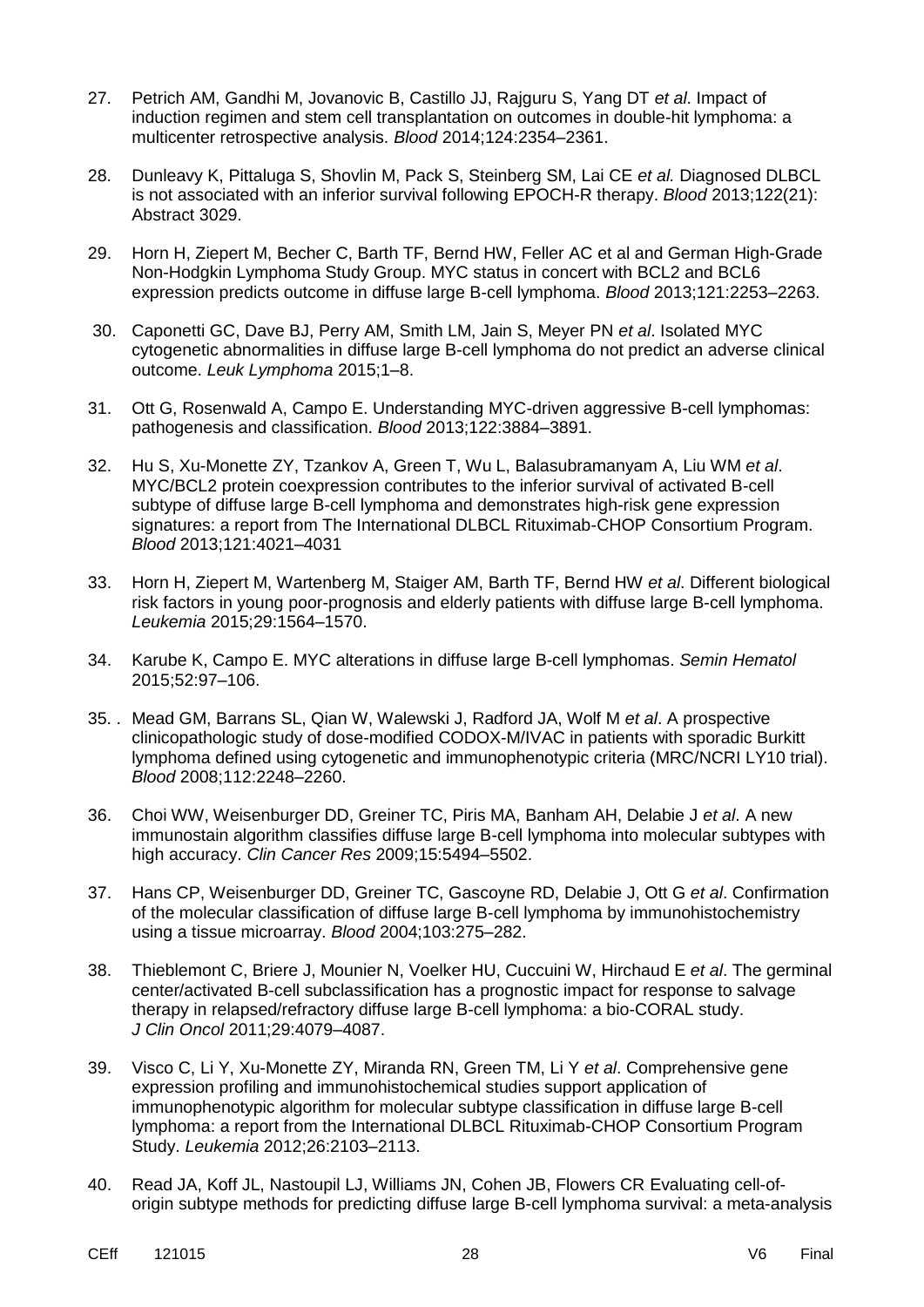[of gene expression profiling and immunohistochemistry algorithms.](http://www.ncbi.nlm.nih.gov/pubmed/25052052) Clin Lymphoma Myeloma Leuk. 2014;14(6):460-467

- 41. Meyer PN, Fu K, Greiner TC, Smith LM, Delabie J, Gascoyne RD, Ott G, Rosenwald A, Braziel RM, Campo E, Vose JM, Lenz G, Staudt LM, Chan WC, Weisenburger DD. Immunohistochemical methods for predicting cell of origin and survival in patients with diffuse large B-cell lymphoma treated with rituximab. J Clin Oncol. 2011; 29(2):200-7.
- 42. Hwang HS, Park CS, Yoon DH, Suh C, Huh J. High concordance of gene expression profiling-correlated immunohistochemistry algorithms in diffuse large B-cell lymphoma, not otherwise specified. Am J Surg Pathol. 2014; 38(8):1046-57.
- 43. Culpin RE, Sieniawski M, Angus B, Menon GK, Proctor SJ, Milne P *et al*. Prognostic significance of immunohistochemistry-based markers and algorithms in immunochemotherapy-treated diffuse large B cell lymphoma patients. *Histopathology* 2013;63:788–801.
- 44. Adam P, Bonzheim I, Fend F, Quintanilla-Martínez L*.* Epstein-Barr virus-positive diffuse large B-cell lymphomas of the elderly. *Adv Anat Pathol* 2011;18:349–355.
- 45. Hofscheier A, Ponciano A, Bonzheim I, Adam P, Lome-Maldonado C, Vela T *et al*. Geographic variation in the prevalence of Epstein-Barr virus-positive diffuse large B-cell lymphoma of the elderly: a comparative analysis of a Mexican and a German population. *Mod Pathol* 2011;24:1046–1054.
- 46. Dojcinov SD, Venkataraman G, Raffeld M *et al*. EBV positive mucocutaneous ulcer--a study of 26 cases associated with various sources of immunosuppression. *Am J Surg Pathol* 2010;34:405–417.
- 47. Dojcinov SD, Venkataraman G, Pittaluga S, Wlodarska I, Schrager JA, Raffeld M *et al*. Agerelated EBV-associated lymphoproliferative disorders in the Western population: a spectrum of reactive lymphoid hyperplasia and lymphoma. *Blood* 2011;117:4726-4735.
- 48. Oyama T, Yamamoto K, Asano N, Oshiro A, Suzuki R, Kagami Y *et al*. Age-related EBVassociated B-cell lymphoproliferative disorders constitute a distinct clinicopathologic group: a study of 96 patients. *Clin Cancer Res* 2007;13:5124–5132.
- 49. Shimoyama Y, Asano N, Kojima M, Morishima S, Yamamoto K, Oyama T *et al*. Age-related EBV-associated B-cell lymphoproliferative disorders: diagnostic approach to a newly recognized clinicopathological entity. *Pathol Int* 2009;59:835–843.
- 50. [Nicolae](http://www.ncbi.nlm.nih.gov/pubmed/?term=Nicolae%20A%5BAuthor%5D&cauthor=true&cauthor_uid=25999451) A, [Pittaluga S,](http://www.ncbi.nlm.nih.gov/pubmed/?term=Pittaluga%20S%5BAuthor%5D&cauthor=true&cauthor_uid=25999451) [Abdullah S,](http://www.ncbi.nlm.nih.gov/pubmed/?term=Abdullah%20S%5BAuthor%5D&cauthor=true&cauthor_uid=25999451) [Steinberg SM2](http://www.ncbi.nlm.nih.gov/pubmed/?term=Steinberg%20SM%5BAuthor%5D&cauthor=true&cauthor_uid=25999451), [Pham TA,](http://www.ncbi.nlm.nih.gov/pubmed/?term=Pham%20TA%5BAuthor%5D&cauthor=true&cauthor_uid=25999451) [Davies-Hill T](http://www.ncbi.nlm.nih.gov/pubmed/?term=Davies-Hill%20T%5BAuthor%5D&cauthor=true&cauthor_uid=25999451) *et al*. EBVpositive large B-cell lymphomas in young patients: a nodal lymphoma with evidence for a tolerogenic immune environment. *[Blood](http://www.ncbi.nlm.nih.gov/pubmed/?term=Nicolae+et+al.+Blood.+2015+May+21.)* 2015;126:863–872.
- 51. Hong JY, Yoon DH, Suh C, Huh J, Do IG, Sohn I *et al*. EBV-positive diffuse large B-cell lymphoma in young adults: is this a distinct disease entity? *Ann Oncol* 2015;26:548–555.
- 52. Uccini S, Al-Jadiry MF, Scarpino S, Ferraro D, Alsaadawi AR, Al-Darraji AF *et al*. Epstein-Barr virus-positive diffuse large B-cell lymphoma in children: a disease reminiscent of Epstein-Barr virus-positive diffuse large B-cell lymphoma of the elderly. *Hum Pathol* 2015;46:716–724.
- 53. Cohen M, Narbaitz M, Metrebian F, De Matteo E, Preciado MV, Chabay PA. Epstein-Barr virus-positive diffuse large B-cell lymphoma association is not only restricted to elderly patients. *Int J Cancer* 2014;135:2816–2824.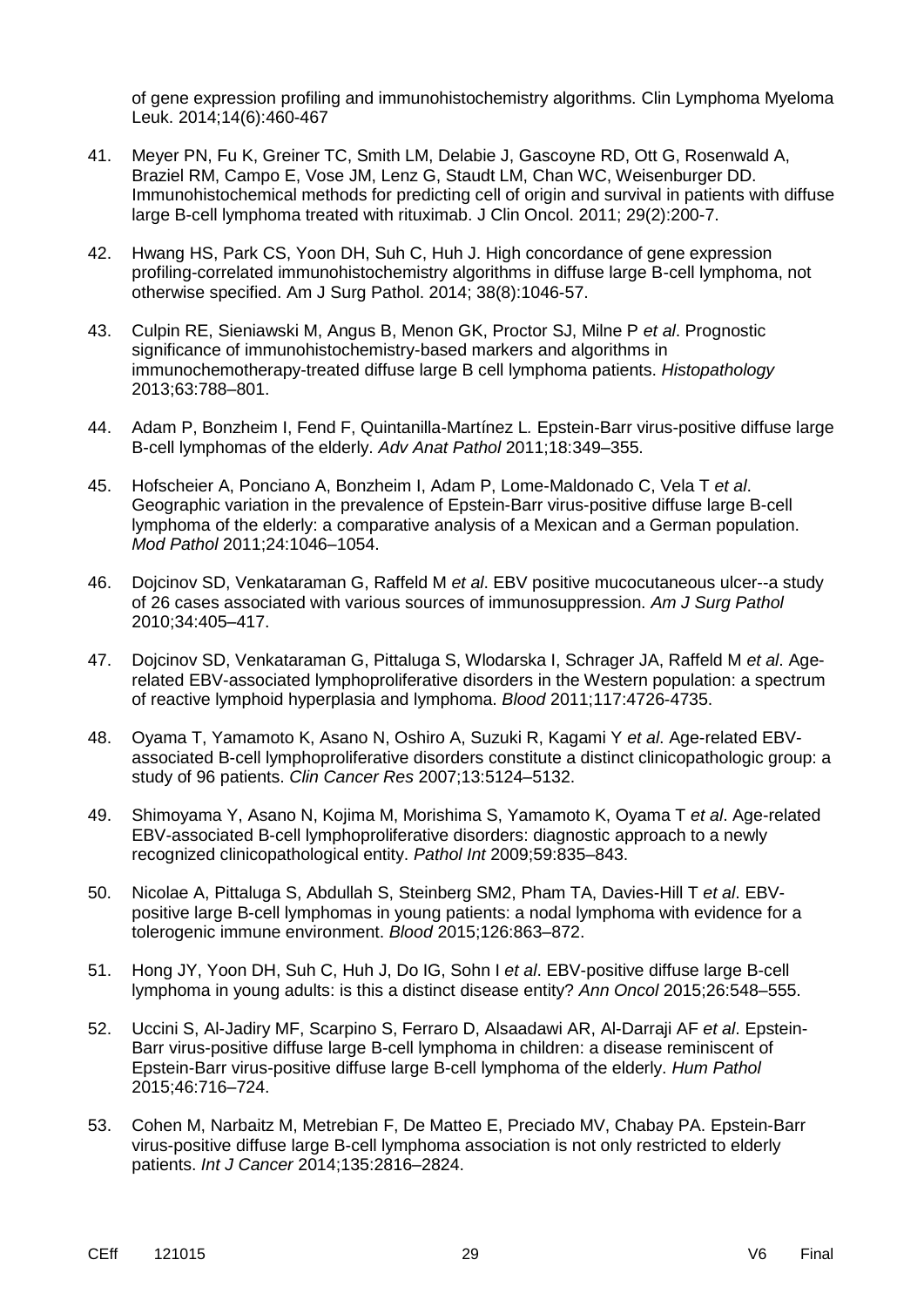- 54. Campo E. Whole genome profiling and other high throughput technologies in lymphoid neoplasms – current contributions and future hopes. *Mod Pathol* 2013;26 Suppl 1:S97–S110.
- 55. Slack GW, Gascoyne RD. Next-generation sequencing discoveries in lymphoma. *Adv Anat Pathol* 2013;20:110–116.
- 56. Lohr JG, Stojanov P, Lawrence MS, Auclair D, Chapuy B, Sougnez C *et al.* Discovery and prioritization of somatic mutations in diffuse large B-cell lymphoma (DLBCL) by whole-exome sequencing. *Proc Natl Acad Sci USA* 2012;109:3879–3884.
- 57. Morin RD, Mendez-Lago M, Mungall AJ, Goya R, Mungall KL, Corbett RD *et al*. Frequent mutation of histone-modifying genes in non-Hodgkin lymphoma. *Nature* 2011;476:298–303.
- 58. Pasqualucci L, Trifonov V, Fabbri G, Ma J, Rossi D, Chiarenza A *et al*. Analysis of the coding genome of diffuse large B-cell lymphoma. *Nat Genet* 2011;43:830–837.
- 59. Langerak AW. Eroclonality-NGS. *Consortium for Next Generation Sequencing for IG/TR Immunogenetic Analysis*. Rotterdam: Euroclonality, 2013. [www.euroclonality.org/EuroClonality-NGS.pdf](http://www.euroclonality.org/EuroClonality-NGS.pdf)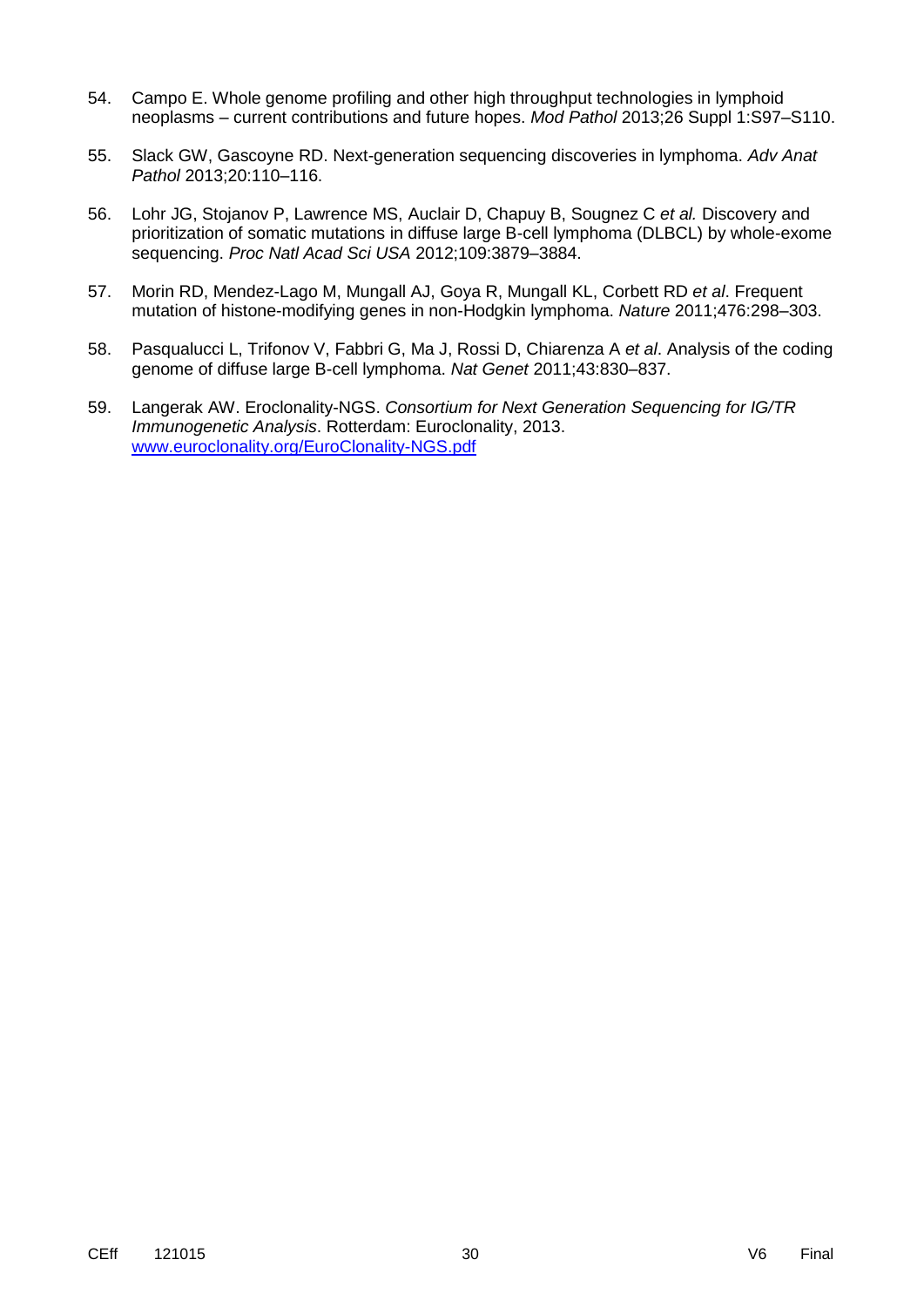## **Appendix A WHO classification of lymphoid neoplasms with ICD-O-3 codes, core and non-core diagnostic requirements**

Description of histomorphology and interrogation of immunophenotype are essential core data items for the diagnosis of all WHO lymphoma classification entities. Many of the entities, in addition to broad phenotypic characterisation, require interrogation of small numbers of immunohistochemical markers that are entity specific or provide important prognostic information. Some of the entities are characterised by additional genetic features and/or characteristic clinical setting and their interrogation is essential as well. The column headed 'Core data' indicates the mandatory components for diagnosis in addition to morphological description and general phenotypic characterisation. Immunophenotypic and genetic/molecular features that must be interrogated, together with the mandatory requirement to examine clinical context, are highlighted. The 'non-core data' column highlights immunohistochemical and genetic markers that provide additional useful diagnostic, or prognostic information that is not considered mandatory or is not essential for management decisions.

| WHO 2008 classification of lymphoid neoplasms                                       |        | <b>ICD-O3 Core data</b>                | Non-core data      |
|-------------------------------------------------------------------------------------|--------|----------------------------------------|--------------------|
| Precursor lymphoid neoplasms                                                        |        |                                        |                    |
| B-lymphoblastic leukaemia/lymphoma NOS                                              | 9811/3 | Genotype (*)                           |                    |
| B-lymphoblastic leukaemia/lymphoma with recurrent genetic<br>abnormalities          |        |                                        |                    |
| B-lymphoblastic leukaemia/lymphoma with t(9;22)(q34;q11.2);<br>BCR-ABL1             | 9812/3 |                                        |                    |
| B-lymphoblastic leukaemia/lymphoma with t(v;11q23);<br>MLL rearranged               | 9813/3 |                                        |                    |
| B-lymphoblastic leukaemia/lymphoma with t(12;21)(p13;q22);<br>TEL-AML1(ETV6-RUNX1)  | 9814/3 |                                        |                    |
| B-lymphoblastic leukaemia/lymphoma with hyperdiploidy                               | 9815/3 |                                        |                    |
| B-lymphoblastic leukaemia/lymphoma with hypodiploidy                                | 9816/3 |                                        |                    |
| B-lymphoblastic leukaemia/lymphoma with $t(5;14)(q31;q32)$ ; IL3-IGH 9817/3         |        |                                        |                    |
| B-lymphoblastic leukaemia/lymphoma with t(1;19)(q23;p13.3);<br>E2P-PBX1 (TCF3-PBX1) | 9818/3 |                                        |                    |
| T-lymphoblastic lymphoma/leukaemia                                                  | 9837/3 |                                        |                    |
| <b>Mature B-cell neoplasms</b>                                                      |        |                                        |                    |
| Chronic lymphocytic leukaemia/small lymphocytic lymphoma                            | 9823/3 | Genotype (*)                           | Phenotype          |
|                                                                                     |        | $-17p13$ ( $P53$ )                     | ZAP70, CD38        |
|                                                                                     |        | $-13q14.3$                             | Genotype(mut)(*)   |
|                                                                                     |        | $+12$                                  | <b>TP53</b>        |
|                                                                                     |        | $-11q22-13$                            | NOTCH <sub>1</sub> |
|                                                                                     |        | (ATM)                                  | MYD88              |
|                                                                                     |        |                                        | SF3B1              |
|                                                                                     |        |                                        | BRC3               |
| B-cell prolymphocytic leukaemia                                                     | 9833/3 |                                        |                    |
| Splenic B-cell marginal zone lymphoma                                               | 9689/3 |                                        |                    |
| Hairy cell leukaemia                                                                | 9940/3 | Phenotype                              |                    |
|                                                                                     |        | Annexin A1                             |                    |
|                                                                                     |        | Genotype (mut)(*)<br><b>BRAF V600E</b> |                    |
| Splenic B-cell lymphoma/leukaemia, unclassifiable                                   | 9591/3 | Phenotype                              | Phenotype          |
| Splenic diffuse red pulp small B-cell lymphoma                                      |        | Annexin A1                             | P <sub>53</sub>    |
| Hairy cell leukaemia-variant                                                        |        |                                        |                    |

(\*) Items usually not interrogated on tissue sections.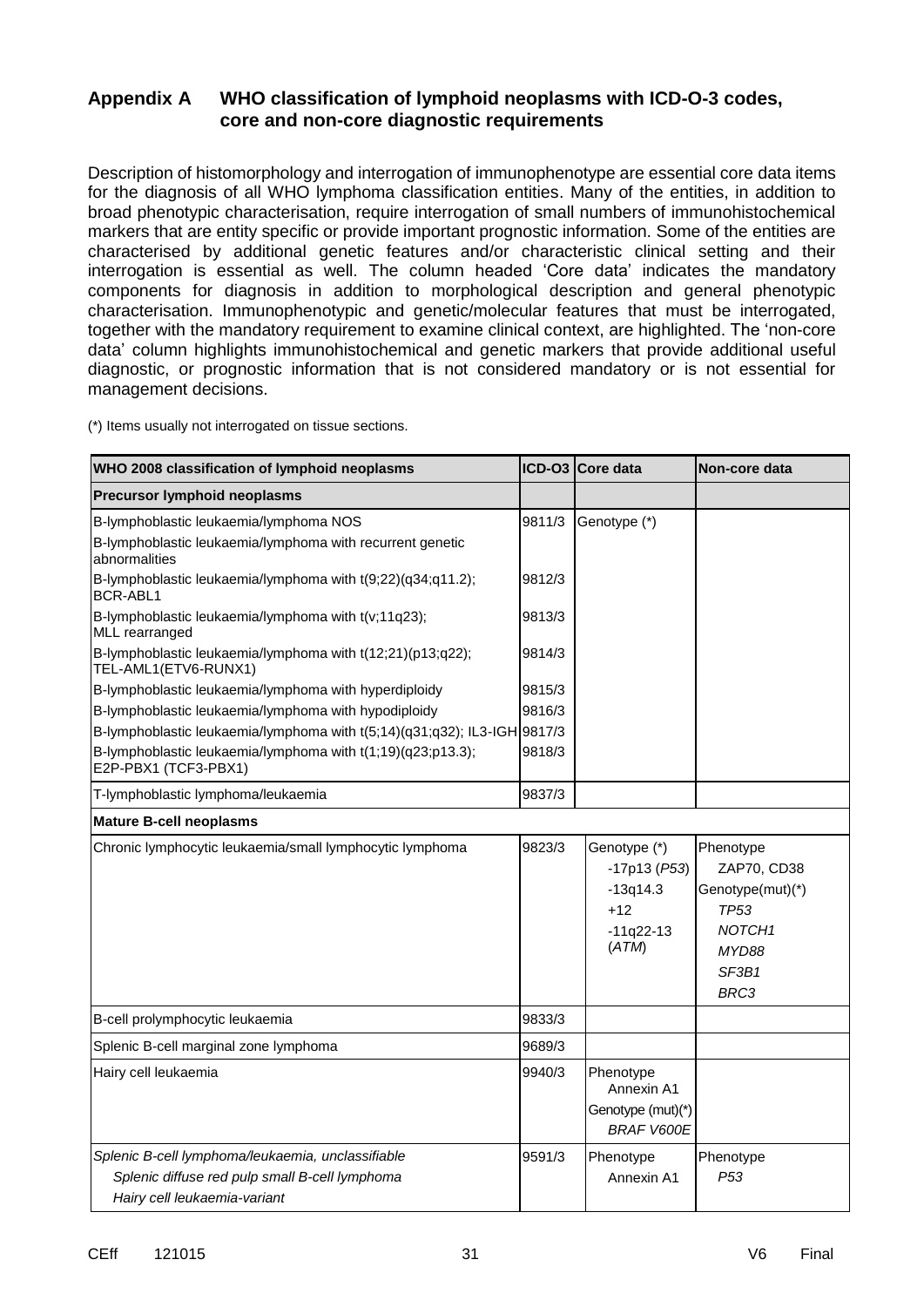| WHO 2008 classification of lymphoid neoplasms                                                                                                                                                    | ICD-O3                                         | Core data                                                                              | Non-core data                                                                                 |
|--------------------------------------------------------------------------------------------------------------------------------------------------------------------------------------------------|------------------------------------------------|----------------------------------------------------------------------------------------|-----------------------------------------------------------------------------------------------|
| Lymphoplasmacytic lymphoma<br>Waldenstrom macroglobulinaemia                                                                                                                                     | 9671/3<br>9761/3                               | Clinical context<br>Genotype (mut)(*)<br>MYD88<br>L256P                                |                                                                                               |
| Heavy chain disease<br>Alpha heavy chain disease<br>Gamma heavy chain disease<br>Mu heavy chain disease                                                                                          | 9762/3                                         | Clinical context                                                                       |                                                                                               |
| Plasma cell myeloma                                                                                                                                                                              | 9732/3                                         | Clinical context                                                                       |                                                                                               |
| Solitary plasmacytoma of bone                                                                                                                                                                    | 9731/3                                         | Clinical context                                                                       |                                                                                               |
| Extraosseous plasmacytoma                                                                                                                                                                        | 9734/3                                         | Clinical context                                                                       |                                                                                               |
| Extra nodal marginal zone lymphoma of mucosa associated<br>lymphoid tissue (MALT-lymphoma)                                                                                                       | 9699/3                                         | Clinical context                                                                       | Phenotype<br>BCL <sub>10</sub><br>Genotype<br>$t(1,14)$ (BCL 10-IGH)<br>t(11;18) (API2-MALT1) |
| Nodal marginal zone B-cell lymphoma<br>Paediatric nodal marginal zone lymphoma                                                                                                                   | 9699/3                                         | Clinical context<br>Clonality                                                          |                                                                                               |
| Follicular lymphoma<br>Grade 1<br>Grade 2<br>Grade 3A<br>Grade 3B                                                                                                                                | 9690/3<br>9695/3<br>9691/3<br>9698/3<br>9698/3 | Grade                                                                                  |                                                                                               |
| Paediatric follicular lymphoma                                                                                                                                                                   | 9690/3                                         | Clinical context<br>Clonality<br>Genotype<br>BCL2, BCL6                                |                                                                                               |
| Primary intestinal follicular lymphoma                                                                                                                                                           | 9690/3                                         | Clinical context                                                                       |                                                                                               |
| Primary cutaneous follicle centre lymphoma                                                                                                                                                       | 9597/3                                         | Clinical context<br>Genotype<br>BCL <sub>2</sub>                                       |                                                                                               |
| Mantle cell lymphoma                                                                                                                                                                             | 9673/3                                         | Phenotype<br>Proliferation<br>(Ki67)                                                   | Phenotype<br>SOX11                                                                            |
| Diffuse large B-cell lymphoma (DLBCL), NOS<br>T-cell/histiocyte rich large B-cell lymphoma<br>Primary DLBCL of the CNS<br>Primary cutaneous DLBCL, leg type<br>EBV positive DLBCL of the elderly | 9680/3<br>9688/3<br>9680/3<br>9680/3<br>9680/3 | Phenotype<br>GCB/ABC,<br>MYC, BCL2<br>Genotype<br>MYC, BCL2,<br>Phenotype<br>EBER(ish) |                                                                                               |
| DLBCL associated with chronic inflammation                                                                                                                                                       | 9680/3                                         |                                                                                        |                                                                                               |
| Lymphomatoid granulomatosis                                                                                                                                                                      | 9766/1                                         |                                                                                        |                                                                                               |
| Primary mediastinal (thymic) large B-cell lymphoma                                                                                                                                               | 9679/3                                         |                                                                                        |                                                                                               |
| Intravascular large B-cell lymphoma                                                                                                                                                              | 9712/3                                         |                                                                                        |                                                                                               |
| ALK positive large B-cell lymphoma                                                                                                                                                               | 9737/3                                         | Phenotype<br><b>ALK</b>                                                                |                                                                                               |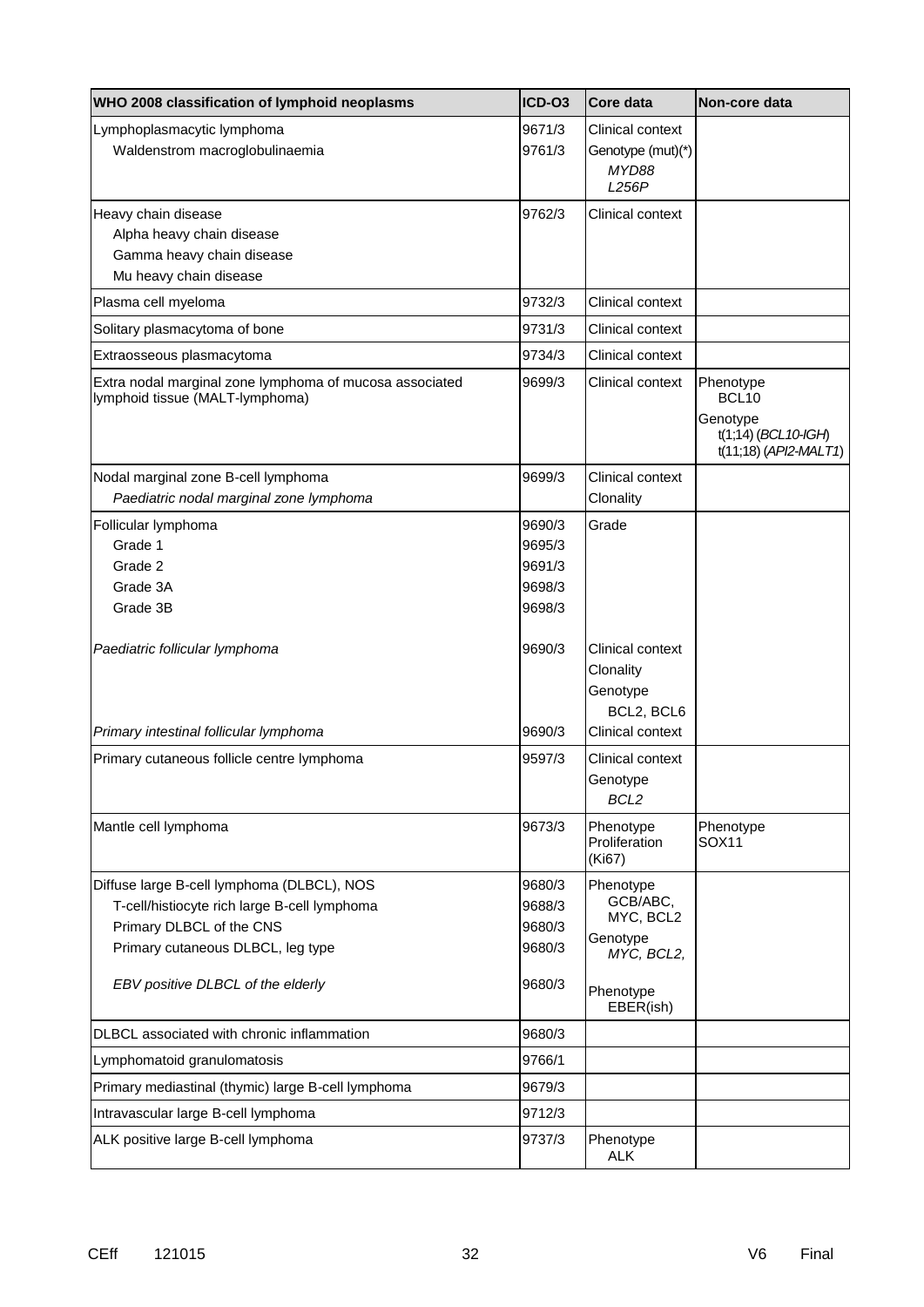| WHO 2008 classification of lymphoid neoplasms                                                                                       | ICD-03           | Core data                                                         | Non-core data               |
|-------------------------------------------------------------------------------------------------------------------------------------|------------------|-------------------------------------------------------------------|-----------------------------|
| Large B-cell lymphoma arising in HHV8-associated multicentric<br>Castleman disease                                                  | 9738/3           | Phenotype<br>HHV8<br>EBER(ish)                                    |                             |
| Plasmablastic lymphoma                                                                                                              | 9735/3           | Phenotype<br>HHV <sub>8</sub><br>EBER(ish)                        |                             |
| Primary effusion lymphoma                                                                                                           | 9678/3           | Phenotype<br>HHV8<br>EBER(ish)                                    |                             |
| Burkitt lymphoma                                                                                                                    | 9687/3           | Phenotype<br>CD10, BCL6,<br>BCL2, Ki67                            | Genotype<br>MYC, BCL2, BCL6 |
| B-cell lymphoma, unclassifiable, with features intermediate between<br>diffuse large B-cell lymphoma and Burkitt lymphoma           | 9680/3           | Phenotype<br>MYC, BCL2<br>Genotype<br>MYC, BCL2,<br>BCL6          |                             |
| B-cell lymphoma, unclassifiable, with features intermediate between<br>diffuse large B-cell lymphoma and classical Hodgkin lymphoma | 9596/3           |                                                                   |                             |
| <b>T-cell and NK-cell neoplasms</b>                                                                                                 |                  |                                                                   |                             |
| T-cell prolymphocytic leukaemia                                                                                                     | 9834/3           |                                                                   |                             |
| T-cell large granular lymphocytic leukaemia                                                                                         | 9831/3           |                                                                   |                             |
| Chronic lymphoproliferative disorder of NK cells                                                                                    | 9831/3           | Clinical context                                                  |                             |
| Aggressive NK-cell leukaemia                                                                                                        | 9948/3           | Phenotype<br>EBER(ish)                                            |                             |
| Systemic EBV positive T-cell lymphoproliferative disorder of<br>childhood                                                           | 9724/3           | Clinical context<br>Phenotype<br>EBER(ish)<br>Clonality           |                             |
| Hydroa vacciniforme-like lymphoma                                                                                                   | 9725/3           | Clinical context<br>Phenotype<br>EBER(ish)<br>Clonality           |                             |
| Adult T-cell leukaemia/lymphoma                                                                                                     | 9827/3           | Clinical context<br>HTLV1 status                                  |                             |
| Extra-nodal NK/T-cell lymphoma, nasal type                                                                                          | 9719/3           | Phenotype<br>EBER(ish)                                            |                             |
| Enteropathy associated T-cell lymphoma                                                                                              | 9717/3           | Clinical context                                                  |                             |
| Hepatosplenic T-cell lymphoma                                                                                                       | 9716/3           | Phenotype<br><b>TCR B/G/D</b>                                     |                             |
| Subcutaneous panniculitis-like T-cell lymphoma                                                                                      | 9708/3           | Phenotype<br><b>TCR B/G/D</b>                                     |                             |
| Mycosis fungoides                                                                                                                   | 9700/3           | Clinical context                                                  |                             |
| Sezary syndrome                                                                                                                     | 9701/3           | Clinical context<br>Phenotype<br>Flow cytometry<br>(Sezary cells) |                             |
| Primary cutaneous CD30 positive T-cell lymphoproliferative disorder                                                                 |                  | Clinical context                                                  |                             |
| Lymphomatoid papulosis<br>Primary cutaneous anaplastic large cell lymphoma                                                          | 9718/1<br>9718/3 |                                                                   |                             |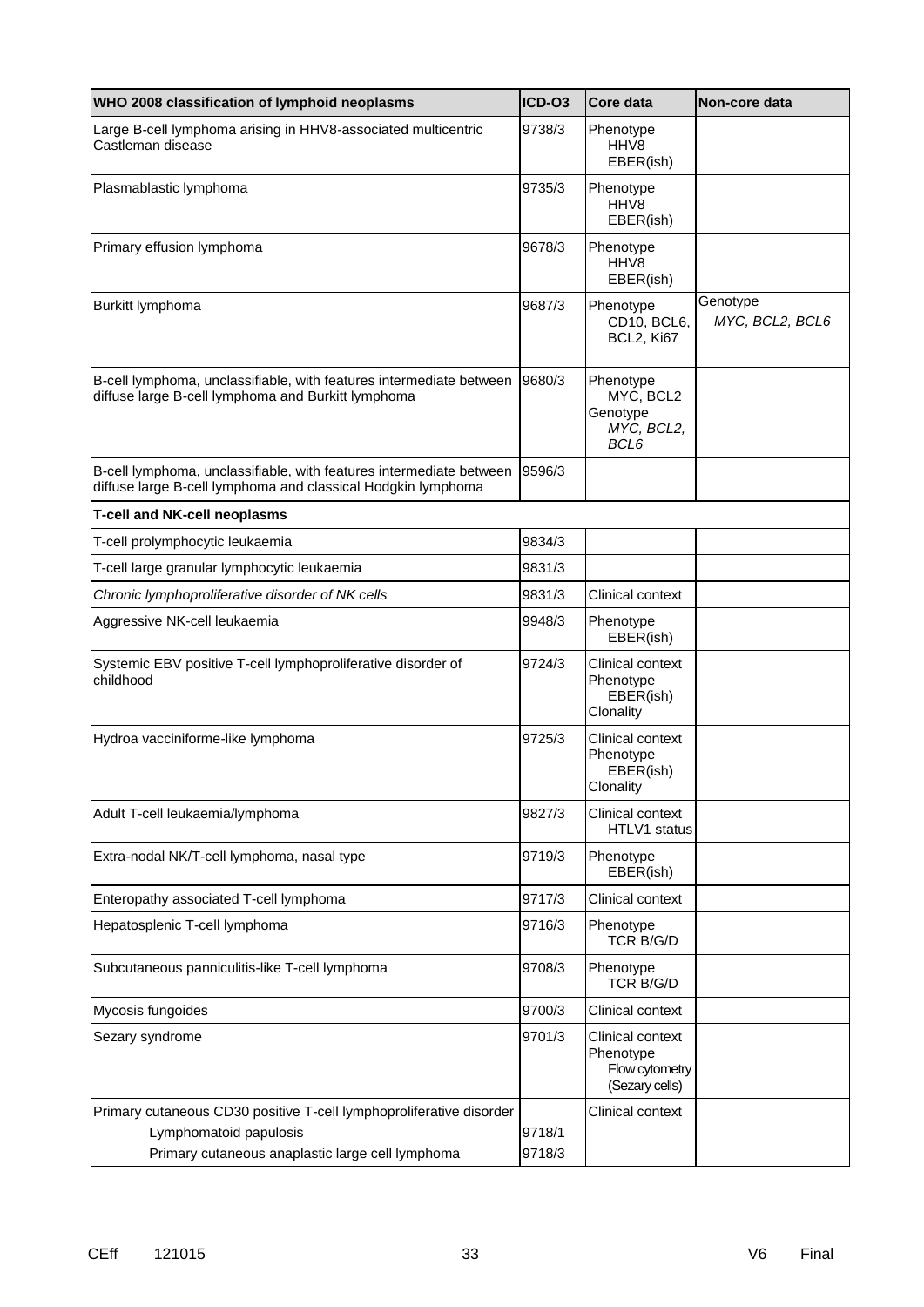| WHO 2008 classification of lymphoid neoplasms                                         | ICD-03            | Core data                                                         | Non-core data |
|---------------------------------------------------------------------------------------|-------------------|-------------------------------------------------------------------|---------------|
| Primary cutaneous gamma-delta T-cell lymphoma                                         | 9726/3            | Phenotype<br><b>TCR B/G/D</b><br>EBER (ish)                       |               |
| Primary cutaneous CD8 positive aggressive epidermotropic<br>cytotoxic T-cell lymphoma | 9709/3            | Clinical context                                                  |               |
| Primary cutaneous CD4 positive small/medium T-cell lymphoma                           | 9709/3            | Clinical context                                                  |               |
| Peripheral T-cell lymphomas, NOS                                                      | 9702/3            |                                                                   |               |
| Angioimmunoblastic T-cell lymphoma                                                    | 9705/3            | Phenotype<br>ICOS, CD10,<br>PD1,<br>CXCL13,<br>CD21,<br>EBER(ish) |               |
| Anaplastic large cell lymphoma, ALK positive                                          | 9714/3            | Phenotype<br><b>ALK</b>                                           |               |
| Anaplastic large cell lymphoma, ALK negative                                          | 9702/3            | Phenotype<br><b>ALK</b>                                           |               |
| Hodgkin lymphoma                                                                      |                   |                                                                   |               |
| Nodular lymphocyte predominant Hodgkin lymphoma                                       | 9659/3            | Phenotype                                                         |               |
| Classical Hodgkin lymphoma                                                            | 9650/3            | Clinical context<br>Phenotype                                     |               |
| Nodular sclerosis classical Hodgkin lymphoma                                          | 9663/3            |                                                                   |               |
| Lymphocyte rich classical Hodgkin lymphoma                                            | 9651/3            |                                                                   |               |
| Mixed cellularity classical Hodgkin lymphoma                                          | 9652/3            |                                                                   |               |
| Lymphocyte-depleted classical Hodgkin lymphoma                                        | 9653/3            |                                                                   |               |
| Histiocytic and dendritic cell neoplasms                                              |                   |                                                                   |               |
| Histiocytic sarcomas                                                                  | 9755/3            |                                                                   |               |
| Langerhans cell histiocytosis                                                         | 9751/3            |                                                                   |               |
| Langerhans cell sarcoma                                                               | 9756/3            |                                                                   |               |
| Interdigitating dendritic cell sarcoma                                                | 9757/3            |                                                                   |               |
| Follicular dendritic cell sarcoma                                                     | 9758/3            |                                                                   |               |
| Fibroblastic reticular cell tumour                                                    | 9759/3            |                                                                   |               |
| Indeterminate dendritic cell tumour                                                   | 9757/3            |                                                                   |               |
| Disseminated juvenile xanthogranuloma                                                 | No ICD-<br>O code | Clinical context                                                  |               |
| Post-transplant lymphoproliferative disorders (PTLD)                                  |                   | Clinical context                                                  |               |
| Early lesions                                                                         |                   | Phenotype                                                         |               |
| Plasmacytic hyperplasia                                                               | 9971/1            | EBER(ish)                                                         |               |
| Infectious mononucleosis-like PTLD                                                    | 9971/1            | Clonality                                                         |               |
| Polymorphic PTLD                                                                      | 9971/3<br>9971/3  |                                                                   |               |
| Monomorphic PTLD (B- and T/NK-cell types)<br>Classical Hodgkin lymphoma type PTLD     | 9971/3            |                                                                   |               |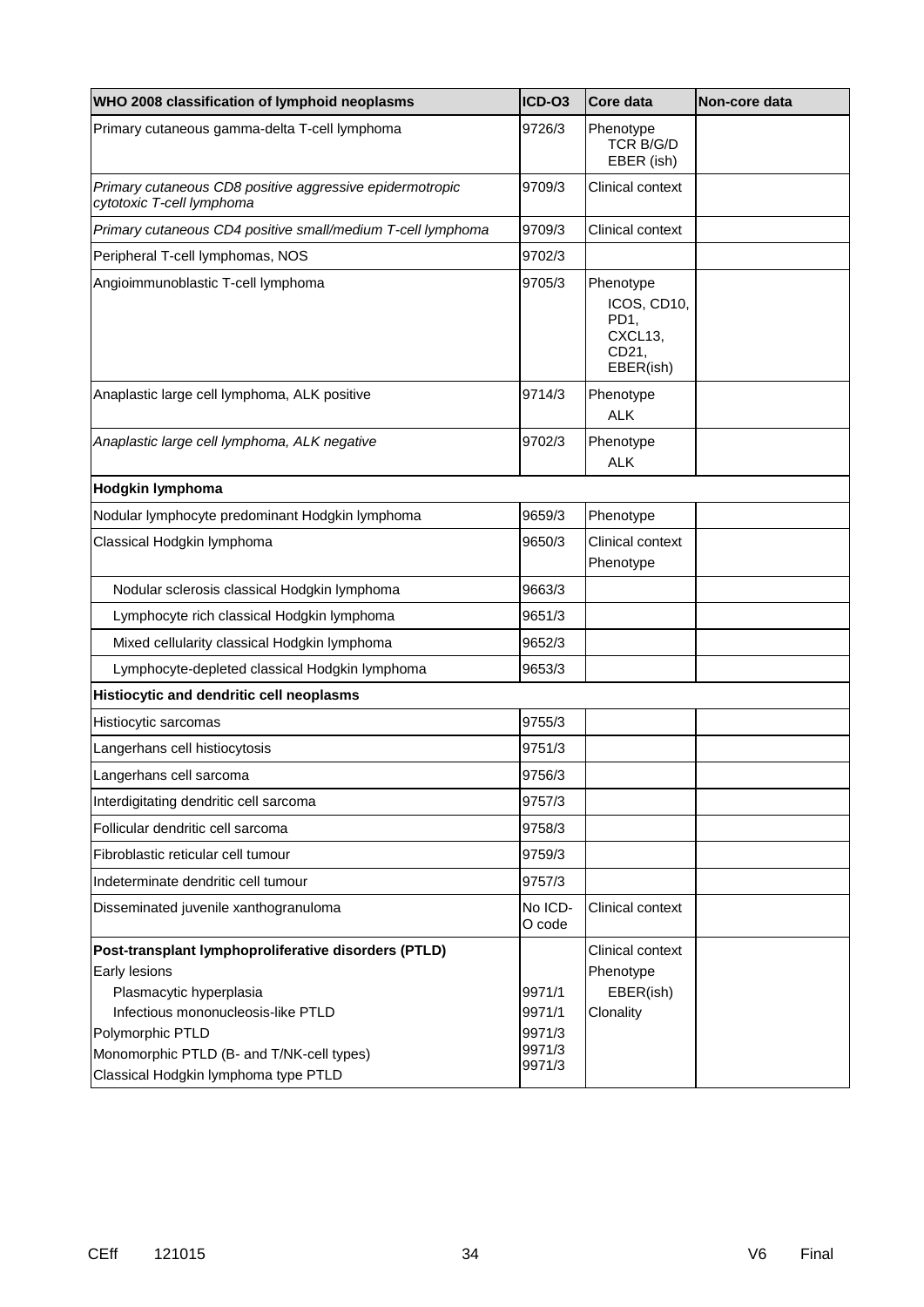## **Appendix B WHO classification of lymphoid neoplasms and SNOMED morphology codes**

| ICD-03 | Recommended<br><b>SNOMED RT code</b> | <b>SNOMED CT</b><br><b>CONCEPT ID</b> | <b>SNOMED CT terminology</b>                                                                                                   |  |
|--------|--------------------------------------|---------------------------------------|--------------------------------------------------------------------------------------------------------------------------------|--|
| 9591/3 | M-95913                              | 1929004                               | Non-Hodgkin lymphoma, no International Classification<br>of Diseases for Oncology (ICD-O) subtype<br>(morphologic abnormality) |  |
| 9596/3 | M-95963                              | 128798004                             | Composite Hodgkin and non-Hodgkin lymphoma<br>(morphologic abnormality)                                                        |  |
| 9650/3 | M-96503                              | 14537002                              | Hodgkin lymphoma, no ICD-O subtype<br>(morphologic abnormality)                                                                |  |
| 9651/3 | M-96513                              | 128799007                             | Hodgkin lymphoma, lymphocyte-rich<br>(morphologic abnormality)                                                                 |  |
| 9652/3 | M-96523                              | 41529000                              | Hodgkin lymphoma, mixed cellularity<br>(morphologic abnormality)                                                               |  |
| 9653/3 | M-96533                              | 112687003                             | Hodgkin lymphoma, lymphocyte depletion<br>(morphologic abnormality)                                                            |  |
| 9659/3 | M-96593                              | 70600005                              | Hodgkin lymphoma, nodular lymphocyte predominance<br>(morphologic abnormality)                                                 |  |
| 9663/3 | M-96633                              | 52248008                              | Hodgkin lymphoma, nodular sclerosis<br>(morphologic abnormality)                                                               |  |
| 9671/3 | M-96713                              | 19340000                              | Malignant lymphoma, lymphoplasmacytic<br>(morphologic abnormality)                                                             |  |
| 9673/3 | M-96733                              | 74654000                              | Mantle cell lymphoma (morphologic abnormality)                                                                                 |  |
| 9678/3 | M-96783                              | 128800006                             | Primary effusion lymphoma (morphologic abnormality)                                                                            |  |
| 9679/3 | M-96793                              | 128801005                             | Mediastinal large B-cell lymphoma<br>(morphologic abnormality)                                                                 |  |
| 9680/3 | M-96803                              | 46732000                              | Malignant lymphoma, large B-cell, diffuse, no ICD-O<br>subtype (morphologic abnormality)                                       |  |
| 9687/3 | M-96873                              | 77381001                              | Burkitt lymphoma (morphologic abnormality)                                                                                     |  |
| 9688/3 | M-96883                              | 450959001                             | T-cell/histiocyte rich large B-cell lymphoma<br>(morphologic abnormality)                                                      |  |
| 9689/3 | M-96893                              | 128802003                             | Splenic marginal zone B-cell lymphoma<br>(morphologic abnormality)                                                             |  |
| 9690/3 | M-96903                              | 55150002                              | Follicular lymphoma<br>(morphologic abnormality)                                                                               |  |
| 9695/3 | M-96953                              | 46744002                              | Follicular lymphoma, grade 1 (morphologic abnormality)                                                                         |  |
| 9691/3 | M-96913                              | 55020008                              | Follicular lymphoma, grade 2 (morphologic abnormality)                                                                         |  |
| 9698/3 | M-96983                              | 40411000                              | Follicular lymphoma, grade 3 (morphologic abnormality)                                                                         |  |
| 9699/3 | M-96993                              | 128803008                             | Marginal zone B-cell lymphoma<br>(morphologic abnormality)                                                                     |  |
| 9700/3 | M-97003                              | 90120004                              | Mycosis fungoides (morphologic abnormality)                                                                                    |  |
| 9701/3 | M-97013                              | 4950009                               | Sezary's disease (morphologic abnormality)                                                                                     |  |
| 9702/3 | M-97023                              | 3172003                               | Peripheral T-cell lymphoma, no ICD-O subtype<br>(morphologic abnormality)                                                      |  |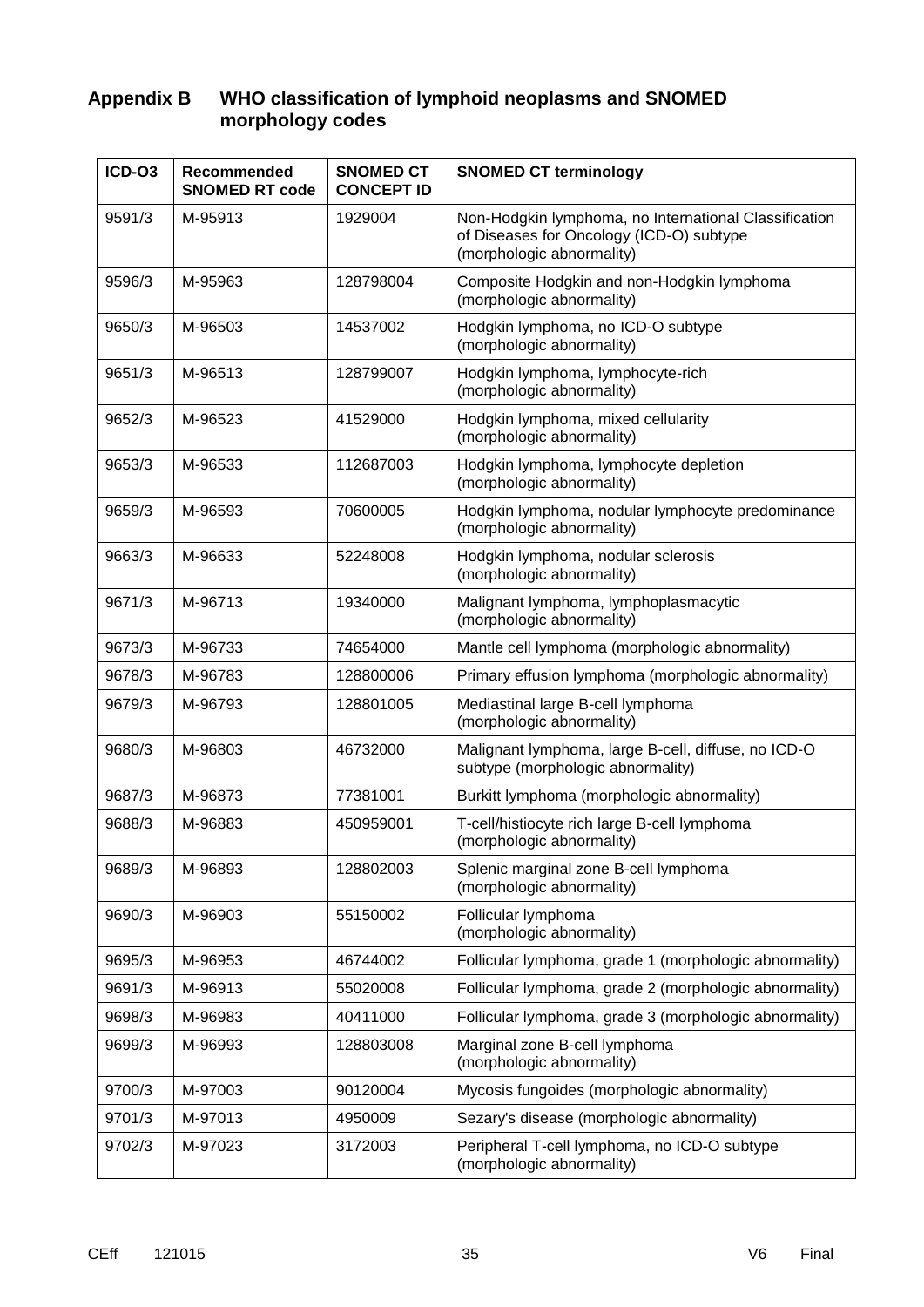| ICD-O3 | Recommended<br><b>SNOMED RT code</b> | <b>SNOMED CT</b><br><b>CONCEPT ID</b> | <b>SNOMED CT terminology</b>                                                                                                        |  |
|--------|--------------------------------------|---------------------------------------|-------------------------------------------------------------------------------------------------------------------------------------|--|
| 9702/3 | M-97023                              | 3172003                               | Peripheral T-cell lymphoma, no ICD-O subtype<br>(morphologic abnormality)                                                           |  |
| 9705/3 | M-97053                              | 835009                                | Angioimmunoblastic T-cell lymphoma<br>(morphologic abnormality)                                                                     |  |
| 9708/3 | M-97083                              | 103682005                             | Subcutaneous panniculitic T-cell lymphoma<br>(morphologic abnormality)                                                              |  |
| 9709/3 | M-97093                              | 28054005                              | Cutaneous T-cell lymphoma, no ICD-O subtype<br>(morphologic abnormality)                                                            |  |
| 9714/3 | M-97143                              | 53237008                              | Anaplastic large cell lymphoma, T cell and Null cell type<br>(morphologic abnormality)                                              |  |
| 9716/3 | M-97163                              | 103685007                             | Hepatosplenic gamma-delta cell lymphoma<br>(morphologic abnormality)                                                                |  |
| 9717/3 | M-97173                              | 103686008                             | Intestinal T-cell lymphoma (morphologic abnormality)                                                                                |  |
| 9718/1 | M-97181                              | 397353001                             | Lymphomatoid papulosis (morphologic abnormality)                                                                                    |  |
| 9718/3 | M-97183                              | 128804002                             | Primary cutaneous CD30 antigen positive T-cell<br>lymphoproliferative disorder (morphologic abnormality)                            |  |
| 9719/3 | M-97193                              | 128805001                             | Natural killer-/T-cell lymphoma, nasal and nasal-type<br>(morphologic abnormality)                                                  |  |
| 9724/3 | M-97243                              | 450906003                             | Systemic Epstein Barr virus positive T-cell<br>lymphoproliferative disease of childhood<br>(morphologic abnormality)                |  |
| 9725/3 | M-97253                              | 450907007                             | Hydroa vacciniforme-like lymphoma<br>(morphologic abnormality)                                                                      |  |
| 9726/3 | M-97263                              | 450908002                             | Primary cutaneous gamma-delta T-cell lymphoma<br>(morphologic abnormality)                                                          |  |
| 9731/3 | M-97313                              | 10639003                              | Solitary plasmacytoma of bone<br>(morphologic abnormality)                                                                          |  |
| 9732/3 | M-97323                              | 55921005                              | Multiple myeloma, no ICD-O subtype<br>(morphologic abnormality)                                                                     |  |
| 9734/3 | M-97343                              | 128921005                             | Plasmacytoma, extramedullary (not occurring in bone)<br>(morphologic abnormality)                                                   |  |
| 9735/3 | M-97353                              | 450909005                             | Plasmablastic lymphoma (morphologic abnormality)                                                                                    |  |
| 9737/3 | M-97373                              | 450910000                             | Anaplastic lymphoma kinase positive large B-cell<br>lymphoma (morphologic abnormality)                                              |  |
| 9738/3 | M-97383                              | 450911001                             | Large B-cell lymphoma arising in human herpesvirus<br>type 8 associated multicentric Castleman disease<br>(morphologic abnormality) |  |
| 9751/3 | M-97511                              | 128809007                             | Langerhans cell histiocytosis, no ICD-O subtype<br>(morphologic abnormality)                                                        |  |
| 9755/3 | M-97553                              | 128813000                             | Histiocytic sarcoma (morphologic abnormality)                                                                                       |  |
| 9756/3 | M-97563                              | 128814006                             | Langerhans cell sarcoma (morphologic abnormality)                                                                                   |  |
| 9757/3 | M-97573                              | 128815007                             | Interdigitating dendritic cell sarcoma<br>(morphologic abnormality)                                                                 |  |
| 9758/3 | M-97583                              | 128816008                             | Follicular dendritic cell sarcoma<br>(morphologic abnormality)                                                                      |  |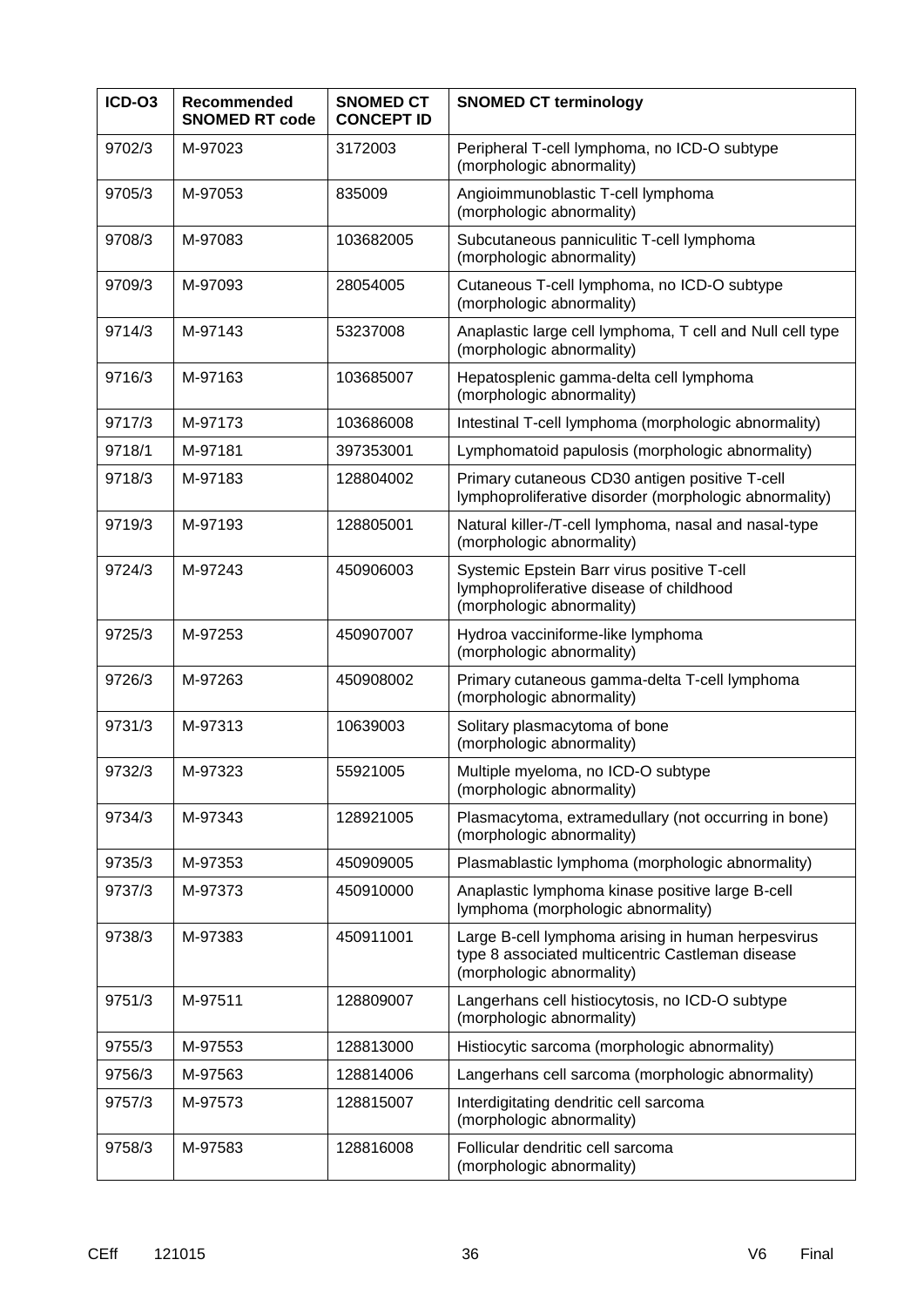| ICD-O3 | <b>Recommended</b><br><b>SNOMED RT code</b> | <b>SNOMED CT</b><br><b>CONCEPT ID</b> | <b>SNOMED CT terminology</b>                                                                                    |
|--------|---------------------------------------------|---------------------------------------|-----------------------------------------------------------------------------------------------------------------|
| 9759/3 | M-97593                                     | 450912008                             | Fibroblastic reticular cell tumour<br>(morphologic abnormality)                                                 |
| 9761/3 | M-97613                                     | 35562000                              | Waldenstrom's macroglobulinemia<br>(morphologic abnormality)                                                    |
| 9762/3 | M-97623                                     | 6381009                               | Heavy chain disease (morphologic abnormality)                                                                   |
| 9766/1 | M-97661                                     | 41556003                              | Angiocentric immunoproliferative lesion<br>(morphologic abnormality)                                            |
| 9811/3 | M-98113                                     | 450949002                             | B lymphoblastic leukemia lymphoma, no ICD-O subtype<br>(morphologic abnormality)                                |
| 9812/3 | M-98123                                     | 450950002                             | B lymphoblastic leukemia lymphoma with<br>t(9;22)(q34;q11.2); BCR-ABL1<br>(morphologic abnormality)             |
| 9813/3 | M-98133                                     | 450951003                             | B lymphoblastic leukemia lymphoma with t(v;11q23);<br>MLL rearranged (morphologic abnormality)                  |
| 9814/3 | M-98143                                     | 450952005                             | B lymphoblastic leukemia lymphoma with<br>t(12;21)(p13;q22); TEL-AML1 (ETV6-RUNX1)<br>(morphologic abnormality) |
| 9815/3 | M-98153                                     | 450953000                             | B lymphoblastic leukemia lymphoma with hyperdiploidy<br>(morphologic abnormality)                               |
| 9816/3 | M-98163                                     | 450954006                             | B lymphoblastic leukemia lymphoma with hypodiploidy<br>(Hypodiploid ALL) (morphologic abnormality)              |
| 9817/3 | M-98173                                     | 450955007                             | B lymphoblastic leukemia lymphoma with<br>t(5;14)(q31;q32); IL3-IGH (morphologic abnormality)                   |
| 9818/3 | M-98183                                     | 450956008                             | B lymphoblastic leukemia lymphoma with<br>t(1;19)(q23;p13.3); E2A-PBX1 (TCF3-PBX1)<br>(morphologic abnormality) |
| 9823/3 | M-98233                                     | 51092000                              | B-cell chronic lymphocytic leukemia/small lymphocytic<br>lymphoma (morphologic abnormality)                     |
| 9827/3 | M-98273                                     | 77430005                              | Adult T-cell leukemia/lymphoma<br>(morphologic abnormality)                                                     |
| 9833/3 | M-98333                                     | 128820007                             | Prolymphocytic leukemia, B-cell type<br>(morphologic abnormality)                                               |
| 9834/3 | M-98343                                     | 128821006                             | Prolymphocytic leukemia, T-cell type<br>(morphologic abnormality)                                               |
| 9837/3 | M-98373                                     | 128824003                             | Precursor T-cell lymphoblastic leukemia<br>(morphologic abnormality)                                            |
| 9940/3 | M-99403                                     | 54087003                              | Hairy cell leukemia (morphologic abnormality)                                                                   |
| 9948/3 | M-99483                                     | 128833001                             | Aggressive natural killer-cell leukemia<br>(morphologic abnormality)                                            |
| 9971/1 | M-99711                                     | 450943001                             | Post-transplant lymphoproliferative disorder,<br>no ICD-O subtype (morphologic abnormality)                     |
| 9971/3 | M-99713                                     | 450944007                             | Polymorphic post-transplant lymphoproliferative disorder<br>(morphologic abnormality)                           |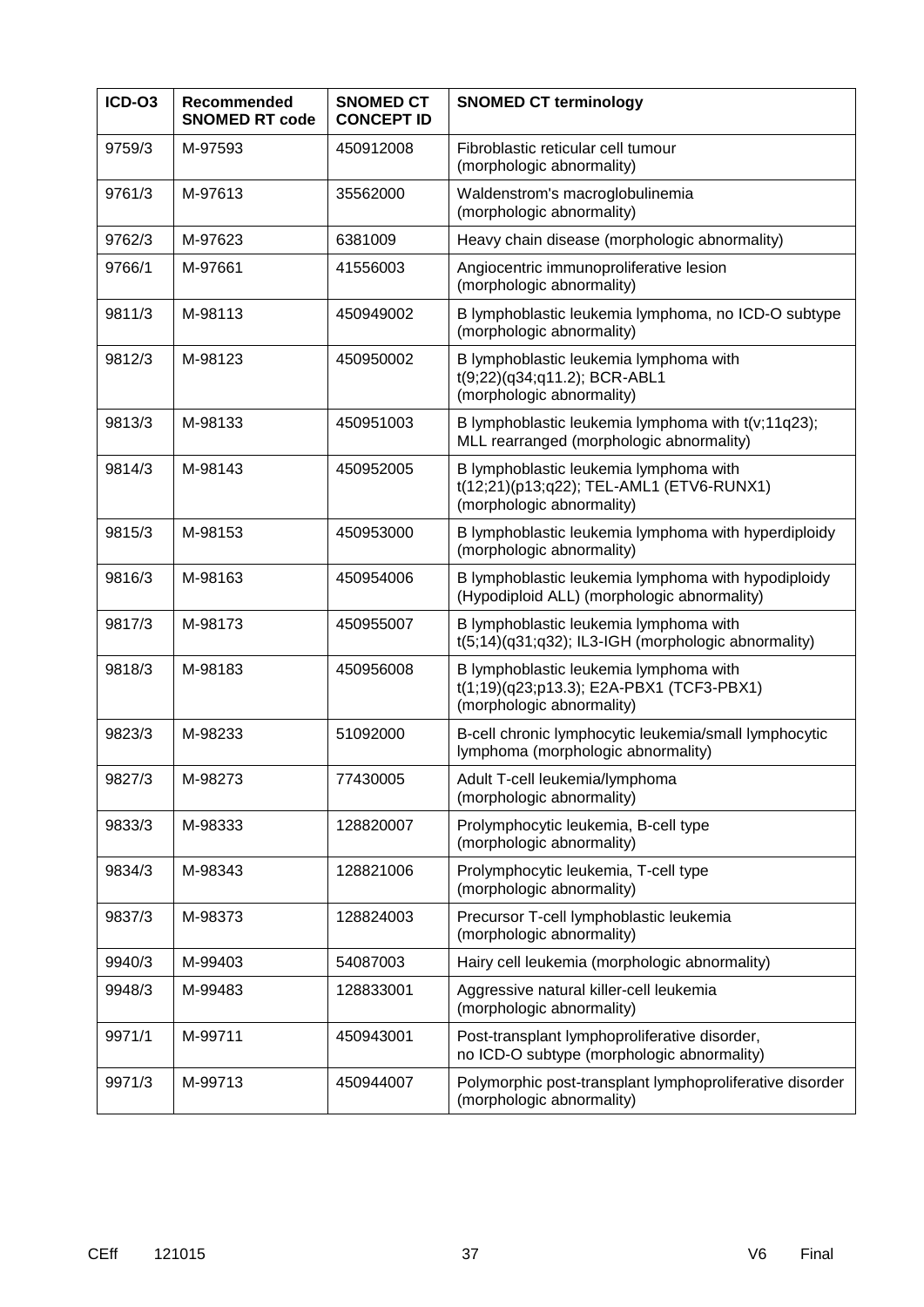## **Appendix C Lymphoma diagnostic screening protocol for referring pathologists**

H&E appearances of fixed lymph node sections are assessed at referring hospital to achieve triage into the following categories:

- 1. Definitely not lymphoma (e.g. metastatic carcinoma, granulomatous inflammation).\*
- 2. Definitely lymphoma.
- 3. Indeterminate possibly lymphoma.

#### **Action**

Cases in category 1 complete local diagnostic procedures. Referral for an expert opinion to the regional centre or elsewhere may be sought if wished by local pathologists; this will be outwith the remit of the formal regional MDT-linked service.

Cases in categories 2 and 3 may be investigated locally by lymphoma screening immunohistochemistry to provide a rapid provisional diagnosis (see antibody in Appendix D) or referred directly to the regional centre without immunostaining. Small specimens must be referred directly (see below). It is recommended that lymph nodes containing 'diffuse, mixed' infiltrates (composed of a polymorphous mixture of cells of different sizes, likely to be complex and/or T-NHL) should also be referred immediately without immunostaining.

If local immunohistochemistry is undertaken, all antibodies within each of the panels (Appendix D) must be available and consultants must be fully confident in their interpretation.

These panels are minimal; use of fewer antibodies is insufficiently discriminatory in many cases to justify the cost and time spent. It is recommended that complex cases, in which selection of an appropriate basic single panel is unclear, are referred directly to the regional centre. Local immunostaining must not delay referral to the regional centre by more than two working days.

#### **Endoscopic biopsy specimens and needle biopsy cores taken specifically for clinical suspicion of lymphoma (if the H&E appearances support this suspicion) should always be referred to the regional centre without immunostaining locally, to conserve scarce tissue.**

Regular and frequent network-wide audit of non-referred lymph nodes is advised to ensure that subtle lymphoma masked or accompanied by other pathology is not missed. Co-existent lymphoma obscured by granulomatous inflammation must always be considered, as must the possibility of lymphoma as a second diagnosis in lymph nodes removed to assess metastatic solid malignancies.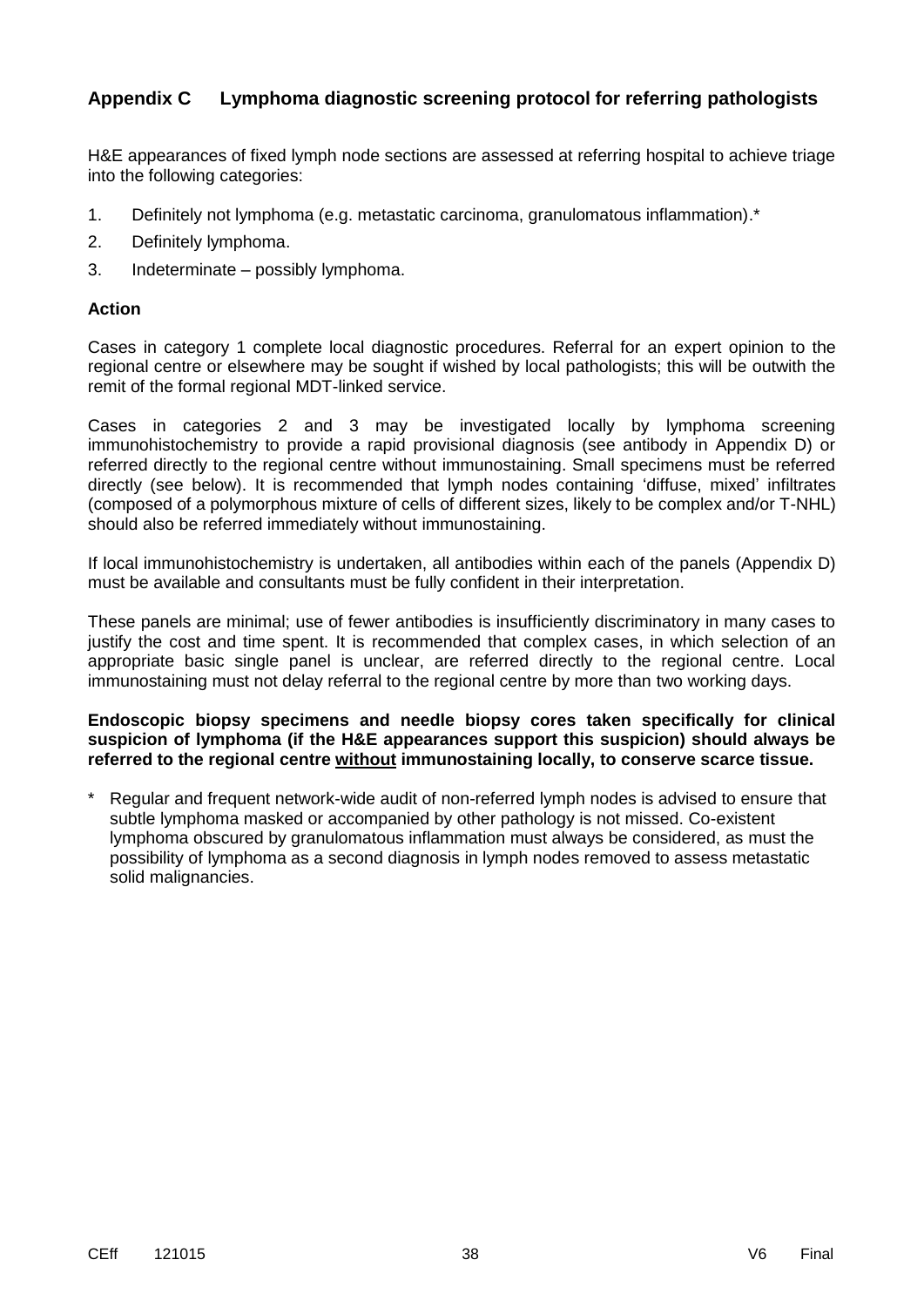## **Appendix D Specimen handling and recommended processing and reporting timeline**

#### **Specimen handling**

- Placed directly into 10% neutral-buffered formalin in theatre. If fresh tissue pathway agreed, specimen placed in cytogenetic transfer medium.
- Node sliced if more than 10 mm diameter. Smaller nodes may be left intact until next day.
- Needle biopsies and other small samples (endoscopic material) embedded in separate blocks to maximise utilisation of tissue. For lymph nodes large enough to divide into two or more slices, it is good practice to prepare multiple blocks. This enables maximum diagnostic use of the tissue and facilitates contribution to the translational research studies that are an integral component of most current clinical therapeutic trials. Tissue in any single block should not be larger than approximately 15 mm x 20 mm, since processing and immunostaining artefacts are common if larger pieces are used.
- Endoscopic and needle biopsy cores processed overnight, with extended fixation cycle if required.
- Other resection specimens should be handled as per appropriate subspecialty protocols. If resections are undertaken with upfront suspicion on lymphoma, representative lymph nodes or other fragments of tissue should be managed following the lymph node protocol.
- Sectioning:
	- a. Endoscopic/needle biopsy cores (and other small specimens)
		- Duplicate H&E sections prepared from a single level +/- spare unstained sections cut in anticipation of further staining, as per local protocols.
		- If the local 'non-lymphoid' protocol for small specimens includes routine levels, at least 10 unstained sections should be reserved between levels (e.g. 5 between level 1 and 2 plus 5 between level 2 and 3).
		- Small (less than 5 mm diameter and less than 3 mm thickness) **incisional** biopsy specimens should be treated as needle biopsy cores. This also refers to bone marrow trephine biopsies.
		- No up-front multiple section levelling for H&E staining should be practised for small biopsy specimens. This is detrimental for availability of tissue for various essential laboratory investigations.
	- b. Lymph node and other excision specimens
		- Duplicate H&E sections prepared (single level) from each block.
		- Larger incisional biopsy specimens should be treated as excised complete nodes.

#### **Processing and reporting timeline**

Note: Days referred to below are working days. Weekends and Bank Holidays are not included. However, it should be noted that most current KPI measures do not make allowance for any delay due to intervening non-work days.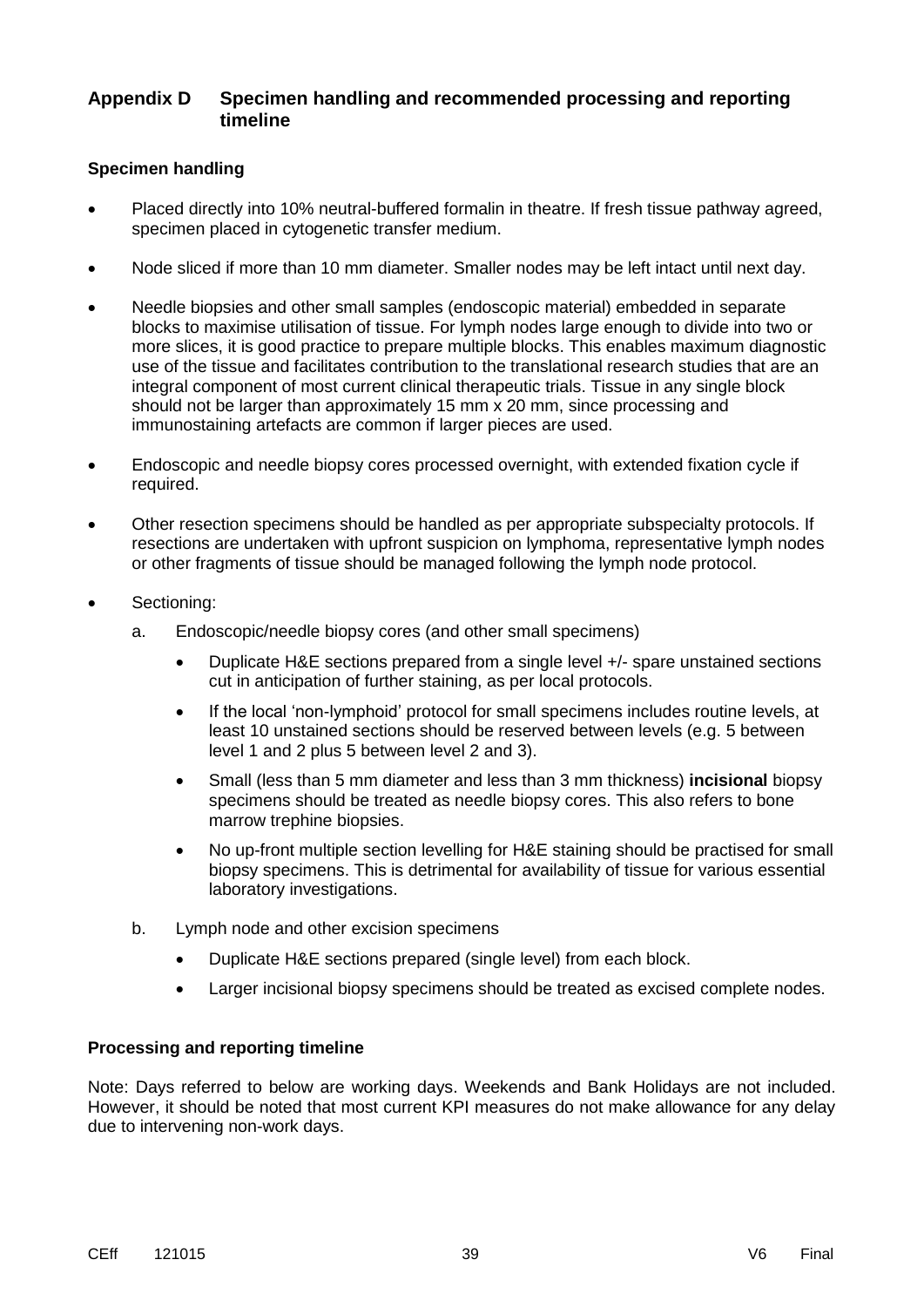## **Day 1**

- Lymph node excised or endoscopic/needle biopsy performed, material sent to cellular pathology department, received and booked in.
- Macroscopic description completed and tissue handled as per processing protocol (see above).
- Endoscopic and needle biopsy cores processed overnight, with extended fixation cycle if required.

### **Day 2**

- Lymph node macroscopic description completed if not already done.
- Tissue processed routinely overnight or during daytime, as indicated by clinical urgency.

#### **a) Endoscopic/needle biopsy cores (and other small specimens)**

- H&Es examined by local pathologist.
- If definitely not lymphoma, complete diagnostic procedures as necessary locally. Pathologists should rely on their own discretion in assessing the possibility of lymphoma in each individual case. In this view, local policies should be mindful of the fact that upfront application of broad screening panels on small biopsies may jeopardise subsequent diagnosis of lymphoma. It is therefore advisable that the initial immunohistochemical interrogations are based on prior morphological differential diagnosis and are as conservative as possible.
- If possible or definite lymphoma, complete referral request form as required by reference centre.
- **No immunostaining** to be undertaken locally on endoscopic or needle biopsy specimens with suspected or definite lymphoma, to conserve tissue.
- Provisional diagnosis forwarded to caring physician or MDT to facilitate entry into clinical investigative pathway.
- One H&E retained. Duplicate sent to reference centre with completed request form, pathology report and tissue block, plus any unstained sections, by courier/tracked firstclass post.

#### **Day 3**

#### **b) Lymph node excision and other incisional biopsy specimens**

- H&E examined by local pathologist.
- If definitely not lymphoma, complete diagnostic procedures as necessary locally.
- If possible or definite lymphoma, complete initial immunostaining according to lymph node screening protocol (optional).
- If no immunostains performed locally, complete lymph node regional referral request form.
- Provisional diagnosis forwarded to caring physician or MDT to facilitate entry into clinical investigative pathway.
- If no local immunostains done, one H&E retained. Duplicate sent to reference centre with tissue block(s) and completed request form by courier/tracked first-class post. A copy of any interim local report should also be included for information;
- Endoscopic and needle biopsies removed without initial clinical suspicion of lymphoma as well as materials from other resections should be processed according to local protocol and introduced into this pathway at day 3, as for a lymph node excision specimen.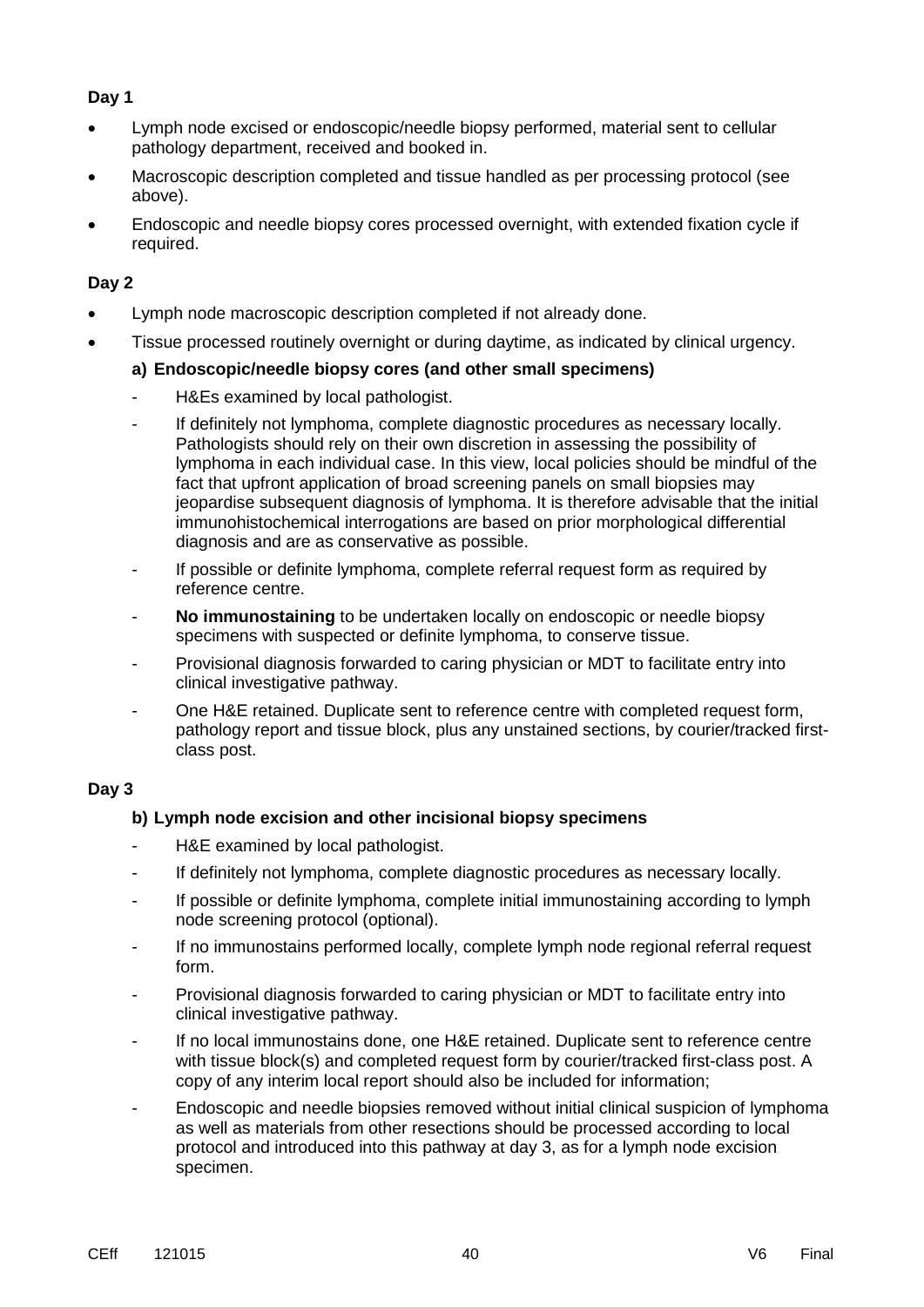#### **Days 4–5**

- If initial immunostains were carried out on lymph node excision specimens, these are examined by local pathologist.
- Provisional diagnosis forwarded to caring physician or MDT to facilitate entry into clinical investigative pathway.
- Complete lymph node regional referral request form.
- One set of H&Es and the local immunostains retained. Duplicate H&E(s) sent to reference centre with tissue block(s) and completed request form by courier/tracked first-class post. A copy of any interim local report should also be included for information.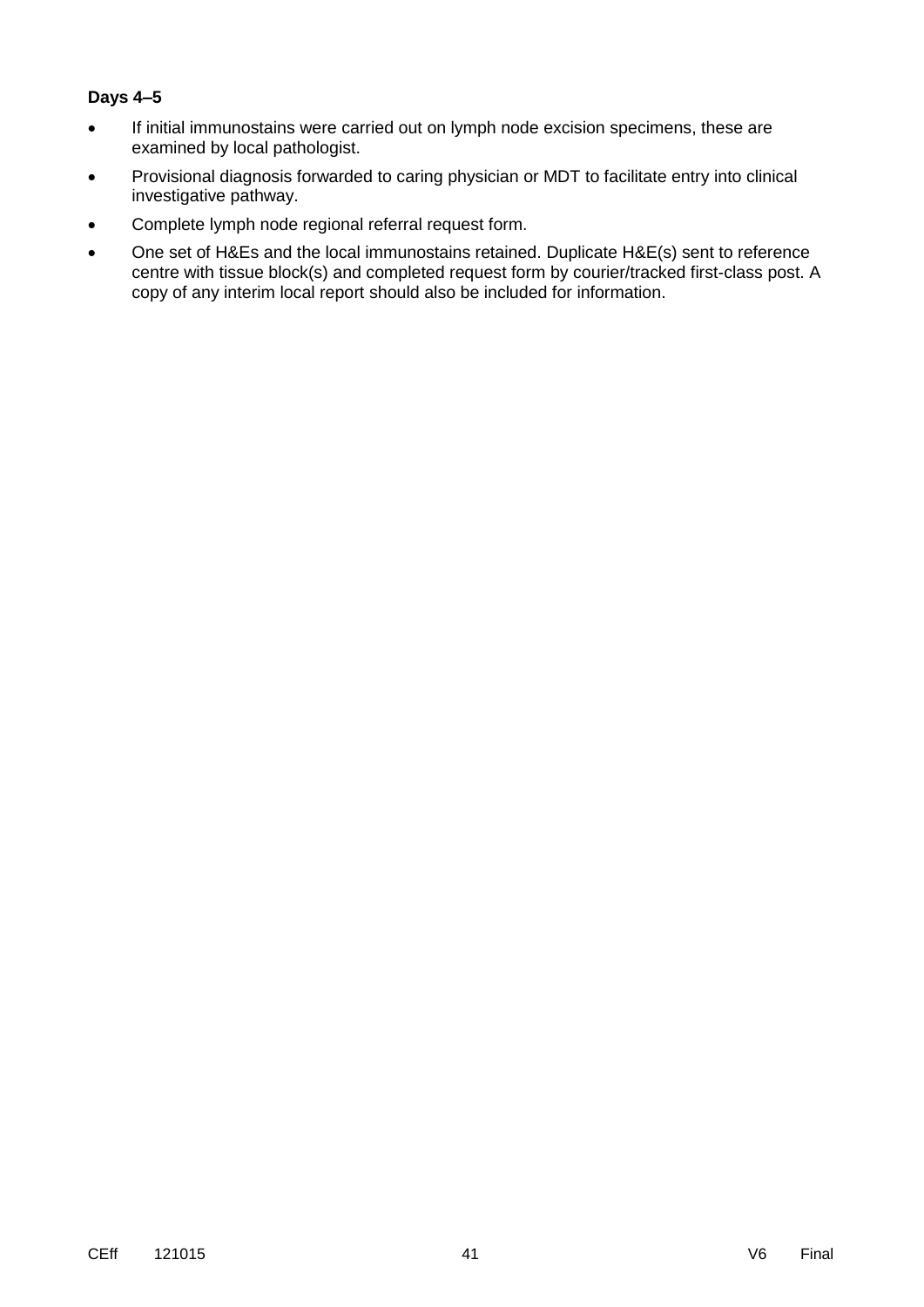## **Appendix E Immunohistochemistry panels**

|                | <b>Diagnostic setting</b>                                                           | <b>Minimum</b><br>screening panels                   | <b>Expanded ('expert') panels</b>                                                                                                                                                                                                                              |
|----------------|-------------------------------------------------------------------------------------|------------------------------------------------------|----------------------------------------------------------------------------------------------------------------------------------------------------------------------------------------------------------------------------------------------------------------|
| 1              | Lineage*                                                                            | CD3, CD20                                            | CD45, CD79a, PAX5                                                                                                                                                                                                                                              |
| $\overline{2}$ | Proliferation                                                                       | <b>Ki67</b>                                          |                                                                                                                                                                                                                                                                |
| 3              | Reactive follicular hyperplasia versus FL<br>(with $1+2$ )                          | BCL2, CD10                                           | BCL6                                                                                                                                                                                                                                                           |
| 4              | NHL composed of small cells<br>(with $1+2+3$ )                                      | CD5, CD23, Cyclin<br>D <sub>1</sub>                  | CD43                                                                                                                                                                                                                                                           |
| 5              | Additional characterisation of small cell<br><b>B-cell NHL</b><br>(with $1+2+3+4$ ) |                                                      | SOX11 (MCL)<br>Zap70, CD38 (CLL/SLL)<br>CD25, CD11c, DBA44, TRAP,<br>CD103, CD123, Annexin A1 (HCL)<br>CD21, CD23 (dd MCL, FL, MZL,<br>CLL/SLL)                                                                                                                |
| 6              | Precursor/lymphoblastic lymphoma<br>$(with1+2)$                                     |                                                      | <b>TdT</b><br>CD34, CD10, CD1a, CD117, CD4,<br>CD <sub>8</sub>                                                                                                                                                                                                 |
| $\overline{7}$ | <b>Aggressive B-cell NHL</b><br>(with $1+2+3$ )                                     | CD5, CD30                                            | MYC, MUM1 (DLBCL)<br>P53 (BL)                                                                                                                                                                                                                                  |
| 8              | Hodgkin lymphoma (with 1)                                                           | CD15, CD30                                           | OCT2, BOB1 (cHL)<br>Fascin, PU1 (cHL vs TCRBCL)<br>CD21, CD4, PD1, CD57, ICOS,<br>EMA (NLPHL)                                                                                                                                                                  |
| 9              | Peripheral T-cell lymphoma (with 1+2)                                               |                                                      | CD2, CD5, CD7, CD4, CD8, CD30,<br>CD43 (general)<br>TCR-B, TCR-G, TCR-D<br>(gamma/delta)<br>CD16, CD56, CD57, TIA1, Perforin,<br>Granzyme (cytotoxic)<br>ALK, EMA (ALCL)<br>CD25, FOXP3 (ATL)<br>CD10, CD21, PD1, CXCL13, ICOS,<br>BCL6, CD57, EBER(ish) (AIL) |
| 10             | Plasmacytome, myeloma, plasmablastic<br>lymphoma (with $1+2$ )                      |                                                      | CD138, K/L, CD56, EMA, MUM1,<br>cyclinD1<br>EBER(ish), HHV8 (PBL, PEL)                                                                                                                                                                                         |
| 11             | Histiocytic/dendritic tumours (with 1+2)                                            |                                                      | CD4, S100, langerin, CD1a,<br>CD123, D2-40, CD21, CD23,<br>CD35, CD11c, CD68                                                                                                                                                                                   |
| 12             | Undifferentiated malignancy (with $1+2$ )                                           | CD45, CD30,<br>S100, cytokeratin<br>(broad spectrum) |                                                                                                                                                                                                                                                                |

**Note** (\*) No antigen is uniquely lineage specific and few are expressed constantly through the complete sequences of differentiation, maturation and activation that haemopoietic cells undergo.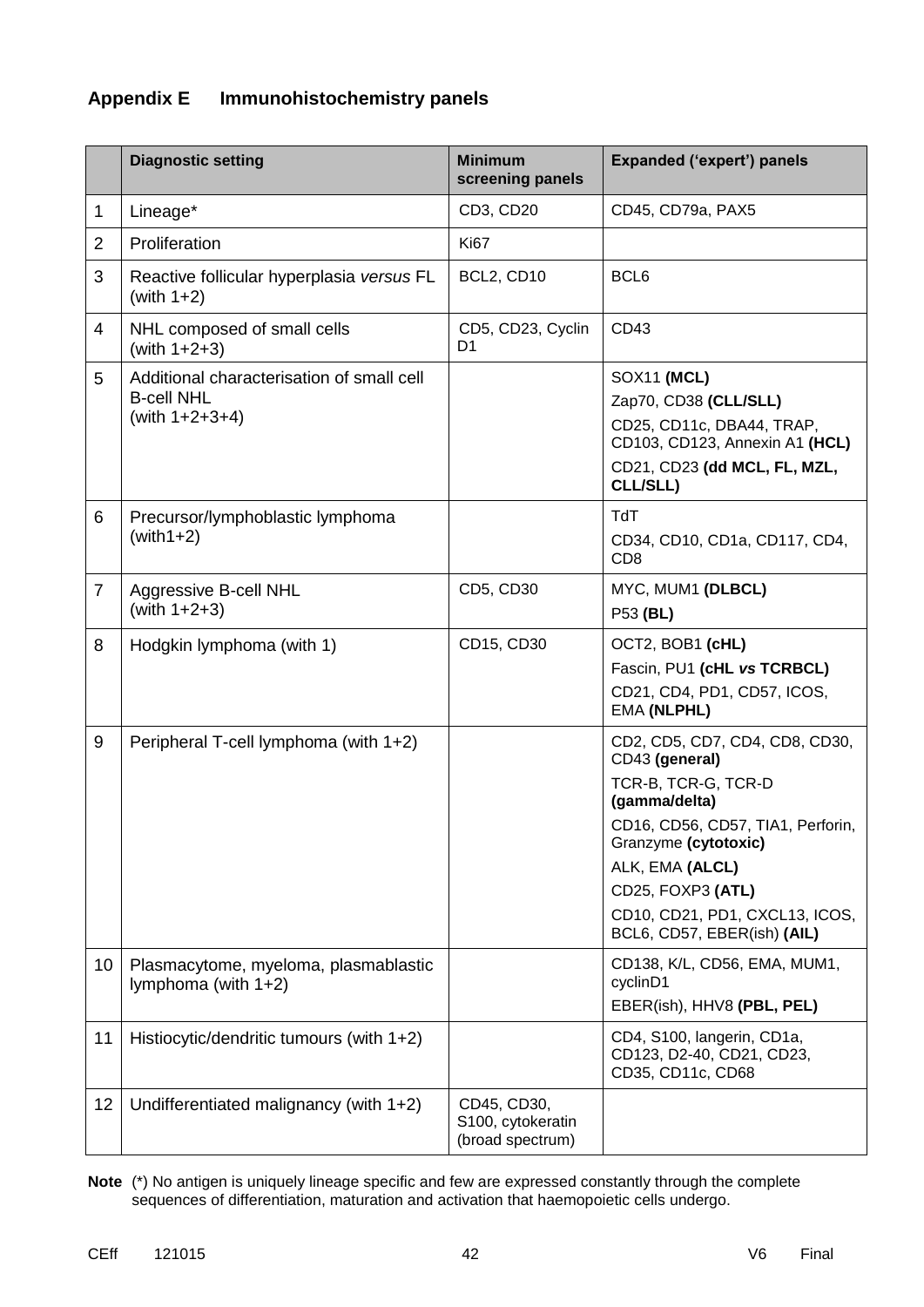## **Appendix F Immunohistochemical markers used in diagnosis of lymphoproliferative conditions**

| Immunohisto-<br>chemical markers | <b>Lymphoproliferative conditions</b>                                                                                                                                                                                                                                                                                                                                                                                                                                                                                                                                                                                                                                                                                                                                                                                                                                                                                                                                                                                                                                                                                                                                                                                                                                                                                                                                                                                                                                                                                                                                                                                                                   |
|----------------------------------|---------------------------------------------------------------------------------------------------------------------------------------------------------------------------------------------------------------------------------------------------------------------------------------------------------------------------------------------------------------------------------------------------------------------------------------------------------------------------------------------------------------------------------------------------------------------------------------------------------------------------------------------------------------------------------------------------------------------------------------------------------------------------------------------------------------------------------------------------------------------------------------------------------------------------------------------------------------------------------------------------------------------------------------------------------------------------------------------------------------------------------------------------------------------------------------------------------------------------------------------------------------------------------------------------------------------------------------------------------------------------------------------------------------------------------------------------------------------------------------------------------------------------------------------------------------------------------------------------------------------------------------------------------|
| CD45 (LCA),<br>CD45RA, CD45RO    | These are a number of antibodies against tyrosine phosphatases present on the<br>surface of almost all haematolymphoid cells. CD45 (LCA) recognises all the<br>isoforms. Utility of this antibody is in confirming haematolymphoid origin of<br>proliferations. Negativity for this marker is also of significant diagnostic value. The<br>negative haematolymphoid neoplasms include a proportion of ALCLs, ALK+ LBCL,<br>cHL and plasma cell neoplasms. There are several antibodies against CD45RA<br>including 4KB5, MB1, KiB3 and MT2. The most commonly used MB1 and KiB3<br>stain most B-cell lymphomas. MT2 in reactive tissues and FL show a pattern of<br>staining of germinal centres similar to that obtained with BCL2 immunostaining.<br>MT2 stains a proportion of T-cell lymphomas. Antibodies against CD45RO include<br>UCHL1, A6 and OPD4 which are used in confirming T-cell derivation.                                                                                                                                                                                                                                                                                                                                                                                                                                                                                                                                                                                                                                                                                                                                             |
| CD79a, CD20                      | B-cell markers in widespread use though their spectrum of staining is slightly<br>different. CD79a expression starts earlier in B-cell development than expression of<br>CD20. CD20 expression is lost at the late post-follicular stage of plasma cell<br>differentiation. Expression of CD20 may be lost in relapsed or persisting B-cell<br>lymphomas after rituximab treatment.                                                                                                                                                                                                                                                                                                                                                                                                                                                                                                                                                                                                                                                                                                                                                                                                                                                                                                                                                                                                                                                                                                                                                                                                                                                                     |
| PAX <sub>5</sub>                 | The PAX-5 gene is essential for B-cell differentiation. Four isoforms of the gene are<br>known and PAX-5a has been most studied. It is expressed by immature and mature<br>B cells but is down-regulated during terminal differentiation into plasma cells.<br>Expression is nuclear. PAX-5 influences the expression of other B-cell specific<br>genes, including CD19, CD20 and CD79a and precedes the expression of CD20.<br>Reactive lymphoid tissue shows the same distributions of expression of PAX-5 as<br>CD20. They are both positive in germinal centres, mantle zones, marginal zones,<br>monocytoid B-cells (weak) and intra-epithelial lymphocytes in extranodal sites.<br>Haematogones in the bone marrow are also PAX-5 positive. In diagnosis of<br>precursors B-cell lymphoma/leukaemia (ALL) it is used as a surrogate of CD19 and<br>positivity in this context outlines commitment to B-cell lineage, in the absence of any<br>other B-cell marker. It is also helpful in differentiating HRS cells of cHL (where it<br>typically shows weak nuclear expression) from T and 'null' cells of ALCL lymphoma.<br>However, expression of PAX-5 is rarely seen in ALCL of T/null cell phenotype as<br>well. It may aid distinction of B-cell lymphomas with plasmacytic components (such<br>as CLL/SLL with lymphoplasmacytic differentiation, LPL and MZL of MALT type)<br>from plasma cell myeloma. It is of note that PAX-5 is also commonly expressed by<br>Merkel cell carcinoma, small cell carcinoma and alveolar rahbdomyosarcoma, small<br>blue round cell tumours that are often in the differential diagnosis with lymphoma. |
| OCT2, BOB1                       | These two markers are used in conjunction. They aid transcription of<br>immunoglobulin genes in B-cells and play a role in germinal centre formation and<br>differentiation of B-cells into plasma cells. Expression of both these markers is<br>nuclear and is uniformly distributed in reactive, non-neoplastic B-cells. Most non-<br>Hodgkin B-cell lymphomas and NLPHL show strong nuclear expression. Most<br>cases of cHL are negative for both or at least one of these markers.                                                                                                                                                                                                                                                                                                                                                                                                                                                                                                                                                                                                                                                                                                                                                                                                                                                                                                                                                                                                                                                                                                                                                                 |
| PU <sub>1</sub>                  | Transcription factor that regulates the expression of immunoglobulin and other<br>genes important for B-cell development. Absence of PU1 results in a block in the<br>early stage of B-cell development. It is crucial for the expression of CD20, CD72<br>and CD79a. It is expressed in B-lymphocytes, immature and mature, including<br>mantle cells and most cells of the germinal centre, but not in plasma cells,<br>histiocytes or plasmacytoid dendritic cells. Lack of expression of PU1 has been<br>shown in cHL, while NLPHL and TCRBCL retain expression. This is the likely<br>contributing factor to the lack of immunoglobulin expression and incomplete B-cell<br>phenotype characteristic of the HRS cells in cHL.                                                                                                                                                                                                                                                                                                                                                                                                                                                                                                                                                                                                                                                                                                                                                                                                                                                                                                                      |

See explanation of abbreviations at end of table, page 46.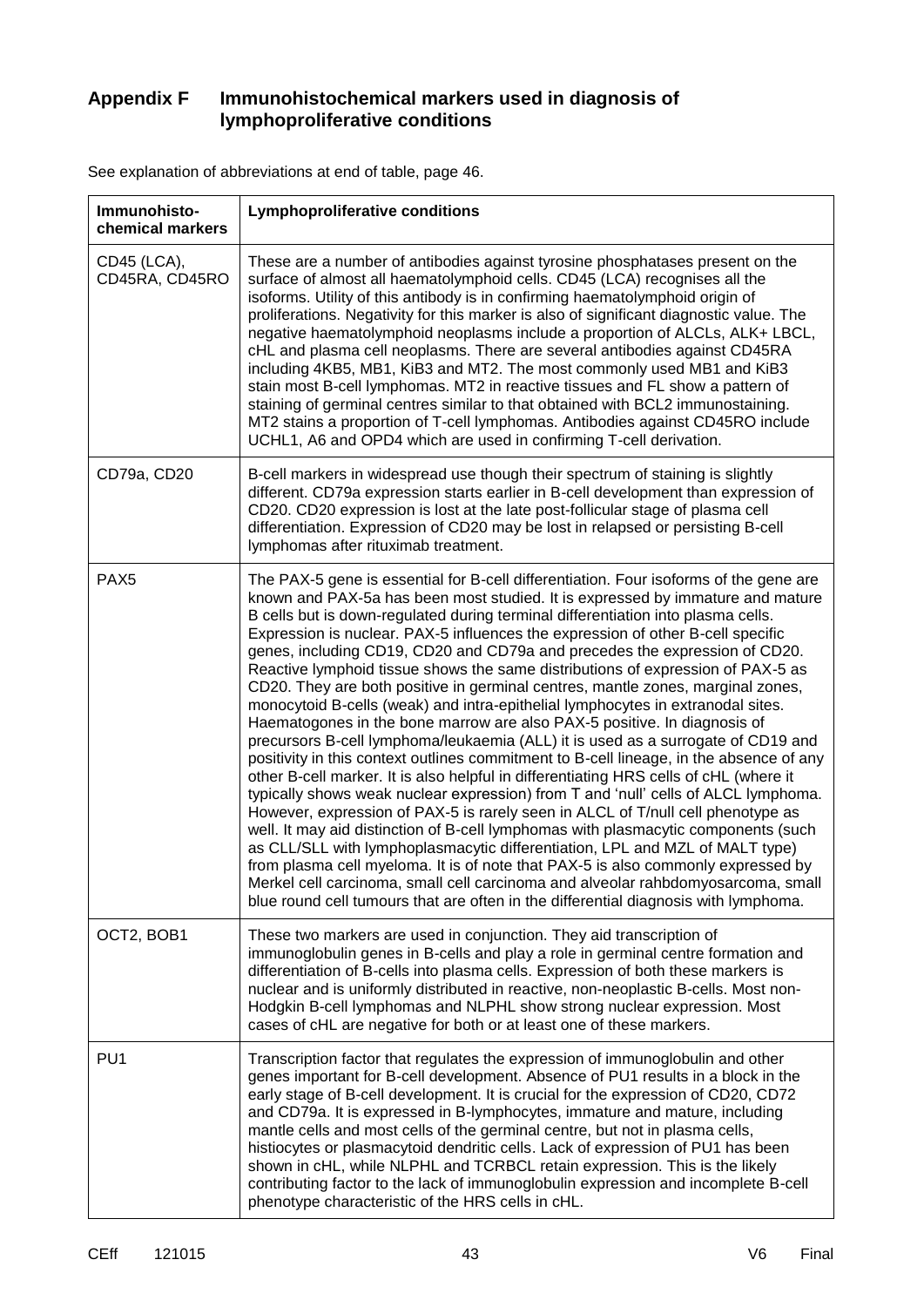| Immunohisto-<br>chemical markers                                | <b>Lymphoproliferative conditions</b>                                                                                                                                                                                                                                                                                                                                                                                                                                                                                                                                                                                                                                                                                                                                                                                                                                                                                                                                                                                                                                                                    |
|-----------------------------------------------------------------|----------------------------------------------------------------------------------------------------------------------------------------------------------------------------------------------------------------------------------------------------------------------------------------------------------------------------------------------------------------------------------------------------------------------------------------------------------------------------------------------------------------------------------------------------------------------------------------------------------------------------------------------------------------------------------------------------------------------------------------------------------------------------------------------------------------------------------------------------------------------------------------------------------------------------------------------------------------------------------------------------------------------------------------------------------------------------------------------------------|
| Kappa and lambda<br>light chains<br>IgG, IgG4, IgM,<br>IgA, IgD | Light chain immunostains are very useful in assessing clonality but are technically<br>difficult and must be interpreted with caution. Some laboratories prefer to use in-situ<br>hybridisation for kappa and lambda mRNA, at least when there is visible plasma cell<br>maturation. Use of in-situ hybridisation for the assessment of clonality of<br>lymphocytic B-cell population is problematic. Heavy chain staining can also be<br>useful in identifying some lymphoma sub-types and assessing suspected plasma<br>cell myeloma. IgG4 has become important in identifying systemic IgG4-related<br>disease.                                                                                                                                                                                                                                                                                                                                                                                                                                                                                       |
| Cyclin D1                                                       | Cyclin D1 is not normally expressed by lymphoid cells. It is expressed in MCL<br>displaying nuclear positivity, reflecting t(11;14) translocation. However, up to 20% of<br>MCLs may be negative and require alternative immunostaining (e.g. with SOX11,<br>cyclin D2) or FISH for diagnostic confirmation. Cyclin D1 positive DLBCL has also<br>been described and positivity is seen in HCL and a proportion of plasma cell<br>myelomas. In reactive lymphoid tissue and bone marrow, normal macrophages and<br>histiocytes show strong nuclear expression.                                                                                                                                                                                                                                                                                                                                                                                                                                                                                                                                           |
| CD21, CD23 and<br>CD <sub>35</sub>                              | These identify follicular dendritic cells (FDC); they show different patterns of<br>staining, reflecting functional variation within the FDC population. Their use can help<br>in the identification of follicular growth patterns and in the diagnosis of AITL. CD23<br>is normally expressed by many follicular dendritic cells and a minor sub-population<br>of mantle B-cells. CD23 is also expressed by 93% of CLLs, in occasional cases of<br>other small B-cell lymphomas (particularly in FL) and in some LBCLs (particularly<br>mediastinal LBCL). They are robust markers for follicular dendritic cell tumours.                                                                                                                                                                                                                                                                                                                                                                                                                                                                               |
| BCL <sub>2</sub>                                                | Expressed in many normal T- and B-cells and many lymphomas. It is not expressed<br>in reactive germinal centres and therefore BCL2 immunostaining is useful in<br>distinguish follicular hyperplasia from FL. Care must be taken not to misinterpret<br>reactive germinal centre T-cells, which are normally BCL2-positive and may be<br>present in abundance for positive germinal centre B-cells. In systemic, nodal FL,<br>expression of BCL2 is a consequence of the t(14;18), however in most other small<br>cell B-cell lymphomas BCL2 is positive as a result of epigenetic control in the<br>absence of the translocation. Therefore, BCL2 cannot be used to distinguish FL<br>from other systemic small lymphoid cell B-cell lymphomas. Primary cutaneous<br>follicle centre lymphoma and paediatric FL do not express BCL2 and show no<br>evidence of t(14;18). A significant proportion of grade 3B FL are also negative for<br>this marker and lack the translocation. In DLBCL expression of BCL2 in conjunction<br>with MYC positivity represents a significant adverse prognostic factor. |
| BCL6                                                            | Nuclear antigen expressed in germinal centre cells and FL. BCL6 also reflects<br>cellular activation and is often seen in B-cell lymphoid blasts unrelated to their<br>germinal centre origin. This could be seen in CLL/SLL, MZLs and a proportion of<br>DLBCLs on non-germinal centre derivation. HRS cells of cHL are usually negative<br>while L&H cells of NLPHL express BCL6. This marker is also positive in T-cells of<br>germinal centre derivation and hence in AITL as well.                                                                                                                                                                                                                                                                                                                                                                                                                                                                                                                                                                                                                  |
| LEF1                                                            | Nuclear expression of the lymphoid-enhancer-binding factor 1 has been shown in all<br>cases of CLL/SLL, even those which are CD5 negative. This marker is not<br>expressed in marginal zone lymphoma, mantle cell lymphoma or follicular<br>lymphoma and is regarded as a robust marker of CLL/SLL.                                                                                                                                                                                                                                                                                                                                                                                                                                                                                                                                                                                                                                                                                                                                                                                                      |
| IRTA1                                                           | The immunoglobulin superfamily receptor translocation-associated 1 (IRTA1) is<br>selectively associated with normal (Peyer's patches) and acquired MALT. It is<br>expressed in both extranodal (93%) and nodal MZLs (73%) but is not seen in other<br>small B-cell NHLs and is therefore regarded as a specific marker for MZLs. It is an<br>important aid to diagnosis of MZLs, highlighting tumour cells in colonised follicles.<br>Expression is membranous.                                                                                                                                                                                                                                                                                                                                                                                                                                                                                                                                                                                                                                          |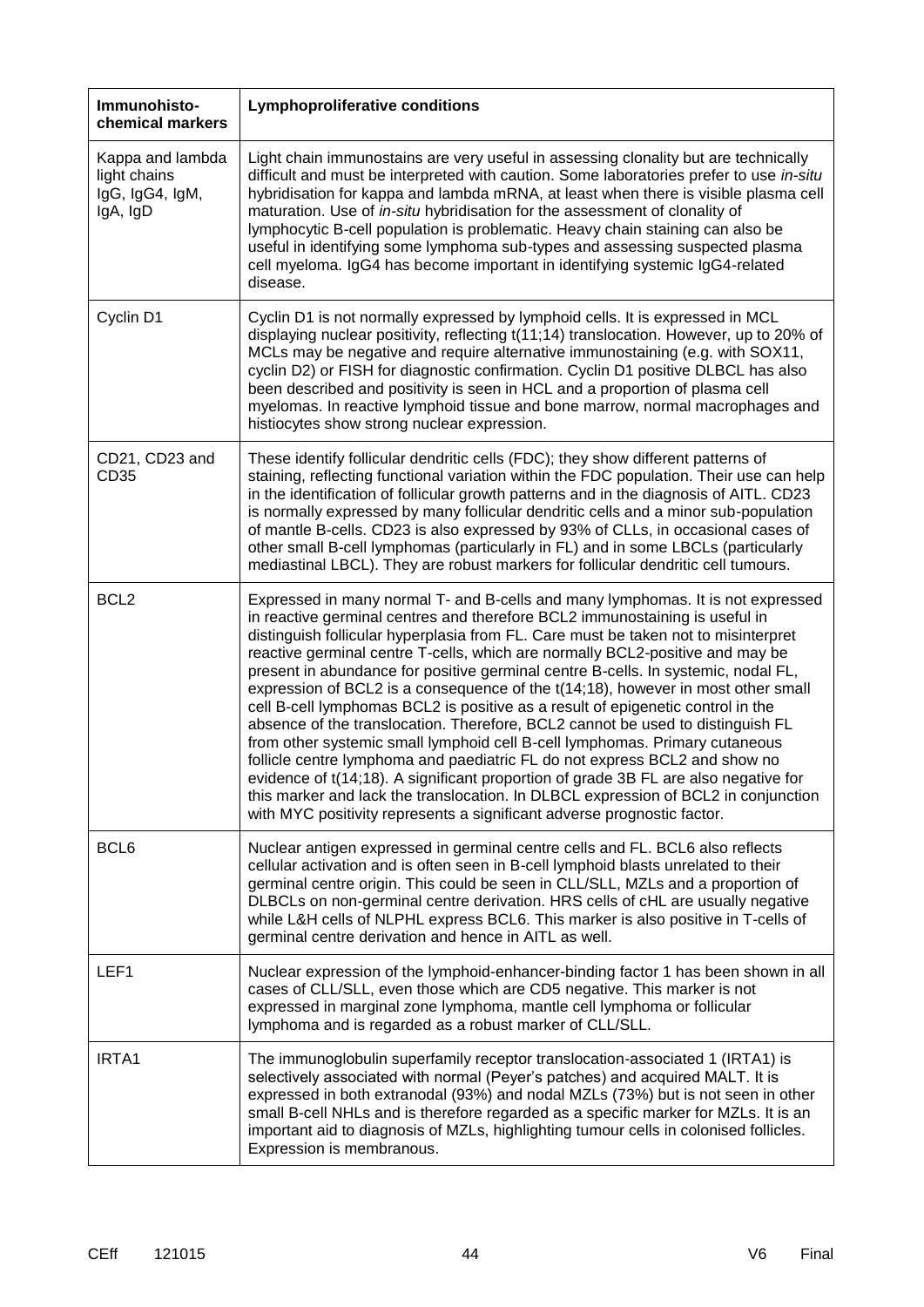| Immunohisto-<br>chemical markers | <b>Lymphoproliferative conditions</b>                                                                                                                                                                                                                                                                                                                                                                                                                                                                                                                                                                                                                                                                                                                                                                                                                                                                                                     |
|----------------------------------|-------------------------------------------------------------------------------------------------------------------------------------------------------------------------------------------------------------------------------------------------------------------------------------------------------------------------------------------------------------------------------------------------------------------------------------------------------------------------------------------------------------------------------------------------------------------------------------------------------------------------------------------------------------------------------------------------------------------------------------------------------------------------------------------------------------------------------------------------------------------------------------------------------------------------------------------|
| Annexin A1                       | Annexin A1 is encoded by the ANXA1 gene, upregulated in HCL, in which it shows<br>membranous or sometimes cytoplasmic expression. It is currently considered the<br>most sensitive and most specific marker for diagnosis of HCL. By contrast, B-cell<br>lymphomas other than HCL are negative. Importantly, splenic MZL, HCv and diffuse<br>red pulp small B-cell lymphoma are all negative for this marker. Assessment of<br>expression in bone marrow can be difficult due to strong background staining of the<br>myeloid cells.                                                                                                                                                                                                                                                                                                                                                                                                      |
| CD11c                            | CD11c is an integrin, member of the cellular adhesion molecule family. It is strongly<br>expressed in HCL and, when co-expressed with CD22, was proposed a unique<br>marker of this lymphoma. It is also variably expressed in acute myeloid leukaemia<br>with monocytic/monoblastic differentiation and some cases of CLL. It is also one of<br>the best markers used for identification of macrophages/histiocytes.                                                                                                                                                                                                                                                                                                                                                                                                                                                                                                                     |
| CD103                            | CD103 is an alpha-E integrin expressed by intestinal intraepithelial T-lymphocytes,<br>mucosal B-cells, and HCL cells. In HCL the staining pattern is predominantly<br>membranous. It is useful in differentiating HCL and HCv from other small cell<br>lymphomas including CLL/SLL, MCL, FL, LPL and MZL. Intestinal lymphomas<br>including EATL and FL are positive.                                                                                                                                                                                                                                                                                                                                                                                                                                                                                                                                                                    |
| <b>SOX11</b>                     | SOX11 is a transcription factor up-regulated in the majority of MCLs where its<br>nuclear expression co-localises with cyclin D1. In the context of diagnosis of MCL,<br>lack of expression of this marker identifies a small subset of MCLs characterised by<br>CD5 lymphocytosis, minimal lymph node involvement and low proliferation. These<br>cases pursue an indolent clinical course and require little therapeutic intervention in<br>comparison to conventional SOX11 positive cases. SOX11 is also expressed in<br>lymphoblastic lymphomas, DLBCL and Burkitt lymphoma but is not seen in other<br>small B-cell NHLs. Thus, its positivity in cases of cyclin D1 negative, CD5 positive<br>small B-cell lymphomas indicates diagnosis of cyclin D1 negative MCL. This should<br>be corroborated by immunostaining for cyclin D2 which is usually detectable in<br>cyclin D1 negative cases of MCL.                              |
| ZAP70                            | 'Zeta Associated Protein-70' is a member of the Syk family of tyrosine kinases. It is<br>involved in T and NK cell receptor transduction and also plays a role in the transition<br>of pro-B to pre-B cells in the bone marrow. In reactive lymph nodes nuclear ZAP70<br>staining is seen in paracortical T lymphocytes and rare, scattered, small<br>lymphocytes in the mantle zones and germinal centres. Histiocytes can sometimes<br>express ZAP70 in a granular cytoplasmic pattern. It is expressed by B-precursor<br>lymphoblastic lymphoma and a subset of CLL/SLL. It is so far the best surrogate<br>imunohistochemical marker of the CLL/SLL mutational status and is an independent<br>prognostic marker in this context. Nuclear positivity correlates with the clinically<br>more aggressive unmutated phenotype. Assessment of expression requires<br>correlation with the immunostains for background T-cells (CD3, CD5). |
| Ki67                             | Nuclear antigen expressed in nuclei of cells in cycle but not in G0. It can help in<br>identifying highly proliferative lymphomas such as Burkitt lymphoma, in which the<br>Ki67-positive fraction approaches 100% and the majority of cells show uniform and<br>very strong expression. While Burkitt lymphoma generally shows proliferation of<br>100%, other aggressive B-cell lymphomas do as well and this is no longer a marker<br>that helps to distinguish between Burkitt and non-Burkitt B-cell NHLs. Proliferation<br>assessment in MCL is of significant prognostic value. Ki67 is also useful in<br>distinguishing reactive follicular hyperplasia from follicular and other forms of B-cell<br>lymphomas with nodular growth patterns.                                                                                                                                                                                      |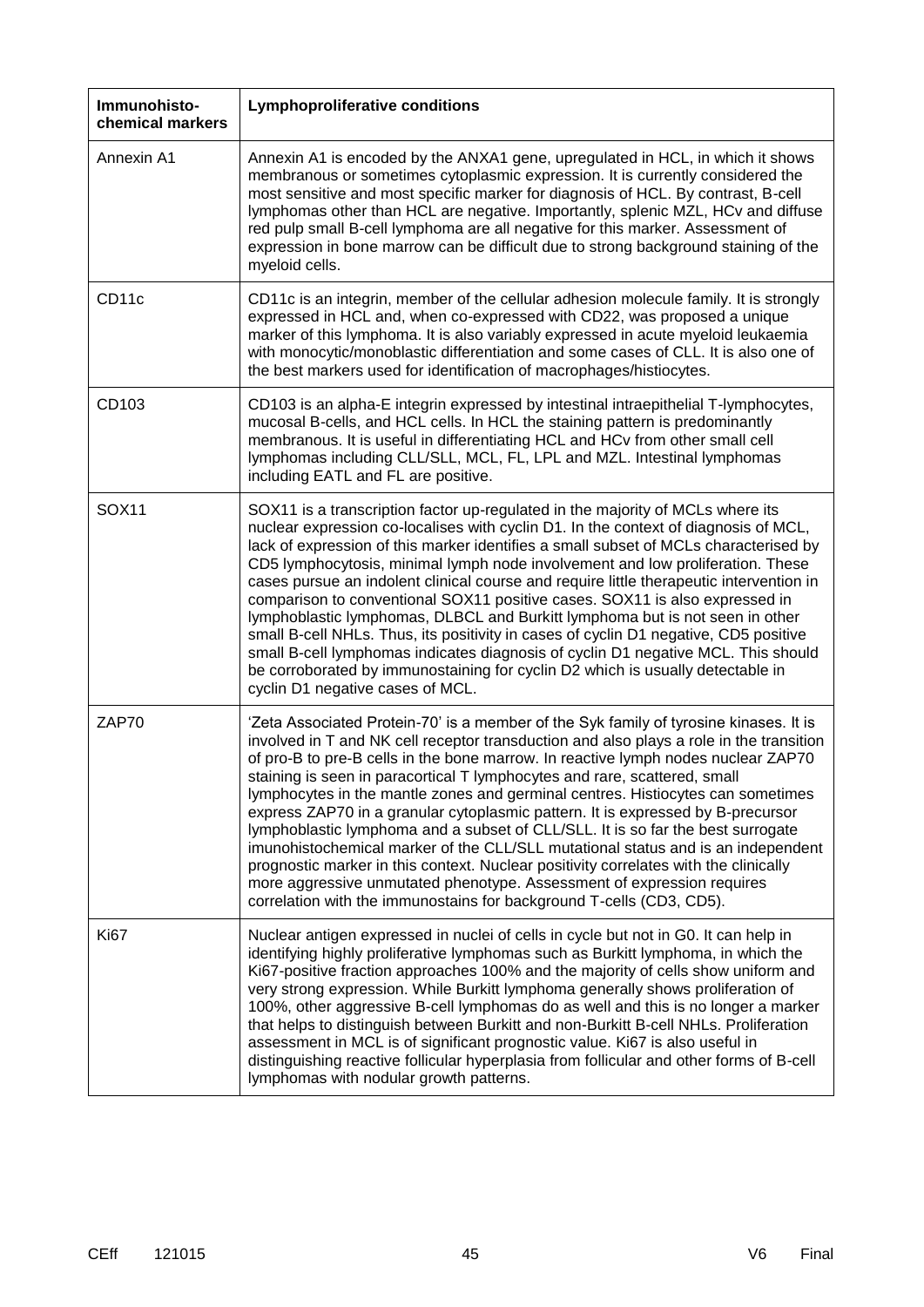| Immunohisto-<br>chemical markers  | <b>Lymphoproliferative conditions</b>                                                                                                                                                                                                                                                                                                                                                                                                                                                                                                                                                                                                                                                                                                        |
|-----------------------------------|----------------------------------------------------------------------------------------------------------------------------------------------------------------------------------------------------------------------------------------------------------------------------------------------------------------------------------------------------------------------------------------------------------------------------------------------------------------------------------------------------------------------------------------------------------------------------------------------------------------------------------------------------------------------------------------------------------------------------------------------|
| EBV                               | Anti-LMP1 identifies EBV in about 20-30% of infected lymphoma cells of various<br>types. It should be emphasised that immunostaining for LMP1 alone does not<br>exclude EBV positivity and involvement of this virus in pathogenesis of certain<br>lymphomas. LMP1 is expressed only in latency types 2 and 3, which include cHL<br>and a range of other lymphomas, many associated with underlying severe<br>immunosuppression (latency 3). LMP1 does not stain tumours that belong to<br>latency 1 such as extranodal T/NK lymphoma of nasal type, lymphomatoid<br>granulomatosis and Burkitt lymphoma. Therefore, the gold standard for assessment<br>of EBV is in-situ hybridisation for EBER, which is present in all types of latency. |
| P <sub>24</sub>                   | HIV p24-gag viral capsid protein can be demonstrated by immunohistochemistry.<br>The staining is localised to follicular dendritic cells. Cutaneous Langerhans cells are<br>also immunoreactive for p24-gag in early stages of HIV infection, even prior to<br>seroconversion. Positivity in various parenchymal cells of a variety of organs is not<br>unusual. It is frequently used to identify the presence of the virus in patients with<br>progressive generalised lymphadenopathy. It is highly specific and sensitive.<br>Identified positivity indicates diagnosis of HIV infection and has equivalent value to<br>the serological HIV test.                                                                                        |
| HHV8                              | An antibody reacting against the Latent Nuclear Antigen of the Kaposi Sarcoma<br>Virus (HHV8). The immunostaining is nuclear and detected in Kaposi sarcomas of<br>HIV positive and other immunosuppressed and elderly patients. In addition, this<br>antibody helps diagnosis of primary effusion lymphoma and plasmablastic variant of<br>Castleman's disease of HIV-positive patients.                                                                                                                                                                                                                                                                                                                                                    |
| CD <sub>2</sub> , CD <sub>3</sub> | Robust T-cell markers, expressed by normal T-cells and most T-cell lymphomas.<br>T-cell lymphomas may show loss of pan-T-cell markers so application of a number<br>of markers for general T-cell differentiation is advised. Some myeloid tumours<br>express these antigens. In particular, systemic mastocytosis is characterised by<br>co-expression of CD2 and CD25.                                                                                                                                                                                                                                                                                                                                                                     |
| CD5, CD7                          | Pan T-cell markers. CD5 is also expressed by some B-cell lymphomas (see above).<br>Expression may be lost in some T-cell lymphomas and CD7 may also be down-<br>regulated in inflammatory conditions.                                                                                                                                                                                                                                                                                                                                                                                                                                                                                                                                        |
| CD4, CD8                          | Markers of T-cell subsets are useful in the differential diagnosis of T-cell<br>proliferations and in T-cell lymphoma typing. CD4 is abundantly expressed in<br>histiocytes which may hamper assessment of expression in presumed T-cells.<br>Plasmacytoid dendritic cell neoplasm is also positive for CD4.                                                                                                                                                                                                                                                                                                                                                                                                                                 |
| CD <sub>16</sub>                  | Expressed by NK cells, some T-cells, NK neoplasms and a subset of LGL<br>leukaemias.                                                                                                                                                                                                                                                                                                                                                                                                                                                                                                                                                                                                                                                         |
| CD43                              | One of the major glycoproteins of thymocytes and T lymphocytes, used as a pan-<br>T-cell marker. It is also expressed by myeloid cells and macrophages. In addition, it<br>is aberrantly expressed in MCL CLL/SLL, a proportion of MZL and some DLBCL. FL<br>and HCL do not express this marker. In this context, CD43 may be useful in<br>resolving differential diagnosis between FL and DLBCL or MZL.                                                                                                                                                                                                                                                                                                                                     |
| CD56, CD57                        | Natural killer (NK) and NK-like T-cell markers, essential for the diagnosis of<br>malignancies derived from these cells. CD56 is expressed in NK/T-cell lymphomas<br>of nasal type. CD57 is expressed by germinal centre T-cells and is also a marker of<br>LGLs; it is useful in the diagnosis of NLPHL. CD56 is also expressed in many cases<br>of plasma cell neoplasia (but not in normal plasma cells) and in non-lymphoid<br>tumours.                                                                                                                                                                                                                                                                                                  |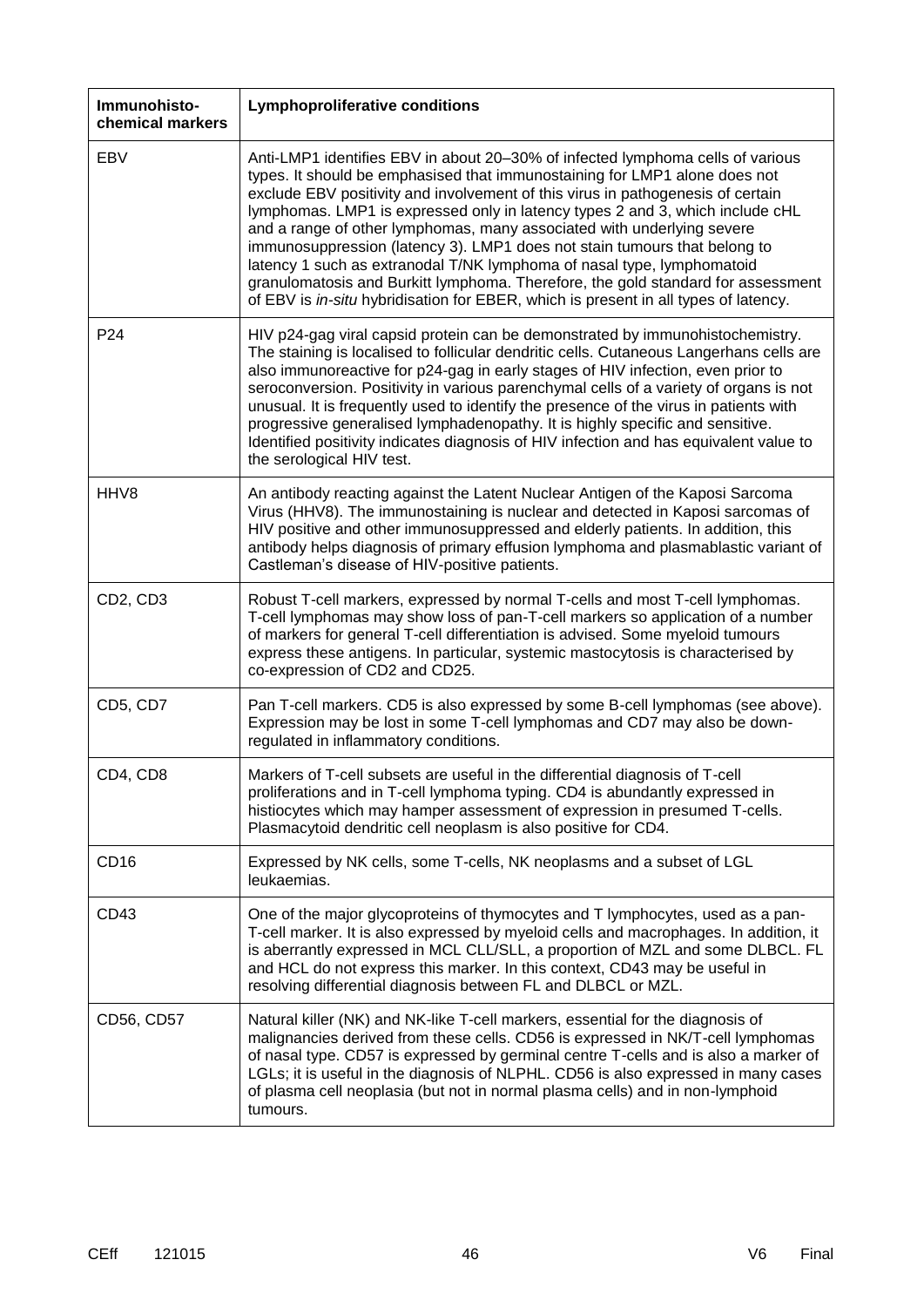| Immunohisto-<br>chemical markers | <b>Lymphoproliferative conditions</b>                                                                                                                                                                                                                                                                                                                                                                                                                                                                                                                                                                                                                                                                                                                                                                                                                                                                                                                                                          |
|----------------------------------|------------------------------------------------------------------------------------------------------------------------------------------------------------------------------------------------------------------------------------------------------------------------------------------------------------------------------------------------------------------------------------------------------------------------------------------------------------------------------------------------------------------------------------------------------------------------------------------------------------------------------------------------------------------------------------------------------------------------------------------------------------------------------------------------------------------------------------------------------------------------------------------------------------------------------------------------------------------------------------------------|
| CD30, CD15                       | Useful in the diagnosis of Hodgkin lymphoma and ALCL. Interpretation of CD30<br>depends on the detection system used; the more sensitive the technique, the more<br>reactive B-cell blasts will be detected. Available antibodies to CD15, a carbohydrate<br>antigen, are all IgM clones and their detection by reagents optimised for the more<br>usual IgG monoclonal antibodies is sometimes suboptimal. In addition, CD15 is<br>fixation sensitive; overall, expression of CD15 is demonstrable in approximately<br>80% of cHL; it is expressed in 15-20% of ALCL. Co-expression of CD15 with CD30<br>does not mandate diagnosis of cHL. Expression of CD15 is seen in a range of EBV<br>positive lymphomas with Hodgkin-like morphology usually associated with various<br>types of immunosuppression. Diagnosis should rely on the assessment of a range<br>of parameters including morphology and clinical presentation and should not rely on<br>co-expression of CD30 and CD15 alone. |
| CD246 (ALK-1,<br>5A4)            | These antibodies enable visualisation of the nucleophosmin-anaplastic lymphoma<br>kinase (NPM-ALK) fusion protein associated with t(2:5) and variant translocations<br>involving the ALK gene. Positive staining identifies a subgroup of ALCL with good<br>prognosis and is currently the defining feature of this entity within WHO 2008. A rare<br>variant of LBCL is also characterised by nuclear ALK expression.                                                                                                                                                                                                                                                                                                                                                                                                                                                                                                                                                                         |
| CD <sub>1a</sub>                 | Identifies Langerhans cells in the skin and in lymph nodes. It may be significantly<br>increased in dermatopathic lymphadenopathy. Langerhans cell histiocytosis is also<br>positive. Most T-lymphoblastic lymphomas are positive.                                                                                                                                                                                                                                                                                                                                                                                                                                                                                                                                                                                                                                                                                                                                                             |
| TdT                              | Terminal deoxynucleotidyl transferase (TdT) is expressed by precursor T- and B-<br>cells, and precursor leukaemias and lymphomas. A minority of these tumours may<br>be negative. This is a nuclear stain; cytoplasmic staining may occur with suboptimal<br>technique and should be ignored. TdT is also expressed in up to 10% of myeloid<br>leukaemias. Presence of TdT-positive haematogones in bone marrow trephine<br>sections should not be mistaken for neoplasia. A rare but diagnostically important<br>setting of aberrant expression of this marker is in a small proportion of small cell<br>lung carcinomas.                                                                                                                                                                                                                                                                                                                                                                     |
| CD38, CD138                      | Both are markers of plasma cells. CD138 is not expressed on mature circulating B-<br>cells but may be expressed on lymphomas with plasma cell and plasmablastic<br>differentiation. CD138 is also a robust epithelial marker. In addition CD38 is positive<br>in a proportion of chronic lymphocytic leukaemia/small lymphocytic lymphomas<br>where its expression to an extent correlates with the unmutated genotype.                                                                                                                                                                                                                                                                                                                                                                                                                                                                                                                                                                        |
| <b>EMA</b>                       | This is one of several glycoproteins found in human milk fat globule membranes<br>(HMFGP). Because HMFGP are packaged in the Golgi apparatus, dot-type<br>reactivity in the Golgi zone may be seen. The glycoprotein identified with EMA is<br>now known to be one of a series of glycoproteins or mucins designated as MUC1.<br>This marker is found on a wide range of epithelial and soft tissue tumours but also<br>in a range of normal haematopoietic cells, lymphocytes and plasma cells. In the<br>context of diagnosis of haematolymphoid malignancies, EMA is seen expressed in<br>myelomas and plasmacytomas, all subtypes of ALCL, ALK1+ LBCL and nodular<br>lymphocyte predominant Hodgkin lymphoma. Importantly, it is not seen in RS cells<br>of cHL or TCRBCL.                                                                                                                                                                                                                 |
| IRF4/MUM1                        | Nuclear positivity for MUM1 is a consequence of activity of the NFkB pathway. This<br>is seen in late post follicular B-cells including plasma cells. However, its expression<br>should not be interpreted as a definite indicator of plasmacytic differentiation. MUM1<br>is positive in non-germinal centre type of DLBCL and is part of the Hans and Choi<br>algorithms for typing of DLBCL. HRS cells of cHL are usually positive but not L&H<br>cells of NLPHL. This marker is also expressed in a range of T-cell lymphomas and<br>has recently been suggested as a useful discriminator between cutaneous ALCL<br>and lymphomatoid papulosis.                                                                                                                                                                                                                                                                                                                                           |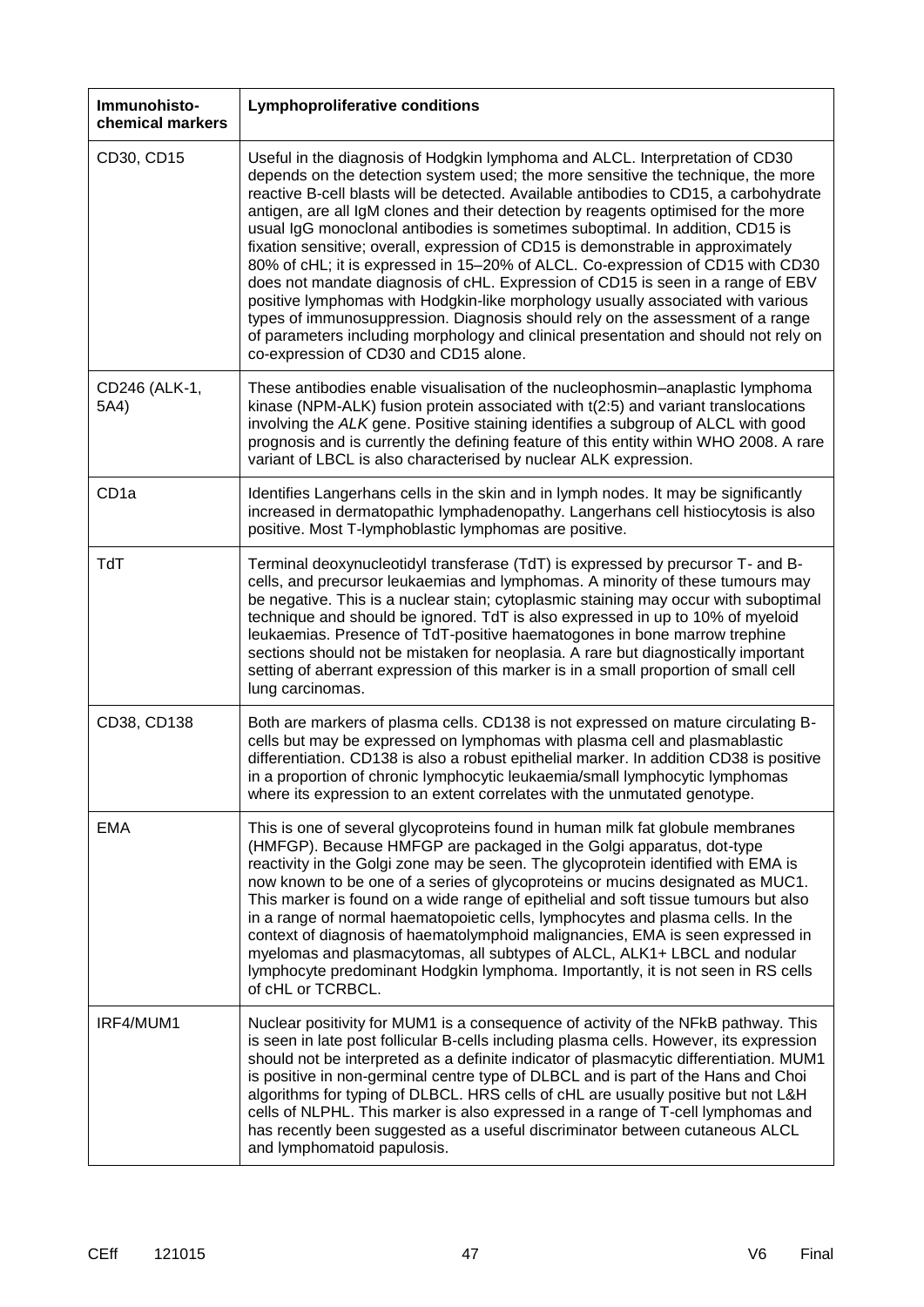| Immunohisto-<br>chemical markers                         | <b>Lymphoproliferative conditions</b>                                                                                                                                                                                                                                                                                                                                                                                                                                                                                                                                                                                                                                                                                                                                                                                             |
|----------------------------------------------------------|-----------------------------------------------------------------------------------------------------------------------------------------------------------------------------------------------------------------------------------------------------------------------------------------------------------------------------------------------------------------------------------------------------------------------------------------------------------------------------------------------------------------------------------------------------------------------------------------------------------------------------------------------------------------------------------------------------------------------------------------------------------------------------------------------------------------------------------|
| GCET1 and<br>FOXP1                                       | GCET1 is highly expressed in normal germinal centre B-cells and B-cell lymphomas<br>of germinal centre derivation including FL and germinal centre type DLBCL.<br>Expression is cytoplasmic and membranous.                                                                                                                                                                                                                                                                                                                                                                                                                                                                                                                                                                                                                       |
|                                                          | FOXP1 is a transcription factor essential for transcriptional regulation of B cell<br>development. By gene expression profiling it has been shown to be highly<br>expressed by activated B-cell type DLBCL. Expression is nuclear.                                                                                                                                                                                                                                                                                                                                                                                                                                                                                                                                                                                                |
|                                                          | These two markers are part of the Choi algorithm for typing of DLBCL with CD10,<br>MUM1 and BCL6.                                                                                                                                                                                                                                                                                                                                                                                                                                                                                                                                                                                                                                                                                                                                 |
| <b>MYC</b>                                               | Participates in the regulation of gene transcription and cell cycle. The antibody<br>displays nuclear expression of MYC which could be seen in normal cells in cycle. It<br>must be emphasised that evidence of expression of MYC does not equate with the<br>translocational status of the MYC gene as the protein could be overexpressed in the<br>absence of the translocation as a result of epigenetic regulation. DLBCL, which co-<br>express MYC and BCL2 regardless of the presence or absence of the MYC gene<br>translocation, pursue an aggressive course. In this context, the cut-off point for<br>positivity is 40% nuclei positive for MYC.                                                                                                                                                                        |
| Cytotoxic<br>molecules:<br>TIA1, Granzyme B,<br>Perforin | T-cell intracellular antigen 1 (TIA1), granzyme B and perforin are cytotoxic<br>molecules stored in cytoplasmic granules. TIA1 is present in all cytotoxic cells while<br>granzyme B and perforin expression depends on the activation status. The<br>expression of cytotoxic molecules is helpful in typing of T-cell and NK-cell<br>neoplasms. Aggressive NK-cell leukaemia, extranodal NK/T-cell lymphoma of nasal<br>type, subcutaneous panniculitis-like T-cell lymphoma and EATL express TIA1,<br>granzyme B and perforin. Hepatosplenic T-cell lymphoma, T-cell large granular<br>lymphocytic leukaemia and T-cell prolymphocytic leukaemia usually express TIA1<br>but not granzyme/perforin. HTLV-associated ATLL does not express cytotoxic<br>molecules. These are also expressed by CD8+ PTCL.                        |
| <b>TCR</b>                                               | The T-cell receptor (TCR) performs an antigen-recognition function on the surface<br>of T-cells, analogous to that of immunoglobulins on the surface of B-cells. The TCR<br>associated with the CD3 complex and comes in two forms: the alpha/beta and<br>gamma/delta heterodimers. The alpha/beta heterodimer is present on ~90% of<br>thymocytes and mature peripheral T-cells, ~60% of precursor T-cell lymphoblastic<br>lymphomas and ~70% of PTCLs. The gamma/delta heterodimer is present on a<br>small numbers of thymocytes, a small number of cells in the skin and mucosa-<br>associated lymphoid tissue and in rare types of T-cell lymphomas: hepatosplenic<br>T-cell lymphoma and primary cutaneous γδ T-cell lymphoma.                                                                                              |
| <b>ICOS</b>                                              | The inducible T-cell co-stimulator (ICOS) protein is a member of the CD28<br>co-stimulatory receptor family and identifies TFH cells, a specialised subpopulation<br>of T helper cells residing primarily in germinal centre. ICOS expression appears to<br>be restricted to certain subsets of T-cells, with the highest expression on CD4-<br>positive T-cells and moderate expression on T regulatory cells (Tregs). The<br>expression of ICOS has been described in AITL, follicular variant of PTCL, primary<br>cutaneous CD4+ lymphoma, and cases of PTCL, NOS with borderline AITL<br>features. Expression of ICOS is variably associated with other markers of follicular<br>T-helper cell differentiation including CD10, BCL6, CXCL13 and PD-1. In the<br>context of AIL, ICOS is at present considered most sensitive. |
| PD <sub>1</sub>                                          | Similar to ICOS, this is a member of the CD28 family of receptors and is expressed<br>on all CD4+ T-cells and half of CD8+ T-cells. It is expressed by activated T-cells,<br>B-cells and myeloid cells. There are at least 2 ligands for PD-1, PD-L1, and PD-L2,<br>which are expressed on a range of cells. The expression of PD1 has been widely<br>reported in AITL; it is also expressed by T cells associated with neoplastic B cells in<br>NLPHL. It is considered to be a more specific marker for AITL as, unlike CD10 and<br>BCL-6, PD-1 is expressed by few B cells and it appears to stain a higher number of<br>CD3+ neoplastic cells compared to CD10 and BCL-6. It is also found to be useful in<br>diagnosis of cutaneous CD4+ small/medium size T-cell lymphoma.                                                  |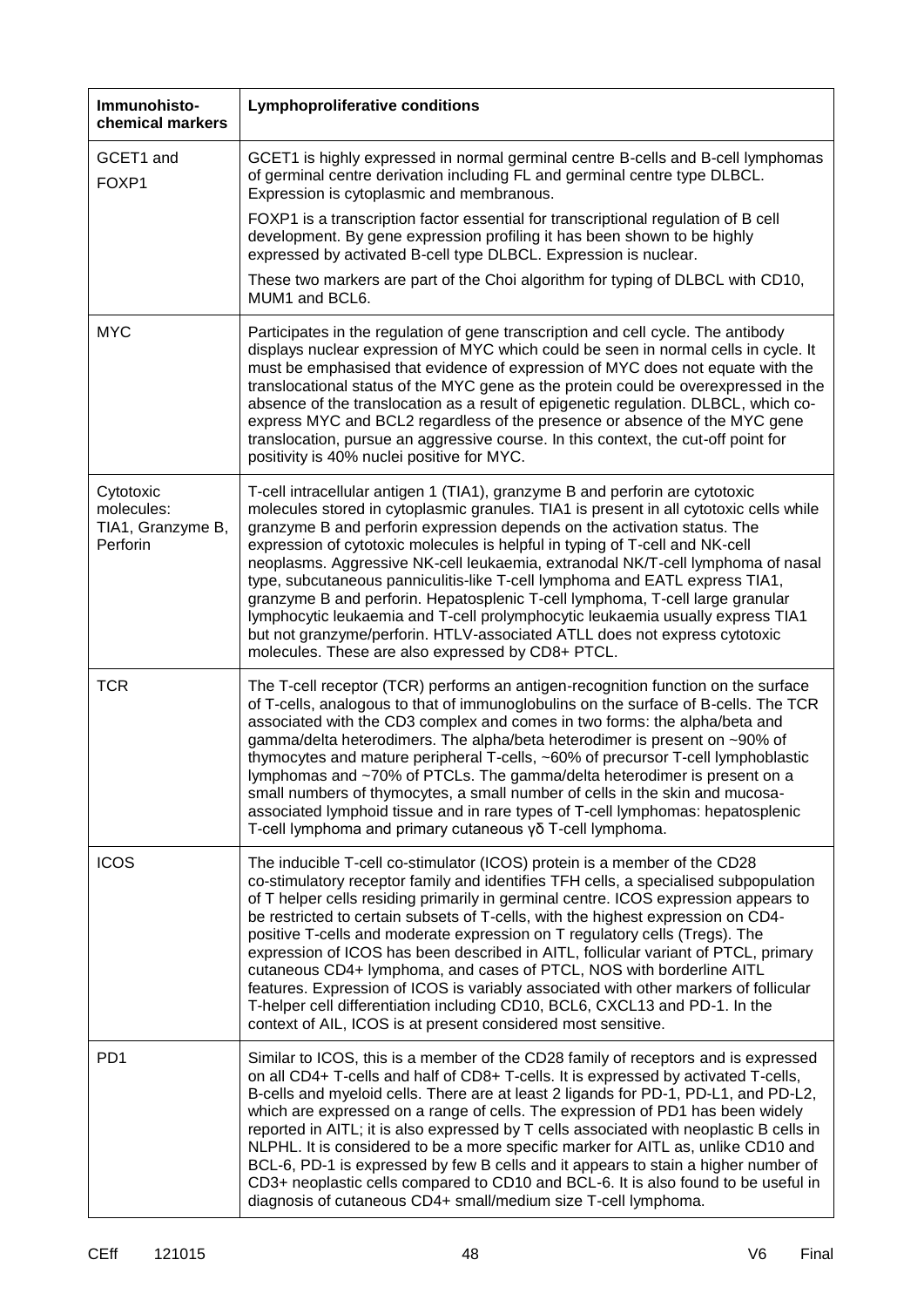| Immunohisto-<br>chemical markers | <b>Lymphoproliferative conditions</b>                                                                                                                                                                                                                                                                                                                                                                                                                                                                                                                                                                                                                                        |
|----------------------------------|------------------------------------------------------------------------------------------------------------------------------------------------------------------------------------------------------------------------------------------------------------------------------------------------------------------------------------------------------------------------------------------------------------------------------------------------------------------------------------------------------------------------------------------------------------------------------------------------------------------------------------------------------------------------------|
| FOXP3                            | The protein encoded by FOXP3 is a member of the forkhead/winged-helix family of<br>transcriptional regulators. It is a marker of T regulatory cells and is expressed in<br>adult ATLL. In FL and cHL a high numbers of FOXP3+Tregs correlate with better<br>overall survival. However, both in FL or cHL, this is not part of routine investigations<br>or basis for specific therapeutic decisions.                                                                                                                                                                                                                                                                         |
| CD25                             | CD25 is the interleukin-2 receptor, widely expressed on activated T-cells, B-cells<br>and macrophages and in both non-Hodgkin and Hodgkin lymphomas.                                                                                                                                                                                                                                                                                                                                                                                                                                                                                                                         |
|                                  | CD25 is expressed in ATLL associated with HTLV, some peripheral T cell<br>lymphoma NOS, mycosis fungoides, especially in the large cell transformation, and<br>in some ALCLs. It is also a widely used marker of HCL and is expressed in some<br>cases of splenic MZLs.                                                                                                                                                                                                                                                                                                                                                                                                      |
|                                  | Neoplastic mast cells show CD25 immunoreactivity together with CD2. This pattern<br>of co-expression is highly specific for diagnosis of systemic mastocytosis (reactive<br>mast cells in the marrow are CD25/CD2 negative). CD25 can be expressed in HRS<br>cells as well as by reactive T-cells in the tumour microenvironment.                                                                                                                                                                                                                                                                                                                                            |
| TCL <sub>1</sub>                 | The TCL1 gene (14q32.1) is involved in the leukaemogenesis of mature T cells and<br>its overexpression is observed in more than 90% of T-PLLs. Chromosomal<br>rearrangements bring the TCL1 gene in close proximity to the T-cell antigen<br>receptor (TCR)-alpha or TCR-beta regulatory elements. In normal T cells TCL1 is<br>expressed in CD4-/CD8- cells, but not in cells at later stages of differentiation.                                                                                                                                                                                                                                                           |
| CD123                            | CD123 is the interleukin-3 receptor alpha chain regarded as a reliable marker of<br>plasmacytoid dendritic cells (PDCs). These represent one of the three subsets of<br>normal dendritic cells, originate from CD34+ bone marrow progenitor cells and have<br>been identified in the thymus and lymphoid tissues, including tonsil, bone marrow,<br>peripheral blood and spleen. It is a useful marker in the diagnosis of blastic<br>plasmacytoid dendritic cell neoplasms (formerly known as 'blastic NK-cell<br>lymphoma' or 'CD4-positive/CD56-positive neoplasm') and reactive proliferations of<br>plasmacytoid dendritic cells including Kikuchi lymphadenitis.       |
| D2-40 (podoplanin)               | D2-40 is directed against the M2A antigen, a sialoglycoprotein found on the cell<br>surface of testicular gonocytes, germ cell tumours, lymphatic endothelium and<br>mesothelial cells. Using a human podoplanin-Fc fusion protein, it has been shown<br>that the commercially available mouse monoclonal antibody D2-40 specifically<br>recognised human podoplanin. This antibody was initially described as specific and<br>sensitive for diagnosis of follicular dendritic cell tumours, however a large spectrum<br>of tumours have been shown to express this marker including mesothelioma, a<br>range of vascular tumours, carcinomas and benign epithelial tumours. |
| S100                             | This marker identifies interdigitating dendritic cells and their tumours. It is also<br>positive in a small proportion of T-cell lymphomas.                                                                                                                                                                                                                                                                                                                                                                                                                                                                                                                                  |
| Langerin                         | Langerin is a type II transmembrane C-type lectin specific to normal Langerhans,<br>Langerhans cell histoocytosis and langerhans cell sarcoma.                                                                                                                                                                                                                                                                                                                                                                                                                                                                                                                               |
| Fascin                           | Fascin is an actin-binding protein which is specifically expressed by some dendritic<br>cells and high percentage of HRS cells of cHL.                                                                                                                                                                                                                                                                                                                                                                                                                                                                                                                                       |
| CDw75 (LN1)                      | CDw75 is a neuraminidase-sensitive sialoprotein, present on cell membrane and<br>cytoplasm of germinal centre B-cells and derived lymphomas. LN1 reacts with<br>erythroid precursors, ductal and ciliated epithelial cells of kidney, breast, prostate,<br>pancreas, lung, and with glioblastomas, astrocytomas, and L&H cells of NLPHL.<br>LN1 is shown to be a reliable antibody for ascribing a B-cell phenotype in known<br>lymphoid tissues.                                                                                                                                                                                                                            |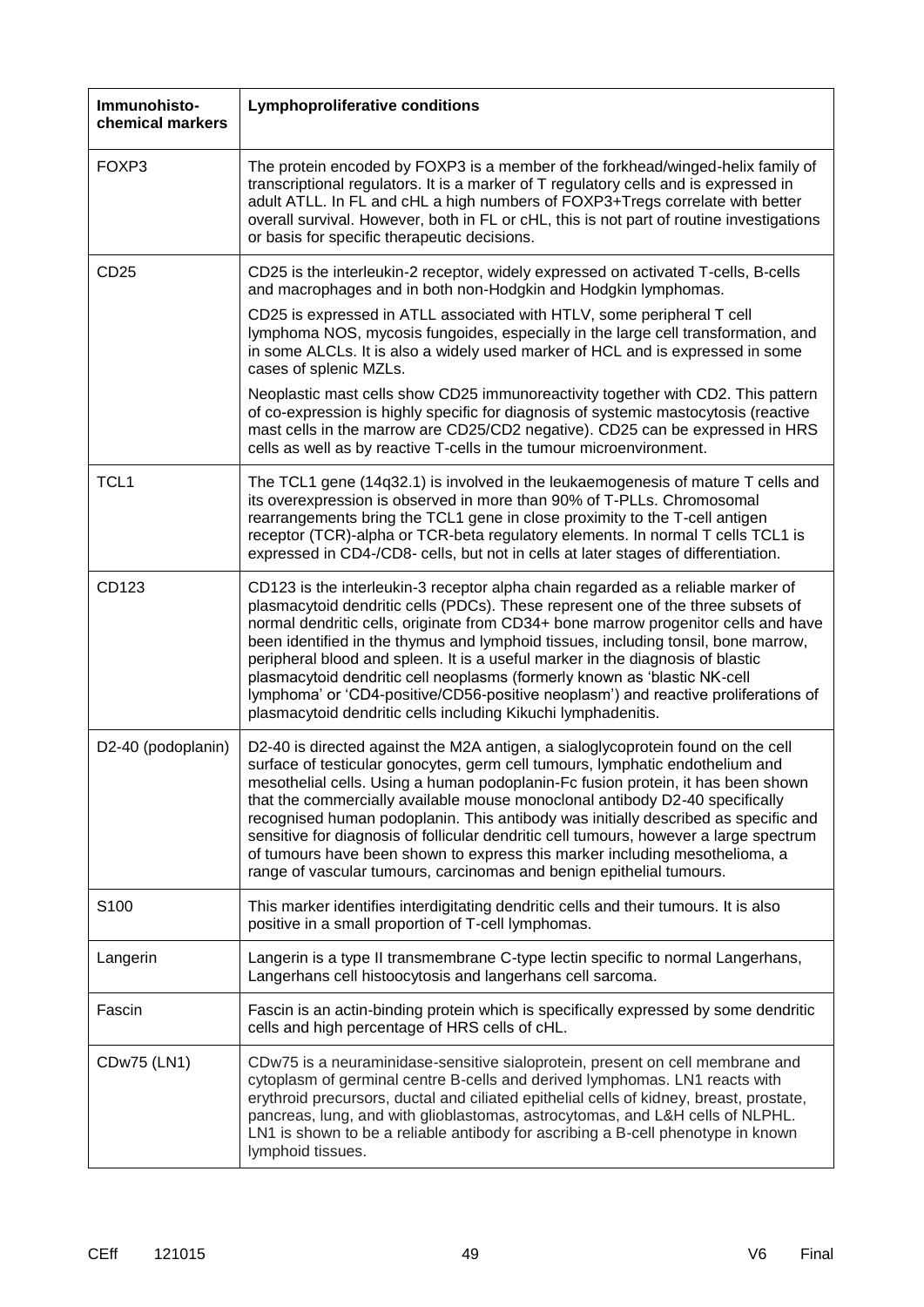#### **Abbreviations**

| <b>ALL</b>     | acute lymphoblastic leukaemia                            |
|----------------|----------------------------------------------------------|
| <b>AITL</b>    | angioimmunoblastic T-cell lymphoma                       |
| <b>ALCL</b>    | anaplastic large cell lymphoma                           |
| <b>ATLL</b>    | adult T cell leukaemia/lymphoma                          |
| <b>CLL/SLL</b> | chronic lymphocytic leukaemia/small lymphocytic lymphoma |
| <b>cHL</b>     | classical Hodgkin lymphoma                               |
| <b>DLBCL</b>   | diffuse large B-cell lymphoma                            |
| <b>EATL</b>    | enteropathy associated T-cell lymphoma                   |
| FL             | follicular lymphoma                                      |
| <b>HCL</b>     | hairy cell leukaemia                                     |
| <b>HCv</b>     | hairy cell variant                                       |
| <b>HRS</b>     | Hodgkin/Reed-Sternberg                                   |
| <b>LBCL</b>    | large B-cell lymphoma                                    |
| <b>LCA</b>     | leukocyte common antigen                                 |
| <b>LGL</b>     | large granular lymphocyte                                |
| <b>LPL</b>     | lymphoplasmacytic lymphoma                               |
| <b>MALT</b>    | mucosa associated lymphoid tissue                        |
| <b>MCL</b>     | mantle cell lymphoma                                     |
| <b>MZL</b>     | marginal zone lymphoma                                   |
| <b>NLPHL</b>   | nodular lymphocyte predominant Hodgkin lymphoma          |
| <b>PLL</b>     | prolymphocytic leukaemia                                 |
| <b>PTCL</b>    | peripheral T-cell lymphoma                               |
| <b>TCRBCL</b>  | T-cell rich B-cell lymphoma                              |
| TFH            | T-follicular helper                                      |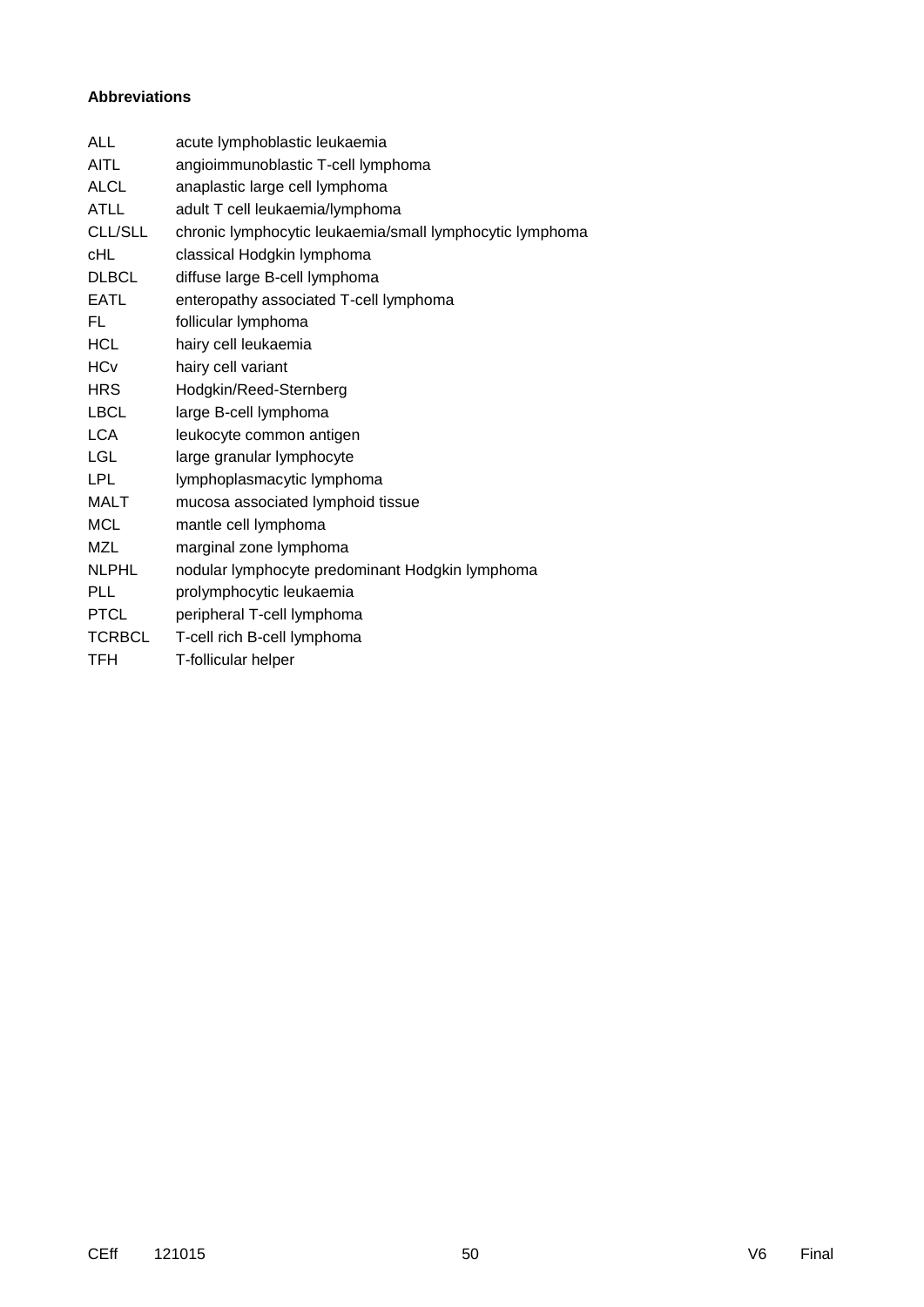# **Appendix G Reporting proforma for lymphoma specimens**

| Specimen number (referring organisation):  Dispatch date from referring organisation |  |
|--------------------------------------------------------------------------------------|--|
|                                                                                      |  |
|                                                                                      |  |

## **Clinical context, relevant clinical history, including immunosuppression status**

| Indication for investigation                                                                                                                                                                                                                                                                                                 |        |                   |                      |                                                     |   |              |   |
|------------------------------------------------------------------------------------------------------------------------------------------------------------------------------------------------------------------------------------------------------------------------------------------------------------------------------|--------|-------------------|----------------------|-----------------------------------------------------|---|--------------|---|
| Primary diagnosis<br>Re-staging                                                                                                                                                                                                                                                                                              | □<br>□ | Staging<br>Review | □<br>$\Box$          | Relapse/progression □<br>Clinical trial             | □ | Post mortem  | ப |
| <b>Specimen type</b>                                                                                                                                                                                                                                                                                                         |        |                   |                      |                                                     |   |              |   |
| Excision biopsy                                                                                                                                                                                                                                                                                                              | □      |                   | Needle core biopsy   | □                                                   |   | Punch biopsy | □ |
| Endoscopic biopsy                                                                                                                                                                                                                                                                                                            | $\Box$ |                   |                      | Extranodal resection (including splenectomy) $\Box$ |   |              |   |
| Bone marrow trephine □                                                                                                                                                                                                                                                                                                       |        |                   |                      | Other biopsy (specify)                              |   |              |   |
| <b>Fresh tissue sampling</b>                                                                                                                                                                                                                                                                                                 |        |                   |                      |                                                     |   |              |   |
| Imprint: Yes $\square$<br>No <sub>1</sub>                                                                                                                                                                                                                                                                                    |        |                   | Frozen tissue: Yes □ | No $\square$                                        |   |              |   |
| Flow cytometry / genetic / molecular testing: Yes $\Box$                                                                                                                                                                                                                                                                     |        |                   |                      | No <sub>1</sub>                                     |   |              |   |
| <b>Specimen description</b>                                                                                                                                                                                                                                                                                                  |        |                   |                      |                                                     |   |              |   |
| Site                                                                                                                                                                                                                                                                                                                         |        |                   |                      | Size  x  x  mm                                      |   |              |   |
| Weight  g                                                                                                                                                                                                                                                                                                                    |        |                   |                      | Macroscopic description:                            |   |              |   |
| <b>Provisional (referring) diagnosis</b>                                                                                                                                                                                                                                                                                     |        |                   |                      |                                                     |   |              |   |
| <b>Tumour type</b><br>WHO entity diagnosis, including grade, where applicable:<br>ICD-O morphology code:<br>(If diagnosis is incomplete/uncertain, provide reasons):<br><b>Clinical context:</b><br>Corroborated by clinical context $\square$<br>Not corroborated by clinical context $\square$<br>Not applicable $\square$ |        |                   |                      |                                                     |   |              |   |
| <b>Microscopic description</b><br><b>Components of integrated report</b><br>Immunophenotype (immunohistochemistry and/or flow cytometry):                                                                                                                                                                                    |        |                   |                      |                                                     |   |              |   |
| Genotype and clonality (karyotype, FISH, PCR for clonality, mutational analysis):                                                                                                                                                                                                                                            |        |                   |                      |                                                     |   |              |   |
| Other investigations (specify):                                                                                                                                                                                                                                                                                              |        |                   |                      |                                                     |   |              |   |
| Integrated report interpretation and summary                                                                                                                                                                                                                                                                                 |        |                   |                      |                                                     |   |              |   |
|                                                                                                                                                                                                                                                                                                                              |        |                   |                      |                                                     |   |              |   |
|                                                                                                                                                                                                                                                                                                                              |        |                   |                      |                                                     |   |              |   |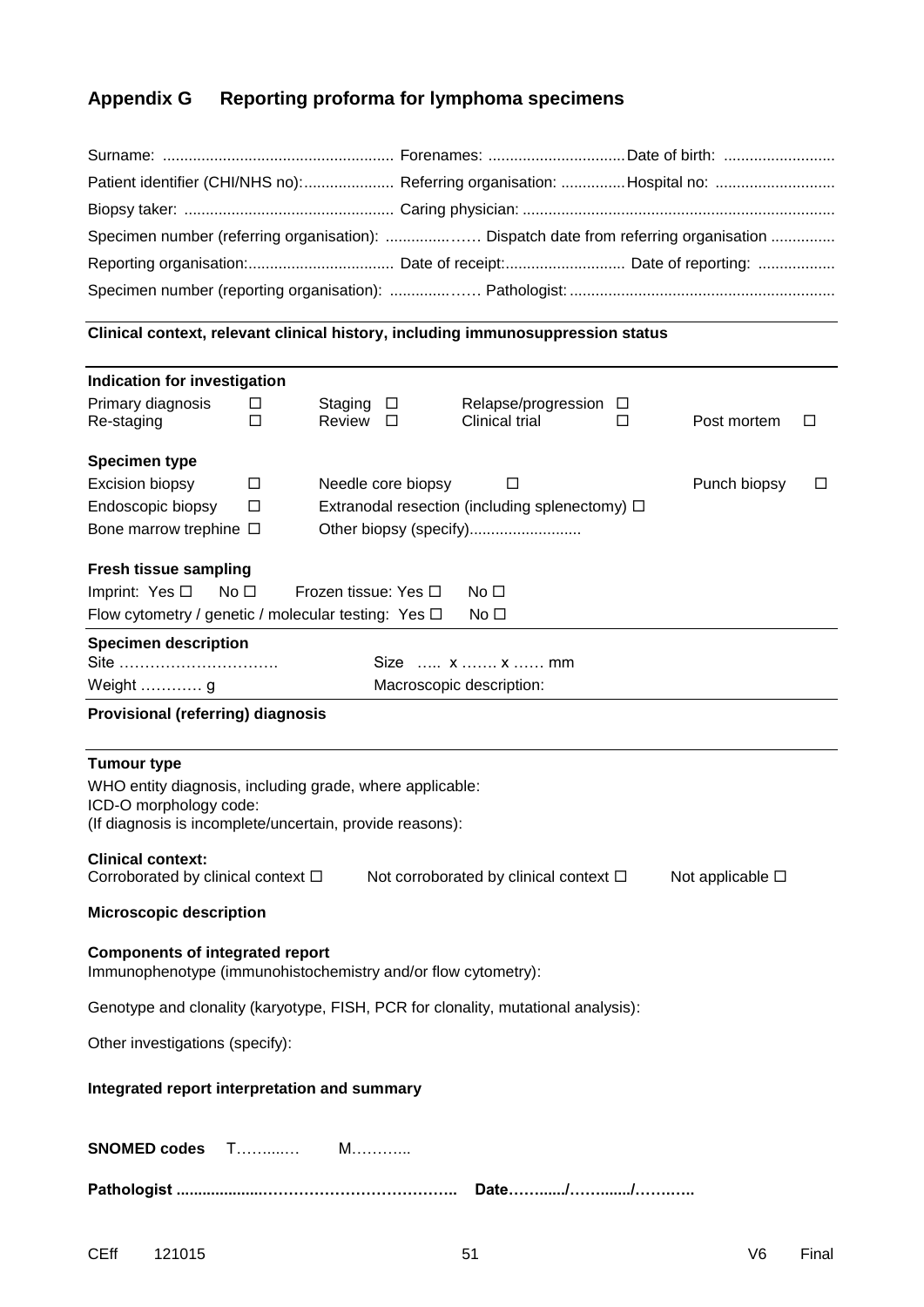# **Appendix H Proforma in list format**

| <b>Element name</b>                                                                                                                                                                                                                                                                                                                                                                        | <b>Values</b>                                                                                                                                                                                                   | Implementation<br>comments |
|--------------------------------------------------------------------------------------------------------------------------------------------------------------------------------------------------------------------------------------------------------------------------------------------------------------------------------------------------------------------------------------------|-----------------------------------------------------------------------------------------------------------------------------------------------------------------------------------------------------------------|----------------------------|
| Full name; date of birth; sex; NHS number;<br>hospital number; referring organisation;<br>reporting organisation; date of<br>biopsy/surgery; biopsy taker (surgeon,<br>interventional radiologist or other physician);<br>caring physician (haematologist, oncologist<br>or other, if known); date of dispatch from<br>referring organisation; date received at<br>reporting organisation. | Standard data formats                                                                                                                                                                                           |                            |
| Clinical context, relevant clinical history,<br>including immunosuppression status                                                                                                                                                                                                                                                                                                         | Free text                                                                                                                                                                                                       |                            |
| Indication for investigation                                                                                                                                                                                                                                                                                                                                                               | Multiple selection value list:<br>primary diagnosis<br>staging<br>relapse/progression<br>re-staging<br>review<br>clinical trial<br>post mortem                                                                  |                            |
| Specimen type                                                                                                                                                                                                                                                                                                                                                                              | Single selection value list:<br>excision biopsy<br>needle core biopsy<br>punch biopsy<br>endoscopic biopsy<br>extranodal resection (including<br>splenectomy)<br>bone marrow trephine<br>other biopsy (specify) |                            |
| Fresh tissue sampling                                                                                                                                                                                                                                                                                                                                                                      | Multiple selection value list:<br>imprint<br>٠<br>frozen tissue<br>flow<br>cytometry/genetic/molecular<br>testing                                                                                               |                            |
| <b>Site</b>                                                                                                                                                                                                                                                                                                                                                                                | Free text                                                                                                                                                                                                       |                            |
| <b>Size</b>                                                                                                                                                                                                                                                                                                                                                                                | Size in mm x 3                                                                                                                                                                                                  |                            |
| Weight                                                                                                                                                                                                                                                                                                                                                                                     | Weight in g                                                                                                                                                                                                     |                            |
| Macroscopic description                                                                                                                                                                                                                                                                                                                                                                    | Free text                                                                                                                                                                                                       |                            |
| Provisional referring diagnosis                                                                                                                                                                                                                                                                                                                                                            | Free text                                                                                                                                                                                                       |                            |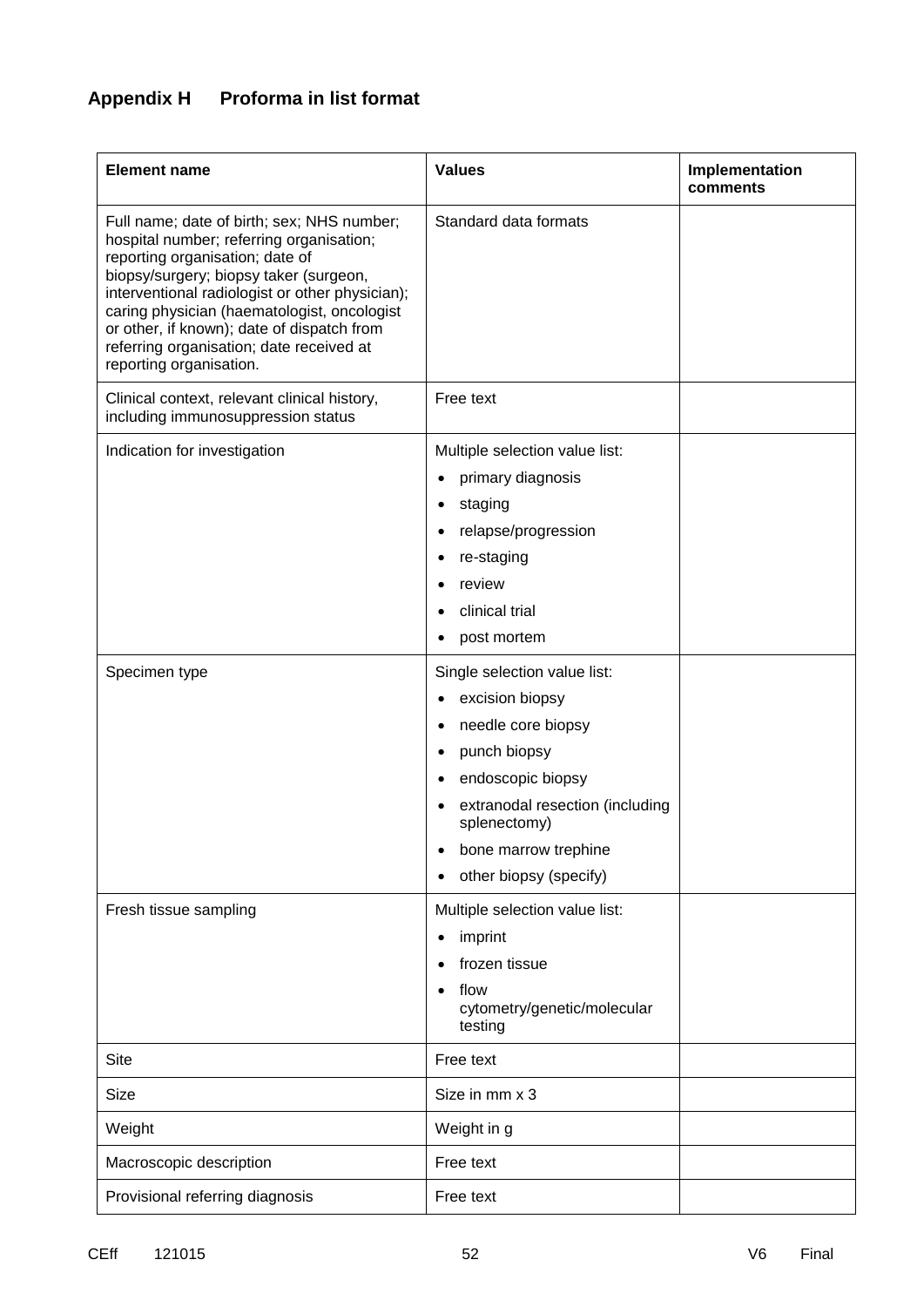| <b>Element name</b>                                                                     | <b>Values</b>                                                                                                                                              | Implementation<br>comments                                                          |
|-----------------------------------------------------------------------------------------|------------------------------------------------------------------------------------------------------------------------------------------------------------|-------------------------------------------------------------------------------------|
| Tumour type                                                                             | Free text                                                                                                                                                  |                                                                                     |
| ICD-O morphology code                                                                   | Look up from ICD-O tables.                                                                                                                                 |                                                                                     |
| Grade<br>(nodal follicular lymphoma (FL) and<br>lymphomatoid granulomatosis (LyG) only) | For FL:<br>3A, 3B<br>For LyG:                                                                                                                              | For LyG, grades 1, 2<br>and 3 are only<br>applicable to ICD-O<br>morphology 9766/1. |
|                                                                                         | 1, 2, 3                                                                                                                                                    | For FL grades 3A and<br>3B are only applicable<br>to ICD-O morphology<br>9698/3.    |
|                                                                                         | not applicable                                                                                                                                             | Not applicable is the<br>selected value for all<br>other ICD-O<br>morphologies.     |
| If diagnosis is incomplete/uncertain, provide<br>reasons                                | Free text                                                                                                                                                  |                                                                                     |
| Clinical context                                                                        | Single selection value list:<br>corroborated by clinical<br>$\bullet$<br>context<br>not corroborated by clinical<br>$\bullet$<br>context<br>not applicable |                                                                                     |
| Microscopic description                                                                 | Free text                                                                                                                                                  |                                                                                     |
| Immunophenotype                                                                         | Free text                                                                                                                                                  |                                                                                     |
| Genotype and clonality                                                                  | Free text                                                                                                                                                  |                                                                                     |
| Other investigations                                                                    | Free text                                                                                                                                                  |                                                                                     |
| Pure heterologous sarcoma, specify                                                      | Free text                                                                                                                                                  |                                                                                     |
| Integrated report interpretation and summary                                            | Free text                                                                                                                                                  |                                                                                     |
| SNOMED Topography code                                                                  | May have multiple codes.<br>Look up from SNOMED tables.                                                                                                    |                                                                                     |
| SNOMED Morphology code                                                                  | May have multiple codes.<br>Look up from SNOMED tables.                                                                                                    |                                                                                     |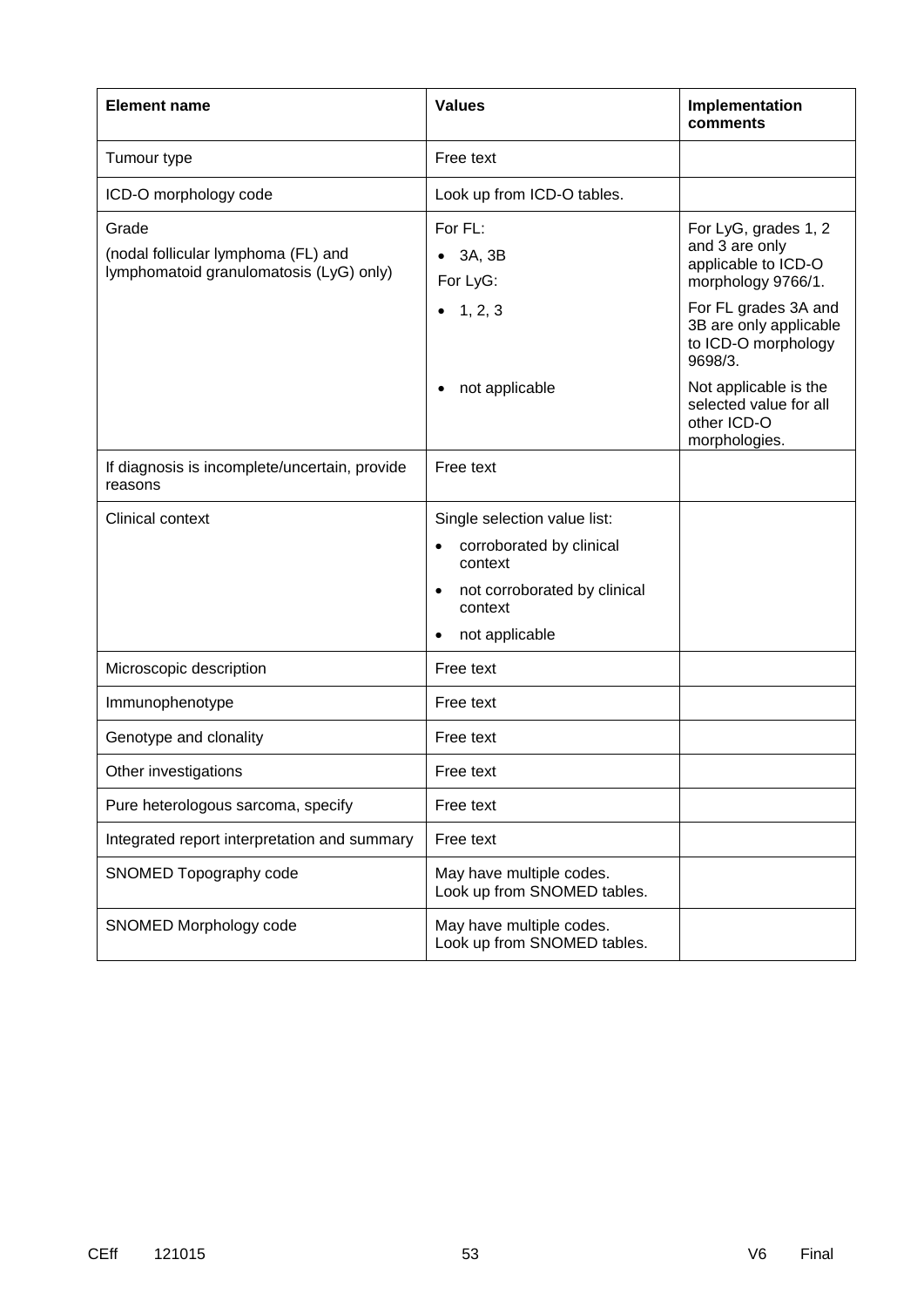# **Appendix I Summary table – Explanation of level of evidence**

(Adopted from Palmer K *et al. BMJ* 2008; 337:1832.)

| Level of evidence         | <b>Nature of evidence</b>                                                                                                                                                                                                                                                                                                                                                       |
|---------------------------|---------------------------------------------------------------------------------------------------------------------------------------------------------------------------------------------------------------------------------------------------------------------------------------------------------------------------------------------------------------------------------|
| Level A                   | At least one high-quality meta-analysis,<br>systematic review of randomised controlled<br>trials or a randomised controlled trial with a<br>very low risk of bias and directly attributable to<br>the target cancer type                                                                                                                                                        |
|                           | <b>or</b>                                                                                                                                                                                                                                                                                                                                                                       |
|                           | A body of evidence demonstrating consistency<br>of results and comprising mainly well-<br>conducted meta-analyses, systematic reviews<br>of randomised controlled trials or randomised<br>controlled trials with a low risk of bias, directly<br>applicable to the target cancer type.                                                                                          |
| Level B                   | A body of evidence demonstrating consistency<br>of results and comprising mainly high-quality<br>systematic reviews of case-control or cohort<br>studies and high-quality case-control or cohort<br>studies with a very low risk of confounding or<br>bias and a high probability that the relation is<br>causal and which are directly applicable to the<br>target cancer type |
|                           | <b>or</b>                                                                                                                                                                                                                                                                                                                                                                       |
|                           | Extrapolation evidence from studies described<br>in $A$ .                                                                                                                                                                                                                                                                                                                       |
| Level C                   | A body of evidence demonstrating consistency<br>of results and including well-conducted case-<br>control or cohort studies and high quality case<br>control or cohort studies with a low risk of<br>confounding or bias and a moderate probability<br>that the relation is causal and which are<br>directly applicable to the target cancer type                                |
|                           | or                                                                                                                                                                                                                                                                                                                                                                              |
|                           | Extrapolation evidence from studies described<br>in $B$ .                                                                                                                                                                                                                                                                                                                       |
| Level D                   | Non-analytic studies such as case reports,<br>case series or expert opinion                                                                                                                                                                                                                                                                                                     |
|                           | or                                                                                                                                                                                                                                                                                                                                                                              |
|                           | Extrapolation evidence from studies described<br>in C.                                                                                                                                                                                                                                                                                                                          |
| Good practice point (GPP) | Recommended best practice based on the<br>clinical experience of the authors of the writing<br>group                                                                                                                                                                                                                                                                            |